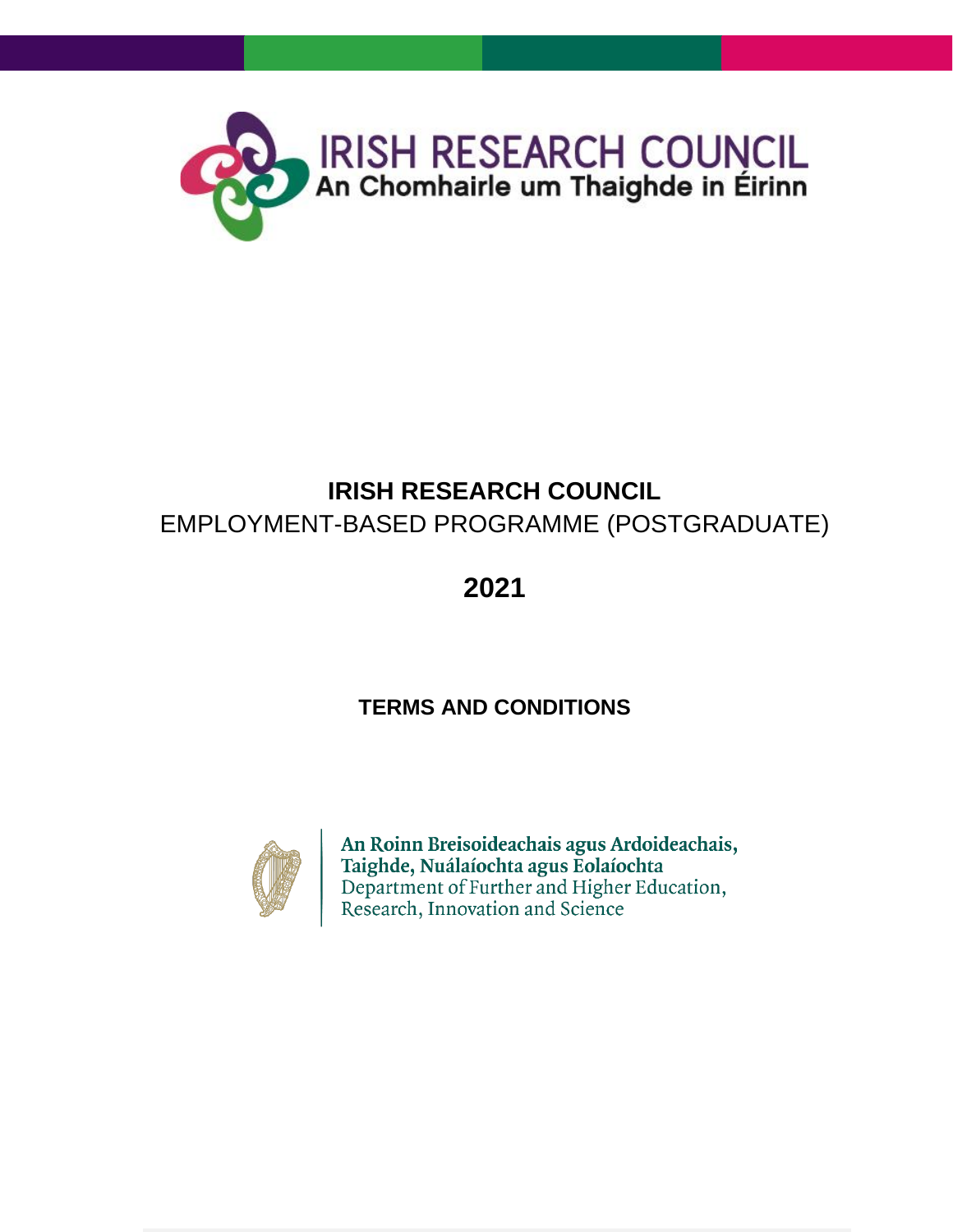## **TABLE OF CONTENTS**

| 1.              |                                                            |  |  |
|-----------------|------------------------------------------------------------|--|--|
| 2.              |                                                            |  |  |
| 3.              |                                                            |  |  |
| 4.              |                                                            |  |  |
| 5.              |                                                            |  |  |
| 6.              |                                                            |  |  |
| 7.              |                                                            |  |  |
| 8.              |                                                            |  |  |
| 9.              |                                                            |  |  |
| 10 <sub>1</sub> | ADDITIONAL DUTIES OUTSIDE THE REMIT OF THE SCHOLARSHIP  14 |  |  |
| 11.             |                                                            |  |  |
| 12.             |                                                            |  |  |
| 13.             |                                                            |  |  |
| 14.             |                                                            |  |  |
| 15.             |                                                            |  |  |
| 16.             |                                                            |  |  |
| 17.             |                                                            |  |  |
| 18.             |                                                            |  |  |
| 19.             |                                                            |  |  |
| 20.             |                                                            |  |  |
| 21.             |                                                            |  |  |
| 22.             |                                                            |  |  |
| 23.             |                                                            |  |  |
|                 |                                                            |  |  |
|                 |                                                            |  |  |
|                 |                                                            |  |  |
|                 |                                                            |  |  |
|                 |                                                            |  |  |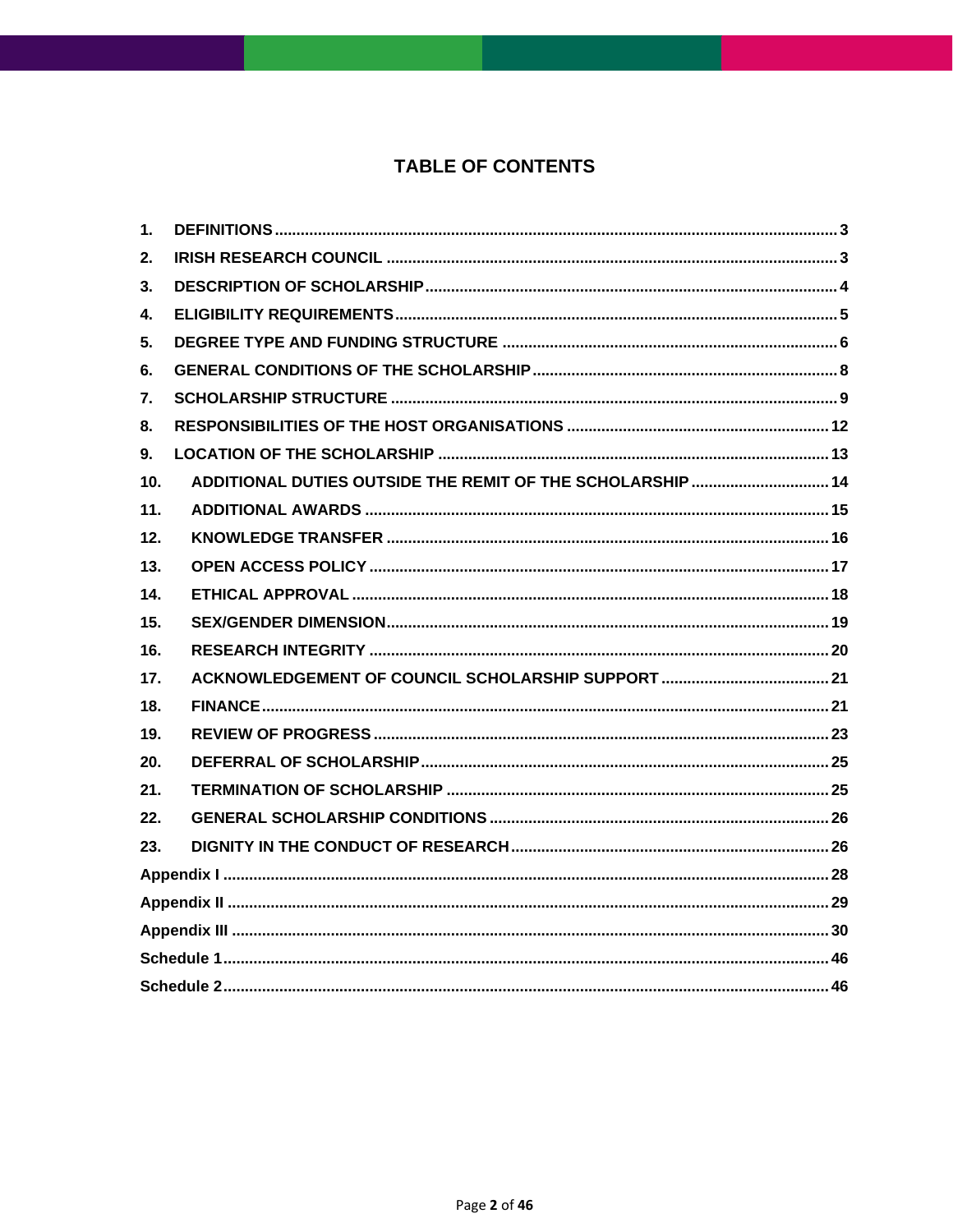### **TERMS AND CONDITIONS**

### <span id="page-2-0"></span>1. **DEFINITIONS**

- 1.1. **Academic Supervisor** shall mean the person or persons responsible for supporting and guiding the Scholar and ensuring the quality of the research produced under the Scholarship.
- 1.2. **Council** shall mean The Irish Research Council (see [www.research.ie\)](http://www.research.ie/).
- 1.3. **Employment Mentor** shall mean the person or persons designated by the Employment Partner (see 1.4) as being responsible for supporting and mentoring the Scholar relating to the Employment Partner's involvement in the Scholarship.
- 1.4. **Employment Partner** shall mean a business, a company, a registered charity, a social, cultural or not-for-profit civic organization, a state-owned company or eligible public body with a physical operational base **located in Ireland** that will employ the Scholar for the duration of the award. *Eligible Public Body shall mean:* a public service body with specific scientific or cultural infrastructure that is integral to the conduct and completion of the proposed research. If a public body or HEI is a research performing organisation eligible to apply independently for Irish Research Council schemes, it is not eligible to be funded as an Employment Partner under this scheme.
- 1.5. **Funding Term** shall mean the period between the official start date and agreed end date of the Scholarship.
- 1.6. **Higher Education Institution or (HEI)** For the purposes of this Scholarship, a higher education institution in Ireland (as defined in clause 1.7) must be: within the meaning of Section 1 of the Higher Education Authority Act, 1971; and/or approved for the purposes of the Free Fees initiative; and/or in receipt of some other form of public funding from the Department of Further and Higher Education, Research, Innovation and Science. A list of eligible Irish HEIs is provided on the Council's [website.](http://research.ie/funding/eligible-higher-education-institutions-and-research-performing-organisations/)
- 1.7. **Ireland** shall for the purposes of these Terms & Conditions mean the Republic of Ireland.
- 1.8. **Research Project** shall mean the research work proposed by the Scholar and approved by the Irish Research Council.
- 1.9. **Scholar** shall mean the person awarded a Scholarship.
- 1.10. **Scholarship or Council Scholarship** shall mean the Irish Research Council Postgraduate Scholarship as outlined in the Letter of Offer.
- 1.11. **Scholarship Fund** shall mean the funding for the Scholarship.
- <span id="page-2-1"></span>1.12. **Strategic Funding Partner** shall mean a national agency or government department that is partnering with the Irish Research Council to fund or co-fund one or more scholarships under the Programme.

### 2. **IRISH RESEARCH COUNCIL**

2.1. The **mission of the Council is to enable and sustain a vibrant and creative research community in Ireland.** The Council funds excellent Researchers across all disciplines and encourages interdisciplinary research and engagement with enterprise. The Council facilitates the career development of Researchers by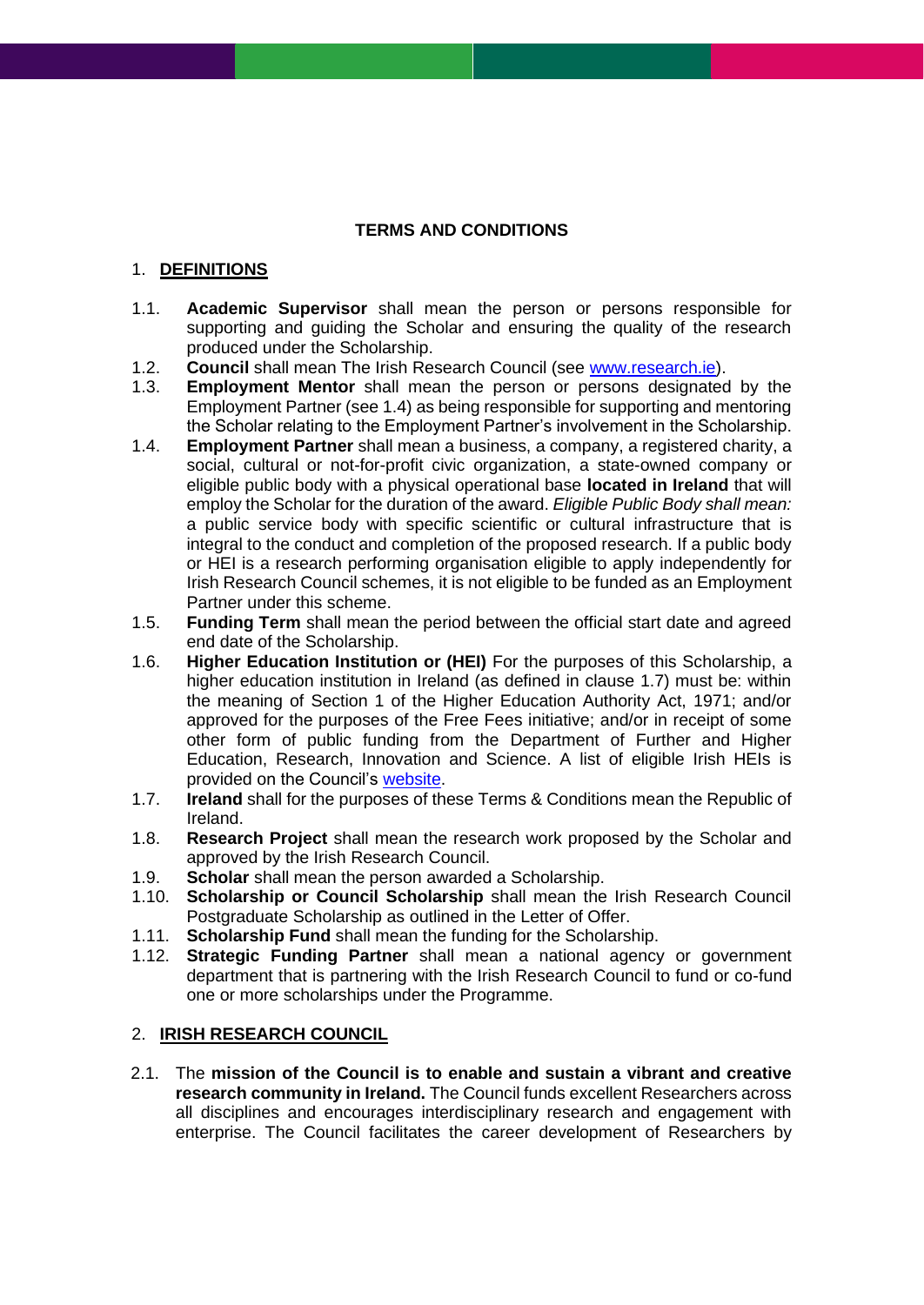funding those at an early stage of their research career to associate with established research teams who have achieved international recognition for their work, including those who work closely with enterprise. The primary strategic objective of the Council centres on building an expertise-driven research system to enhance Ireland's creative and innovation capacity and skills base in a rapidly changing global environment where knowledge is key to economic, social and cultural development. Key to the Council's mission is to support the development of research expertise for application within academia, enterprise, civic society and public policy and in doing so provide diverse career opportunities for talented individuals.

### <span id="page-3-0"></span>3. **DESCRIPTION OF SCHOLARSHIP**

- 3.1. The Council offers opportunities for suitably qualified individuals to take up an employment-based award to carry out research leading to a postgraduate qualification in any discipline, granted by an eligible HEI within Ireland. The application for a scholarship is developed by the applicant, in collaboration with an Employment Partner and host HEI. Awardees have, for the term of the award, dual status as employee of the employment partner and postgraduate student of the host HEI.
- 3.2. Application for a scholarship can be made in respect of both a Master's Degree by Research or a PhD.
- 3.3. Scholars will be new employees of the Employment Partner. However, applicants who are existing employees of the Employment Partner may apply.
- 3.4. The aim of the Scholarship is to:

Embed the scholar in a professional research and innovation environment for training and development whilst simultaneously providing postgraduate education leading to a Master's by Research or PhD; and

facilitate research collaboration, knowledge transfer and networking between scholars & their host HEIs and Irish-based employers.

The programme will be of interest to eligible Employment Partners with one or more of the following interests or priorities:

- to pursue a research project linked with its mission through the employment of a dedicated researcher, collaborating with a HEI
- to further develop the research capacity/output of the organisation
- to enhance links with research leaders in HEIs
- to support the training, development and throughput of early-stage researchers in areas linked to the organisational mission
- to target future research talent for permanent roles in the organisation
- 3.5. The Scholar will hold an '**Irish Research Council Employment-Based Postgraduate Scholarship'**.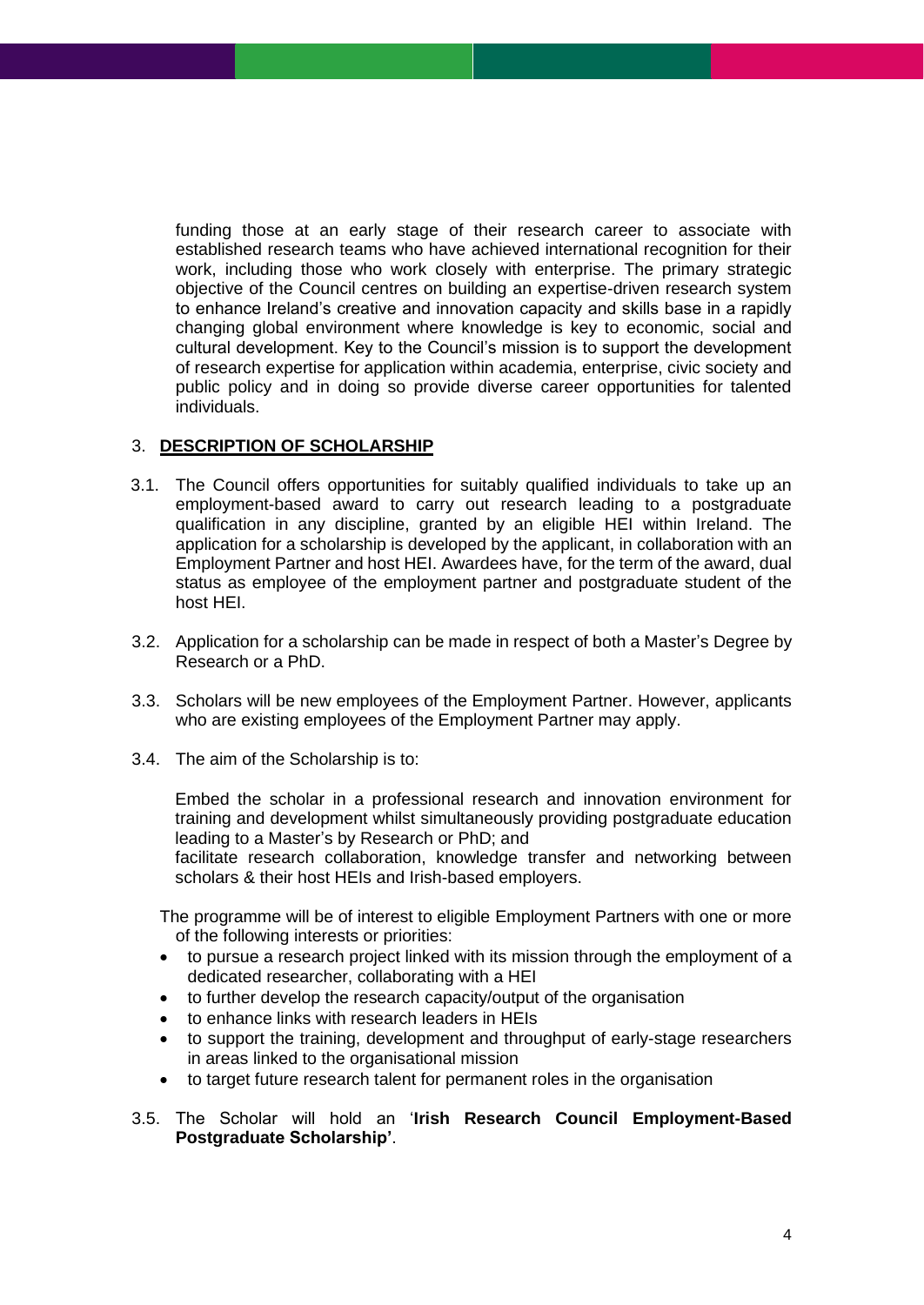- 3.6. The Scholarship supports full-time research in any discipline<sup>1</sup>.
- <span id="page-4-0"></span>3.7. Awards under the Irish Research Council Employment-Based Postgraduate Programme are made to the individual Scholar; however, note Clauses 6.3 and 8.2 below.

### 4. **ELIGIBILITY REQUIREMENTS**

- 4.1 All applicants:
	- 4.1.1 must have **completed** a bachelor's of sufficient standing by **31 June 2021**<sup>2</sup> **,**  in line with Clause 4.2. The Council's determination of an applicant's eligibility on these criteria is final;
	- 4.1.2 must not have had two previous unsuccessful applications to the Employment-Based Programme;
	- 4.1.3 in the case of applications for a research master's, must not currently hold or have previously held a Council scholarship;
	- 4.1.4 in the case of applications for a doctoral degree, must not currently hold or have previously held any Council scholarship other than that which would have enabled them to obtain a research master's degree.
	- 4.2 Applicants must be a new entrant to the degree for which they are to receive Council funding and have been formally accepted by the relevant department/school by, at the latest, **1 September 2021;** or fulfil the criteria in Clause 5.5 if already registered and part of the degree has been completed.
	- 4.3 With reference to the General Data Protection Regulation (GDPR), it is a condition of submitting an application that the applicant agrees that the Council can use data and information contained within for the following purposes and in line with the [Data Protection Notice](http://research.ie/privacy-and-data-protection/) available on the Council's website:
		- 4.3.1. registration and processing of applications;
		- 4.3.2. operation of grants management information systems;

<sup>1</sup> The Council does not fund taught master's nor does it fund part-time research degrees.

 $2$  Degree results as entered in the application form and endorsed by the HEI must be the applicant's overall results and verifiable as such on official transcript(s). If official transcripts do not confirm the applicant's overall result and date of award exactly as detailed in the application, any conditional offer of a scholarship will be withdrawn. Supporting materials and are non-returnable and must be forwarded to the Council for inspection before the scholarship can commence. All transcripts must be appropriately stamped or endorsed confirming that they are official documents of the institution.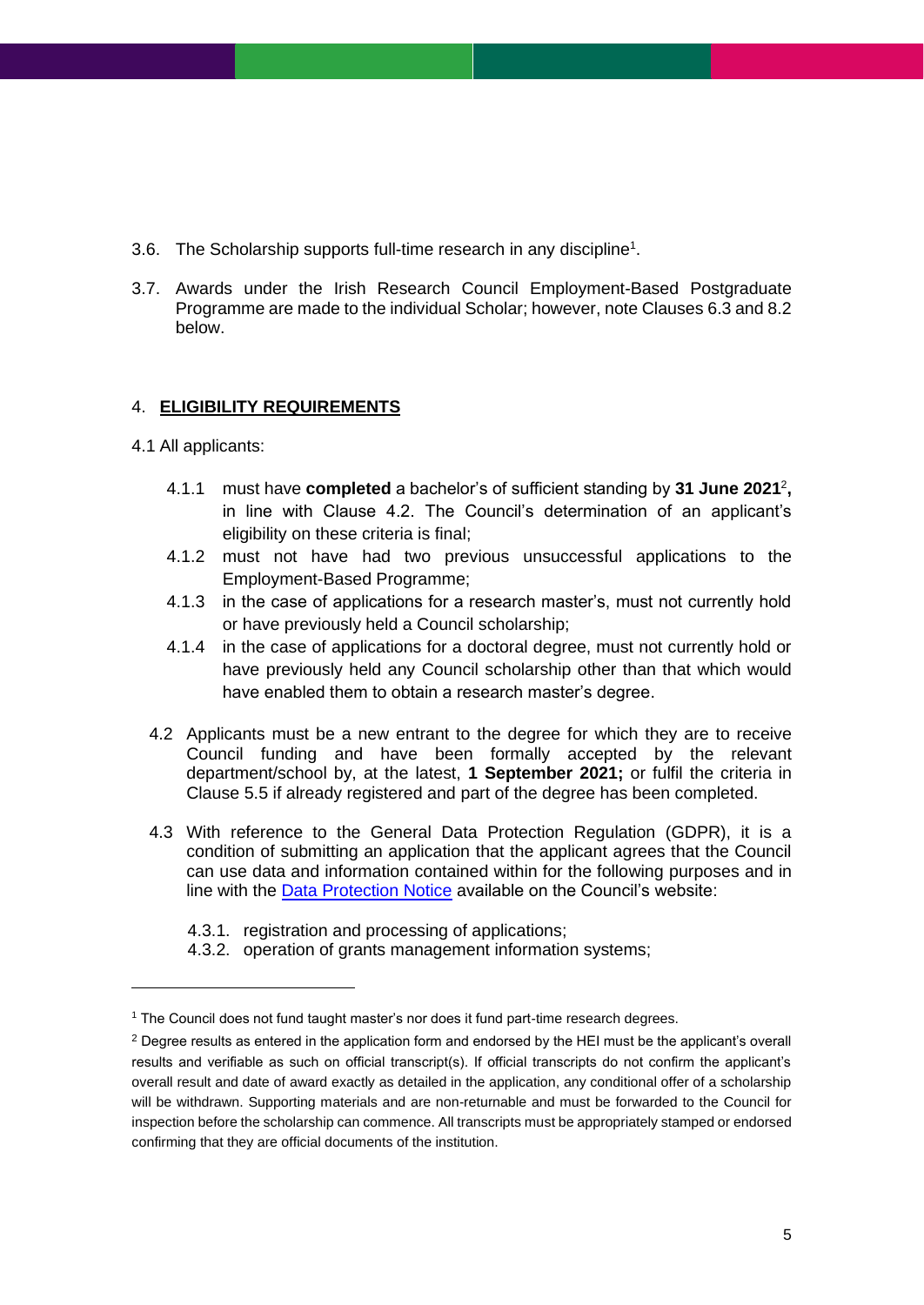- 4.3.3. preparation of material for use by reviewers and peer review panels;
- 4.3.4. statistical analysis in relation to the evaluation of postgraduate trends;
- 4.3.5. sharing application information with government departments and other national funding agencies;
- 4.3.6. policy and strategy studies;
- 4.3.7. meeting the Council's obligations for public accountability and the dissemination of information;
- 4.3.8. payment, maintenance and review of any award;
- 4.3.9. in order to carry out periodic reviews of the effectiveness of Council processes such as in the evaluation, awarding and monitoring of a programme;
- 4.3.10. including details of any award in publicly available databases, reports and documents; or
- <span id="page-5-0"></span>4.3.11. uses as described in the [Privacy Notice](http://research.ie/privacy-and-data-protection/) which may be updated from timeto-time.

### 5. **DEGREE TYPE AND FUNDING STRUCTURE**

- 5.1. Funding of the scholarship will operate as set out in section 6.1 below.
- 5.2. All Scholarships will commence with effect from **1 September 2021** (no later or earlier). Exceptions to this rule will not be considered.
- 5.3. The duration of funding to be given for the Scholarship is dependent on the type of degree being pursued and the date of first registration.

| Degree type (entrants enrolled<br>for the first time from September<br>2021) | <b>Funding</b><br>term | <b>Minimum Employment</b><br>partner contribution<br>(over full funding term) |
|------------------------------------------------------------------------------|------------------------|-------------------------------------------------------------------------------|
| Research Master's Degree                                                     | 12 months              | €8,000                                                                        |
| <b>Structured Research Master's</b><br>Degree                                | 24 months              | €16,000                                                                       |
| <b>Traditional Doctoral Degree</b>                                           | 36 months              | €24,000                                                                       |
| <b>Structured Doctoral Degree</b>                                            | 48 months              | €32,000                                                                       |

5.4. A Scholar who is a new entrant to the degree for which the Council has awarded funding is entitled to funding for the full duration of the degree subject to these Terms and Conditions.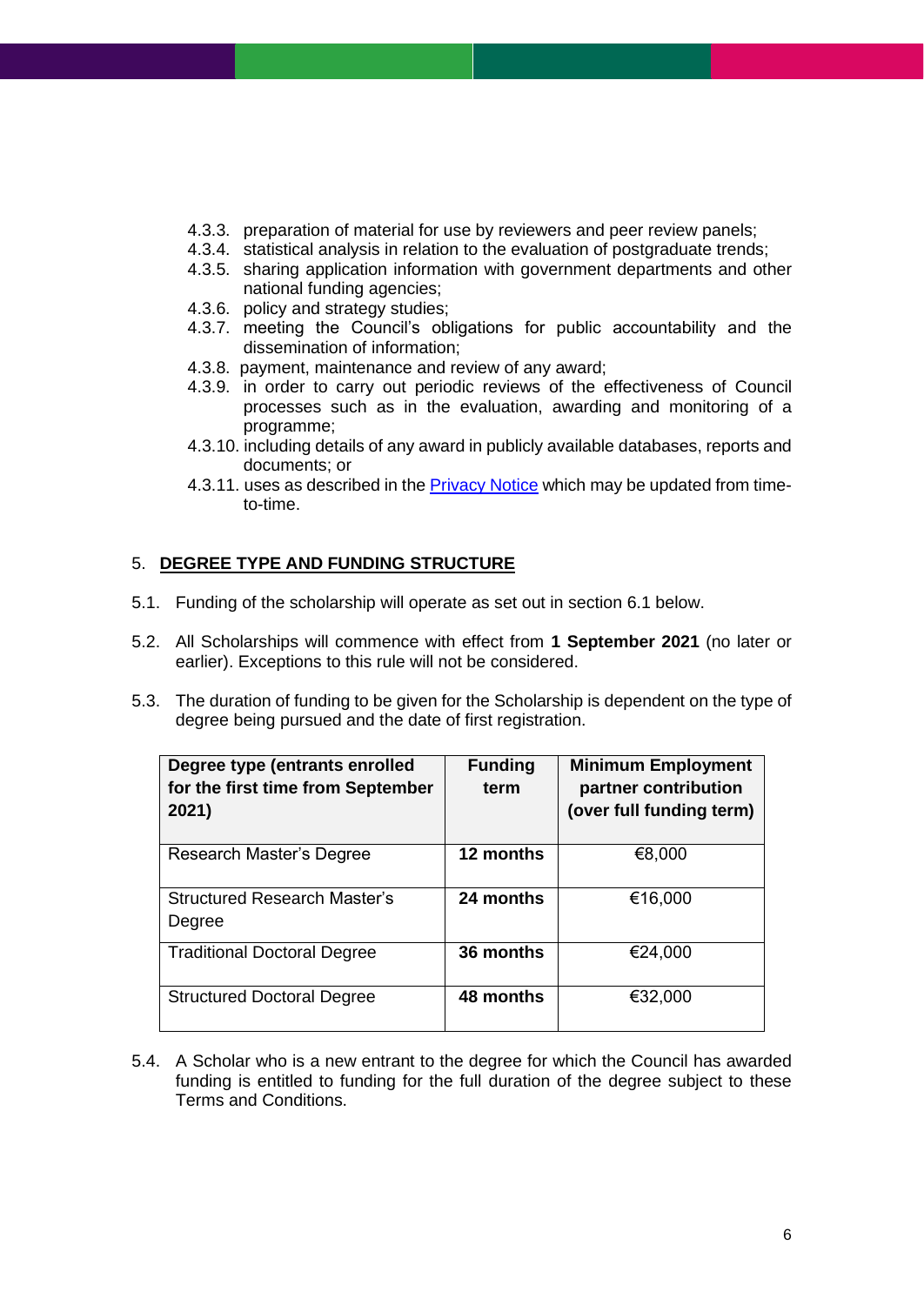- 5.5. The Scholarship is not intended to substitute for or to augment funds available under programmatic research actions. A Scholar who is already registered for one of the degrees as listed in the table below is not eligible for funding apart from Scholars falling within clauses 5.5.1 – 5.5.4 inclusive:
	- 5.5.1. A Scholar who has completed part of the degree on the basis of being self-funded.
	- 5.5.2. A Scholar who has completed part of the degree on the basis of being in receipt of a Student Universal Support Ireland (SUSI) grant.
	- 5.5.3. A Scholar who has completed part of the degree on the basis of being in receipt of a HEI-funded bursary or Scholarship.
	- 5.5.4. A Scholar who has completed part of the degree on the basis of being in receipt of a Central Remedial Clinic Ciaran Barry Graduate Scholarship.

| Degree type                           | <b>Academic</b><br>Year | Date of first registration for the degree<br>where previously full-time registered             | <b>Duration of</b><br>funding to<br>be awarded |
|---------------------------------------|-------------------------|------------------------------------------------------------------------------------------------|------------------------------------------------|
| <b>Structured</b><br>research masters | 2020/2021               | 1 September 2020 to 31 August 2021<br>(registrations prior to 1 September 2020 are ineligible) | 1 year                                         |
| <b>Traditional doctoral</b><br>degree | 2020/2021               | 1 September 2020 to 31 August 2021                                                             | 2 years                                        |
|                                       | 2019/2020               | 1 September 2019 to 31 August 2020<br>(registrations prior to 1 September 2019 are ineligible) | 1 year                                         |
| Structured doctoral                   | 2020/2021               | 1 September 2020 to 31 August 2021                                                             | 3 years                                        |
| degree                                | 2019/2020               | 1 September 2019 to 31 August 2020                                                             | 2 years                                        |
|                                       | 2018/2019               | September 2018 to 31 August 2019<br>(registrations prior to 1 September 2018 are ineligible)   | 1 year                                         |

\*see Clause 5.5 for conditions associated with access to these awards.

5.6. Exceptions to the above date of first registration may be made for those who have taken eligible career breaks<sup>3</sup> from their degree programmes, including those who

<sup>&</sup>lt;sup>3</sup> Eligible career breaks include: maternity leave, paternity leave, adoptive leave, prolonged sick leave, carer's leave. Provision of documented evidence of an eligible career break will be required if an exception is to be requested.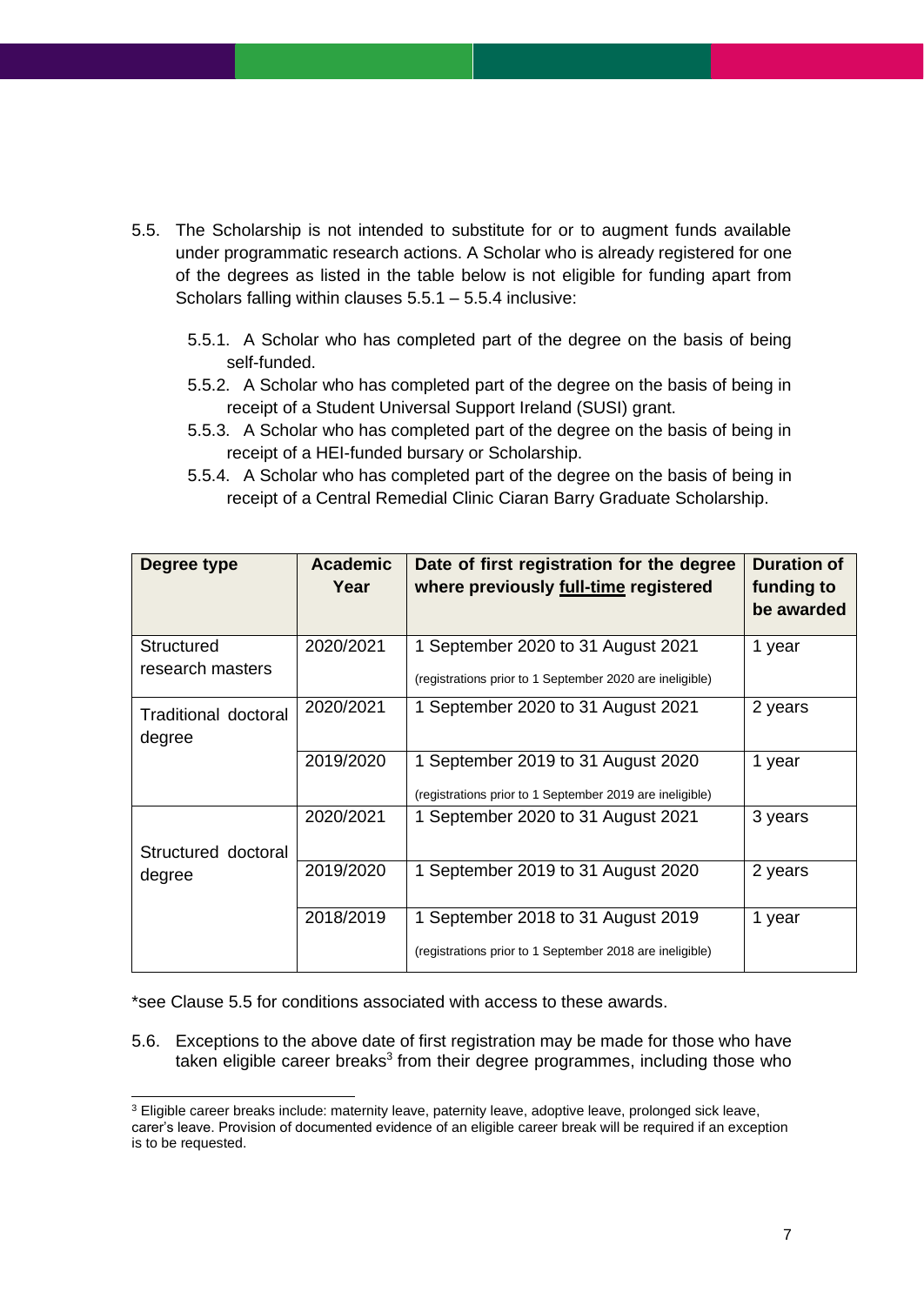have temporarily withdrawn from their degree programme for duly certified medical reasons.

- 5.7. The office of the Vice-President/Dean of Research/Head of Development, as applicable, will be required to endorse an application on behalf of their institution and must confirm the Scholar's participation on the specified type of degree being pursued (see table above).
- 5.8. Where a Scholar is pursuing a structured degree programme, the Dean of Graduate Studies (or his/her equivalent) will be required to confirm that the Scholar's programme includes the development of discipline-specific knowledge, research skills and generic/transferable skills in line with the national definition in Appendix I and meets institutional requirements for a structured programme, including coursework requirements. This requirement may be the subject of audit by Council and, with reference to Clause 11.11 below, the Council reserves the right to suspend or terminate a Scholarship if this requirement is breached.

### <span id="page-7-0"></span>6. **GENERAL CONDITIONS OF THE SCHOLARSHIP**

- 6.1 Scholars are selected in accordance with the Council's Postgraduate Scholarship application and assessment process.
- 6.2 Although **primarily based with the Employment Partner**, scholars must register with their host institution as a full-time student.
- 6.3 An awardee's **first duty is to the successful completion of the scholarship** for which they have been awarded funding. During the funding term scholars must exclusively spend all of his/her working time on the Research Project at Master's or PhD level and Training and Career Development activities, as per the Training & Career Development Plan submitted as part of the application.
- 6.5 Scholars from any country may hold a Council Postgraduate Scholarship.

However, Scholars must:

6.5.2 maintain her/his principal residence in Ireland (as defined) during the period of the Scholarship;

6.5.3 satisfy the State's regulations on immigration and have the support of their HEI and Employment Partner with respect to these regulations and requirements if not a national of a member state of the European Union (EU). This must be completed in advance of signing a contract with the Council.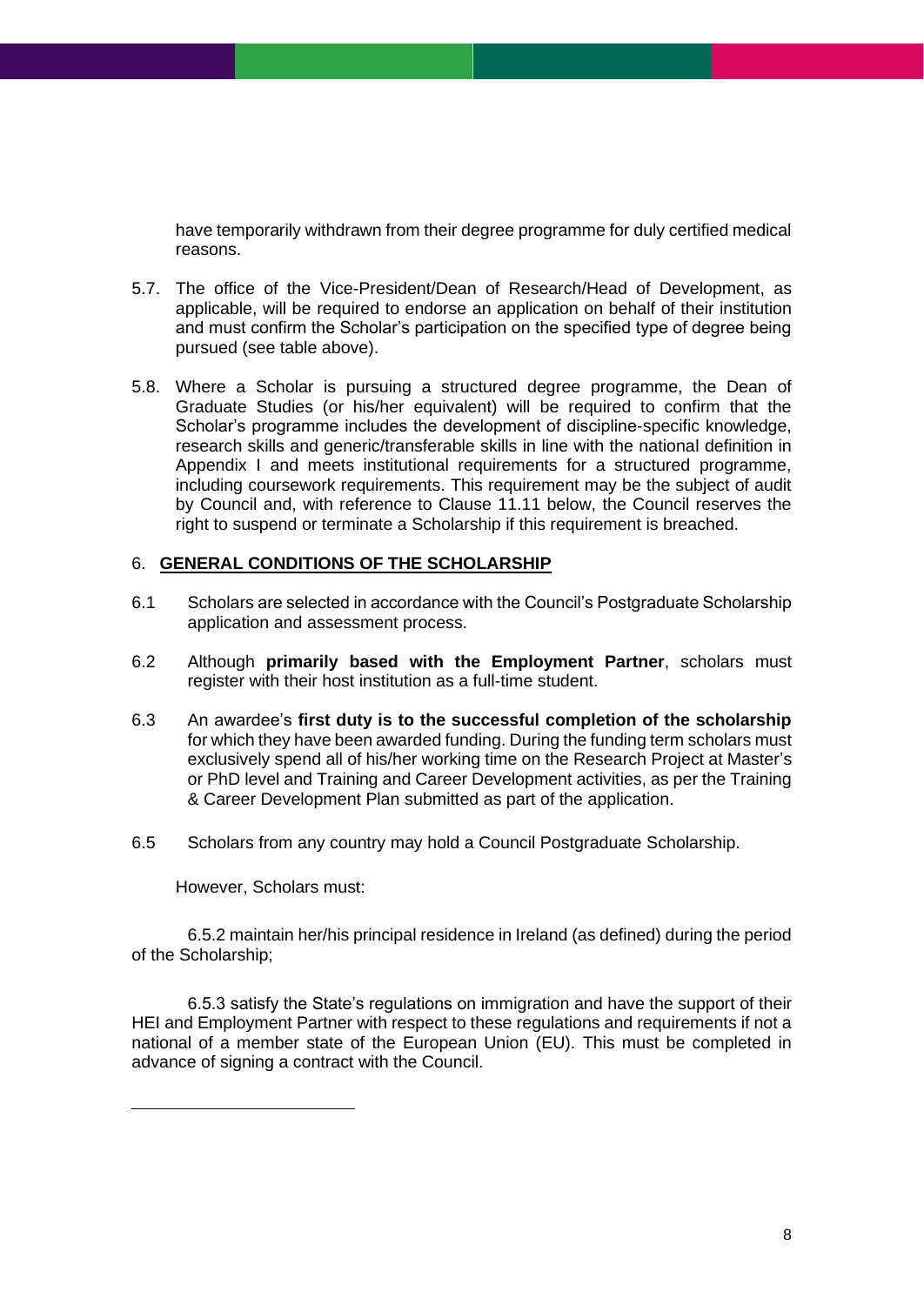- 6.6 For all Scholarships, arrangements with respect to immigration will be a matter for settlement between the Scholar, his/her HEI, the Employment Partner, and the relevant immigration authorities of the State.
- 6.7 Acceptance of the award is subject to these Terms and Conditions which, in conjunction with the Letter of Offer and completed and signed Acceptance Form, constitute the basis on which the award is held and/or renewed.
- 6.8 Scholarships are held subject to these Terms and Conditions. If any of these are breached by a Scholar, Council may suspend or terminate the Scholarship with two week's notice and/or may require reimbursement of such payments as have already been made to the Scholar by the HEI on behalf of the Council as per Clause 6.3 and 8.2.
- 6.8 An Academic Supervisor and/or Employment Mentor are permitted to support more than one Scholar under the Employment-Based Postgraduate Programme or Enterprise Partnership Scheme 2021 call. The Irish Research Council funds individual Scholars to carry out original Research Projects. In instances where an Academic Supervisor and/or Employment/Enterprise Mentor support(s) more than one Scholar, the Research Projects must be distinct and original with no significant overlap.
- <span id="page-8-0"></span>6.9 Awardees are are required to provide the Council with their ORCID identifier (ORCID iD)<sup>4</sup> for tracking of research outputs and long-term careers beyond the funding term. This will involve the awardee authorising the Council's access, via the online system, to their ORCID record for authenticating, displaying and other best practice guidelines.

### 7. **SCHOLARSHIP STRUCTURE**

### **Value of Scholarship**

- 7.1 The total value of the Employment-Based Programme Scholarship, will be up to a **maximum of €24,000 in any approved year** for the duration of the Scholarship and will consist of the following:
	- 7.1.1 A contribution of **€16,000** to the employment of the Scholar;

<sup>4</sup> https://orcid.org/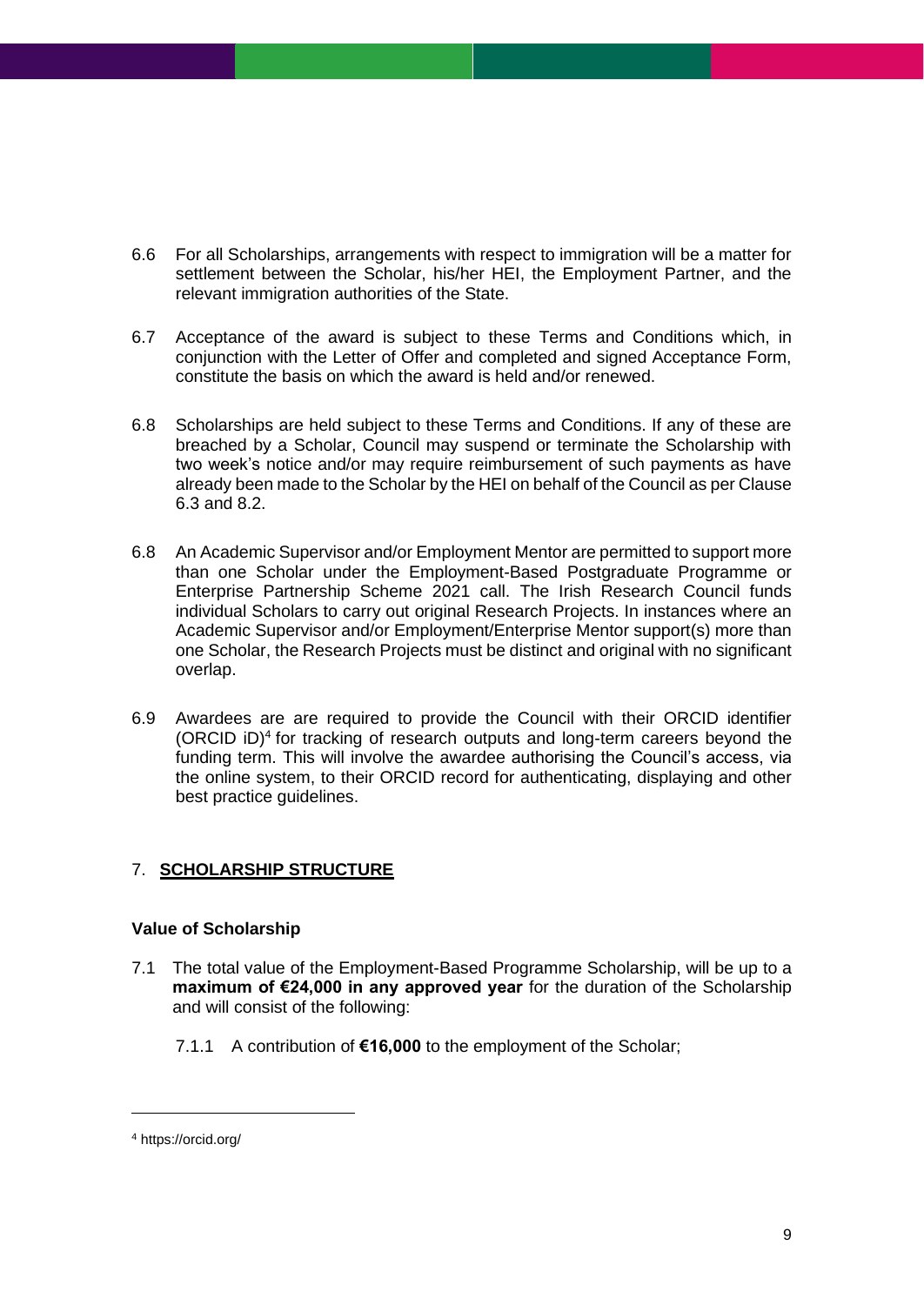- 7.1.2 A contribution of up to a **maximum of €5,750** to Scholarship fees (including non-EU Scholarship fees). In the event of any differential between this contribution and the institutional fee, this must be paid by the Scholar and/or HEI and/or Employment Partner. Scholars who hold a fee waiver from their HEI, or where no fee is required, or where fees are paid in full or in part by a third party, must inform the Council and the appropriate offices in their HEI and will not be eligible for the fee portion of the Scholarship.
- 7.1.3 Eligible direct research support expenses to enable the Scholar to carry out the Research Project, including essential research supplies such as small consumables; books and journals; pay as you go access to national research infrastructure; software and hardware critical for the research - to be obtained in the first year of the award; archival research costs; conference travel and participation; generic and/or specialist disciplinary skills training; publishing and write-up costs of **€2,250** per annum. Only vouched expenses incurred in actually carrying out the Research Project will be funded. Please see appendix II for more guidance.
- 7.1.4 In addition to the maximum  $\epsilon$ 24,000 per annum from the Council, there is a required contribution from the Employment Partner - note Clause 7.13 below.
- 7.2 The maximum that can be spent in any year of the Scholarship is  $\epsilon$ 24,000, plus any unspent balance of eligible direct research support expenses carried over from the previous year of the Scholarship. Apart from this exception, funds may not be carried forward from one year to the next.
- 7.3 While the Award is made to the individual Scholar, the Scholarship Fund is administered through the appropriate office within the host HEI.
- 7.4 No funds provided by the Council as part of the Scholarship Fund may be used by the HEI to cover overhead or administrative costs.
- 7.5 Funding will be provided only for the Research Project as presented in the application form and, if any departures from this become apparent during the development of the Research Project, the consent of the Council must be sought.
- 7.6 Expenses that occur outside the Funding Term are not eligible under the Scholarship.
- 7.7 The HEI will retain the eligible direct research support expenses portion of the Scholarship Fund provided by the Council (up to a maximum of  $\epsilon$ 2,250 per annum) and transfer the €16,000 per annum contribution towards the employment of the Scholar to the Employment Partner.
- 7.8 The HEI may retain the €5,750 per annum maximum contribution to the Scholarship fees with agreement from the Employment Partner.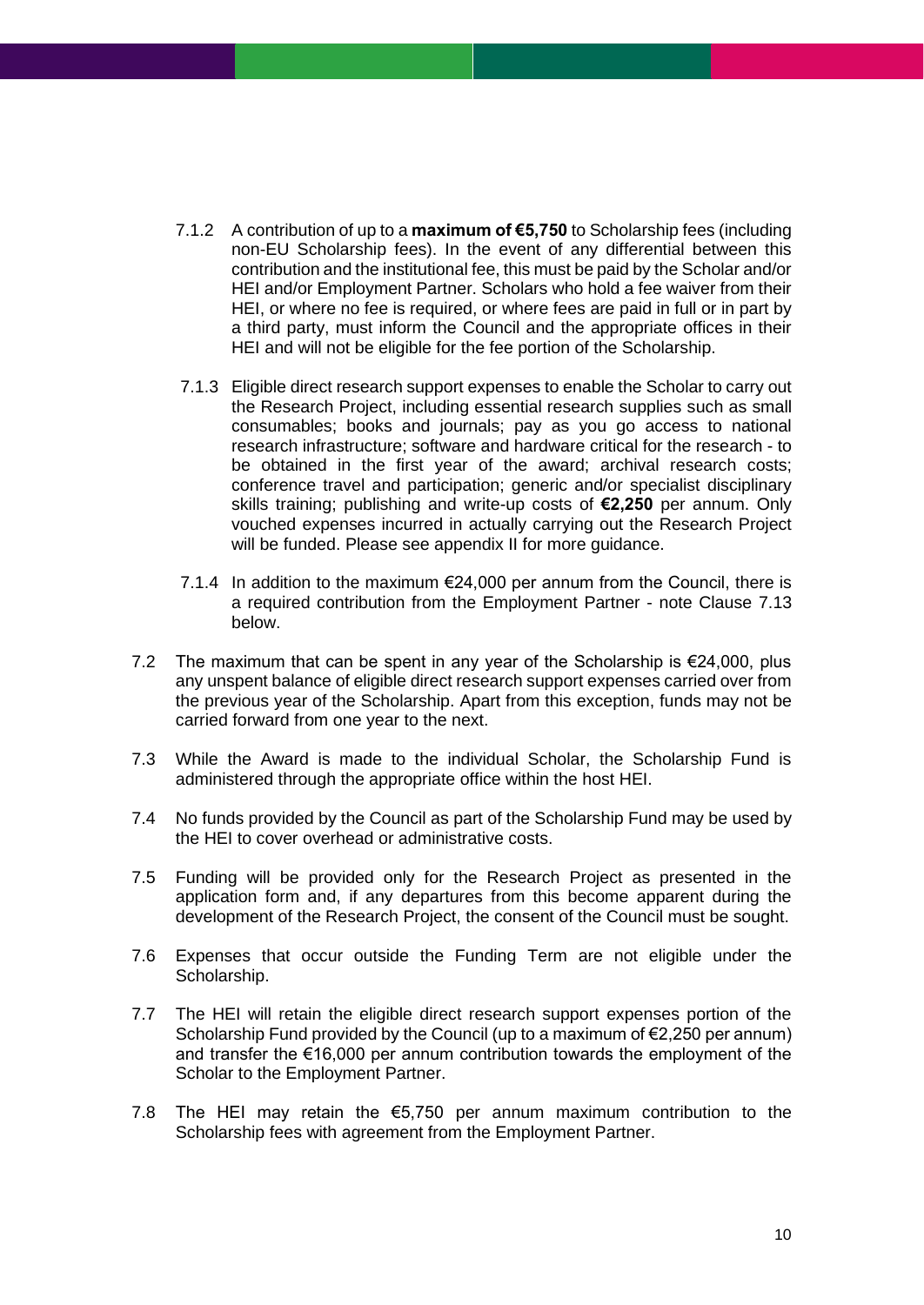#### **Employment Partner Contribution**

- 7.9 Subject to Clause 7.10 the Employment Partner must employ the Scholar (either temporarily or permanently) for the duration of the award as a full-time employee on the normal terms and conditions for salaried employees.
- 7.10 Payments received by the Employment Partner from the HEI can only be used towards covering employment/salary costs, and HEI Scholarship fees if these have been transferred from the HEI – see Clause 7.8.
- 7.11 A formal employment contract must be drawn up between the Employment Partner and the Scholar and agreed for the entire period of the award. Such an employment contract must:
	- 7.11.1 comply with all Irish employment laws and regulations;
	- 7.11.2 ensure that the Scholar's work tasks and time at the Employment Partner must be devoted exclusively to work associated with the Scholarship only and thus be part of the Scholar's education, training and development; and
	- 7.11.3 not contain any restraint of trade or non-compete clauses limiting the possibility of employment elsewhere.
- 7.12 The Scholar's salary, exclusive of Scholarship fees, will be negotiated between the Scholar and the Employment Partner and is inclusive of the Council's contribution of €16,000 to the employment of the Scholar. The net salary must not be less than €16,000, or the net salary for graduate entry to the Employment Partner, whichever is the greater.
- 7.13 The Employment Partner is required to contribute a **minimum of €8,000** per annum, which may be used to cover employment/salary costs, including Employer's PRSI, and as a contribution to cover the cost of expenses incurred by the Scholar e.g. as a result of travelling back and forth between the Employment Partner and the HEI. Part of this contribution may also be put towards additional research costs and/or the Scholar's Training and Career Development activities. The Scholar should not be out of pocket due to having to commute between the Employment Partner and the HEI.
- 7.14 Compliance with Irish laws and regulations on taxation will be a matter for resolution between the Scholar, the Employment Partner and the Irish Revenue Commissioners.
- 7.15 The Employment Partner will operate **PAYE/PRSI/USC withholding on the salary paid by it to the awardee** and the relevant tax must be remitted to the Revenue Commissioners in line with the normal payroll procedures.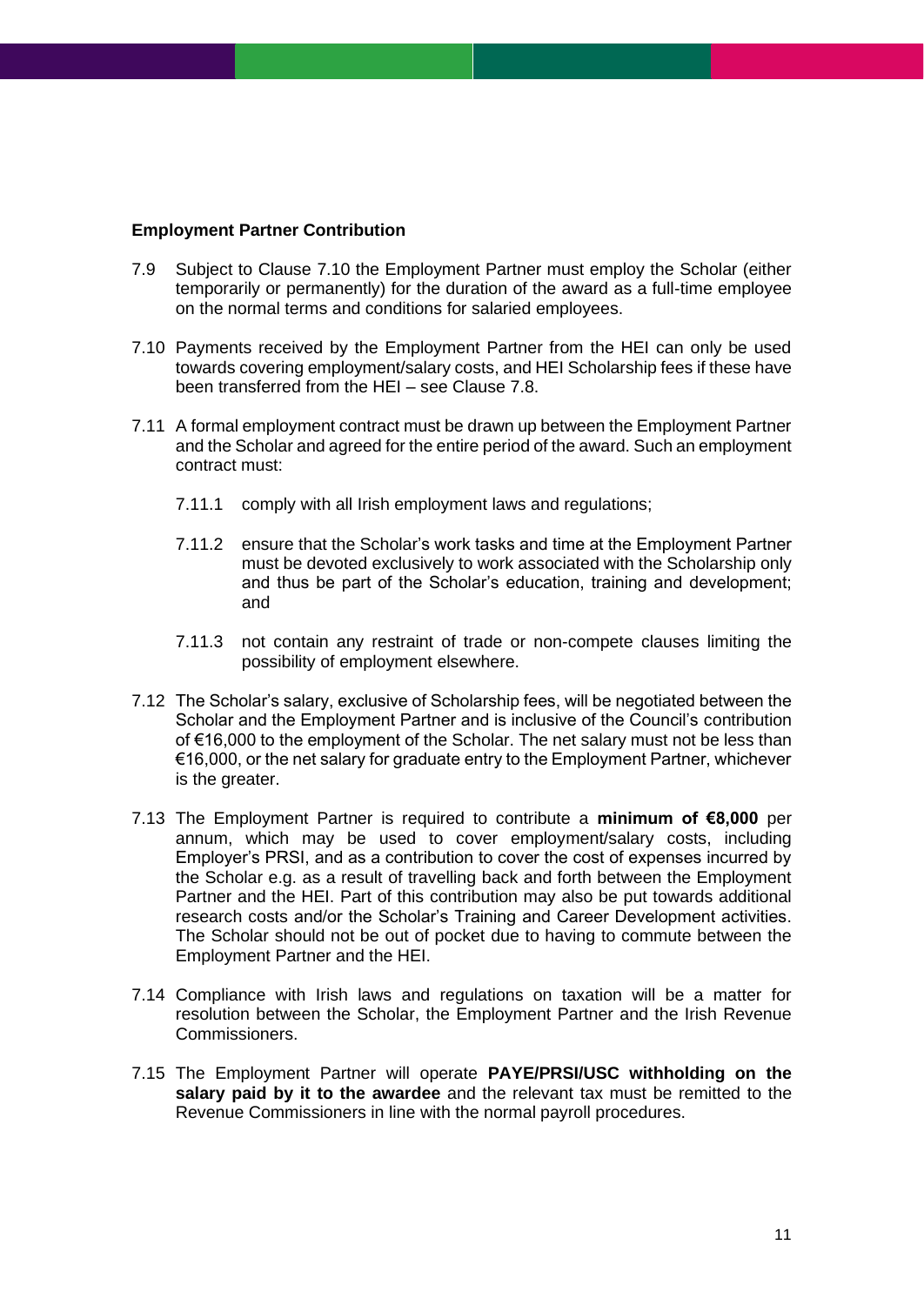- 7.16 For the avoidance of doubt, all sums payable by the HEI to the Employment Partner shall be deemed to be exclusive of any VAT eligible under the VAT Consolidation Act 2010 and associated regulations. For all Scholarships, arrangements with respect to VAT will be a matter for settlement between the HEI and the Employment Partner and the Council will not be liable for any such costs.
- 7.17 Where an Employment Partner on an application is also an existing or expired Employment Partner on this or a previous call of the Employment-Based Programme or an existing or expired Enterprise Partner on the Enterprise Partnership Scheme and has outstanding funds payable to the Council or has had significant periods of time (in the region of two months) where there have been overdue payments or reporting requirements, the Council may decline the organisation for participation in the current call or revoke new offers or awards.

### <span id="page-11-0"></span>**8. RESPONSIBILITIES OF THE HOST ORGANISATIONS**

### **Higher Education Institution (HEI)**

- 8.1. The understanding of the Council in processing an application under the scheme is that the HEI is satisfied that the chosen Employment Partner is appropriate to and suitable for the proposed research project.
- 8.2. The HEI must also accept full accountability for managing, monitoring and assuring the quality of all research work funded under the Scholarship and management of the Scholarship Fund.
- 8.3. The HEI must ensure an Academic Supervisor is appointed with responsibility for supporting and guiding the Scholar and ensuring the academic quality of the research fully meets the academic requirements of the award of a postgraduate degree. This Supervisor would normally be a Principal Investigator, or other suitably qualified person.
- 8.4. The HEI is responsible for providing the in-house facilities and access to the equipment needed for the Scholar to carry out the Research Project, ensuring that all items of equipment and materials provided for the Scholarship are adequately maintained and are accessible on reasonable terms and conditions as they are to other researchers.
- 8.5. The HEI must obtain and comply with all necessary and statutory permissions laid down by local and national authorities in relation to protecting the environment, preventing pollution and ensuring wider societal health and safety protection.

#### **Employment Partner**

8.6. The Employment Partner must: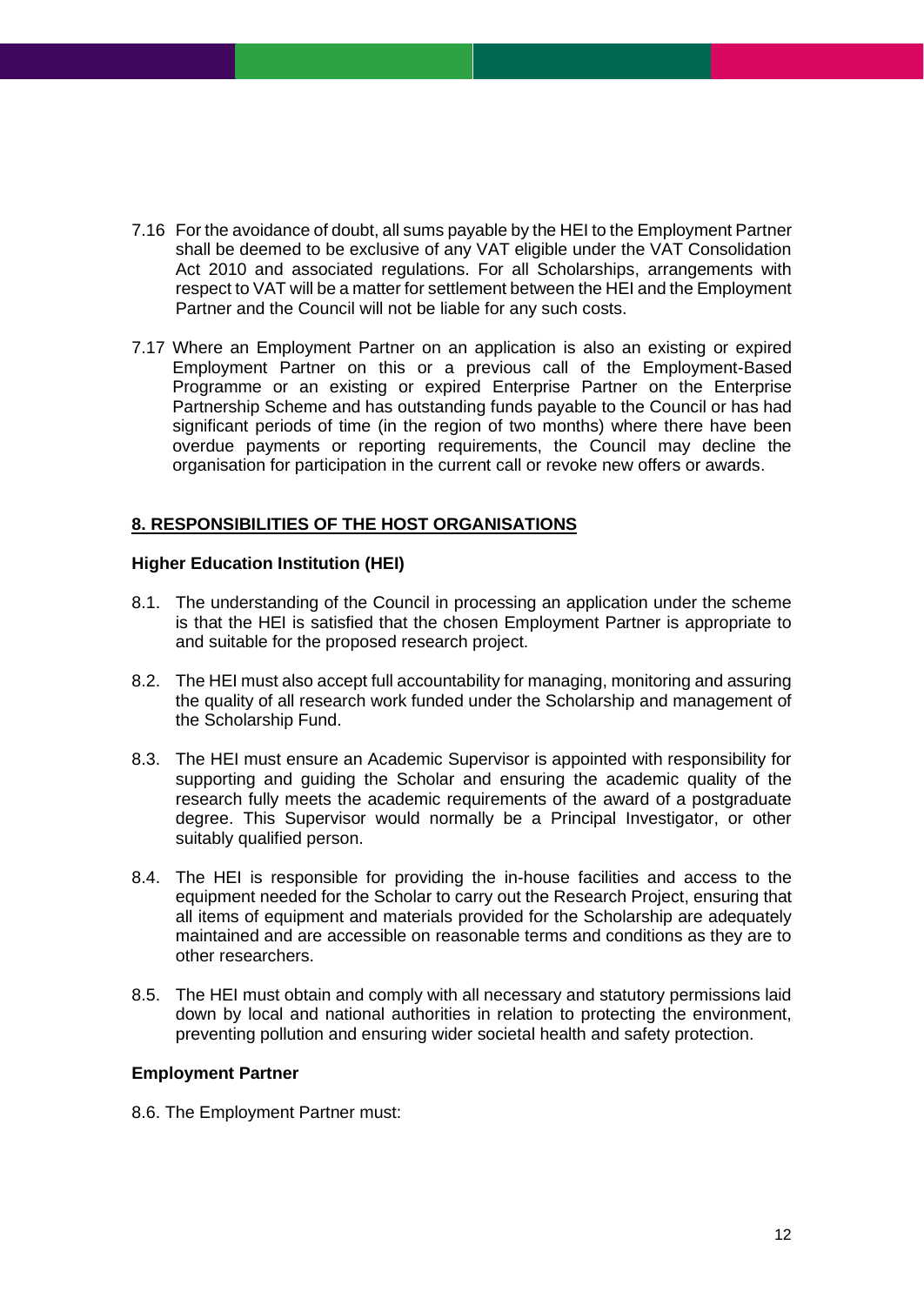- 8.6.1. have the capacity to provide professional guidance and to provide access to experimental facilities or data.
- 8.6.2. have a professional working environment capable of supporting the Research Project.
- 8.6.3. nominate an Employment Mentor to work with the Scholar and her/his Academic Supervisor. This Employment Mentor must be capable of mentoring the Scholar with regard to the Employment Partner's related aspects of the Research Project and contribute to the Scholar's professional development in the employment environment. Regular contact should be maintained between the Employment Mentor, the Scholar, and the Academic Supervisor throughout the duration of the Scholarship.
- 8.6.4. ensure that the Research Project is embedded in the Employment Partner's organisation.
- 8.6.5. be in a position to financially support the Employment Partners contribution to the Research Project for the full agreed Funding Term of the Scholarship.
- 8.6.6. along with the HEI, accept full accountability for the management and monitoring the Research Project.
- 8.6.7. obtain all necessary permissions prescribed by local and/or national authorities and will comply with all requirements of such permissions together with all statutory requirements which may be necessary, to include but without prejudice to the generality of the foregoing: the protection of the environment, the prevention of pollution and ensuring wider societal health and safety protection.

### <span id="page-12-0"></span>9. **LOCATION OF THE SCHOLARSHIP**

#### 9.1. **Scholars must be primarily based with the Employment Partner**

- 9.2. Scholarships must be affiliated to an eligible HEI as defined in Clause 1.6.
- 9.3. The scholar must spend the minimum period of time in the host HEI that is necessary to meet the requirements to successfully complete their postgraduate research qualification. This time should be planned and agreed by the scholar, the host institution and the Employment Mentor
- 9.4. Time spent in the host HEI should include (but is not limited to):
	- 9.4.1. structured coursework; and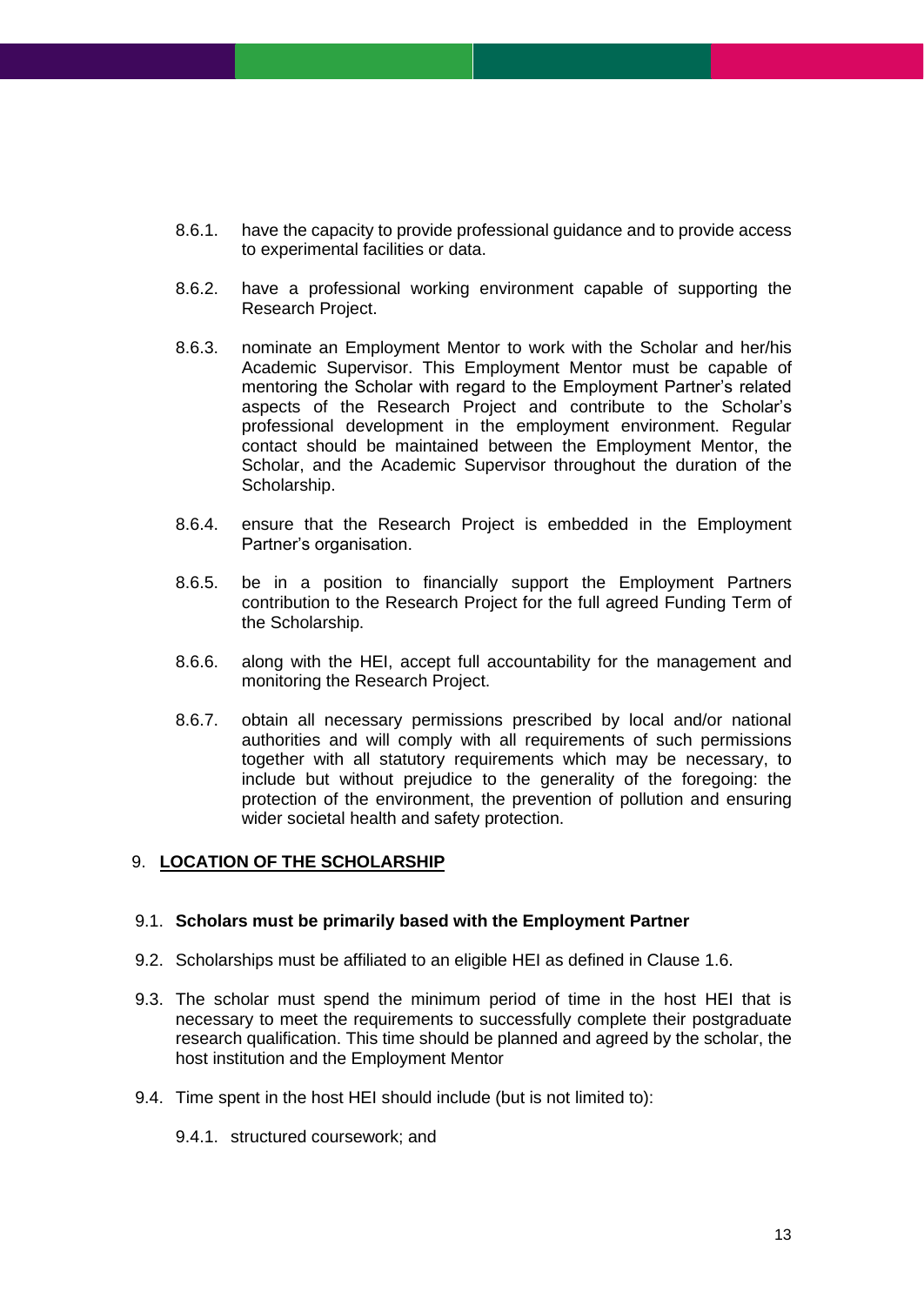- 9.4.2. Research Project requirements (where, for example, access to equipment is not available in the Employment Partner); and
- 9.4.3. Training and Career Development activities.
- 9.5. The Council requires Scholars to have regular contact with both Employment Mentors and Academic Supervisors. Primary Academic Supervisors must be based at the same Higher Education Institution (HEI) to which the scholar is affiliated.
- 9.6. The Scholar, Employment Mentor and Academic Supervisor are required to create a Training and Career Development Plan as a method for developing a comprehensive work plan for the life of the Scholarship and with a view to a viable career beyond the Scholarship period. A record must be kept of Training and Career Development activities completed by the Scholar and these must be reported in progress reports submitted to the Council.
- 9.7. While the Council expects Scholars to complete their research affiliated to the host HEI originally proposed, the Council recognises that exceptional circumstances may call for a change of HEI. In this case, the Scholar and the proposed new Mentor/Supervisor and HEI (Department/School) must write to the Council stating the case for the change. The Council will examine the submission on its merits and respond with a decision on whether funding will continue in the new circumstances.

### <span id="page-13-0"></span>10. **ADDITIONAL DUTIES OUTSIDE THE REMIT OF THE SCHOLARSHIP**

- 10.1. A Scholar's **first duty is to the successful completion of the Scholarship** for which s/he has been awarded Council funding.
- 10.2. The first year of the Scholarship should be devoted exclusively to the development of the Research Project and the Training and Career Development Plan<sup>5</sup>.
- 10.3. Teaching is an essential means for the structuring and dissemination of knowledge and should be considered valuable within the Scholar's career. The Council therefore allows Scholars to undertake such additional duties (e.g. teaching duties, supervision, education provision and support activities) in the second and subsequent years of their degree, provided the Scholar meets the following conditions:

<sup>5</sup> An exception to this may be made for Scholars on a structured degree programme where part of the course curriculum involves teaching in the first year of the degree. Provision of documented evidence of this requirement will be required if an exception is to be requested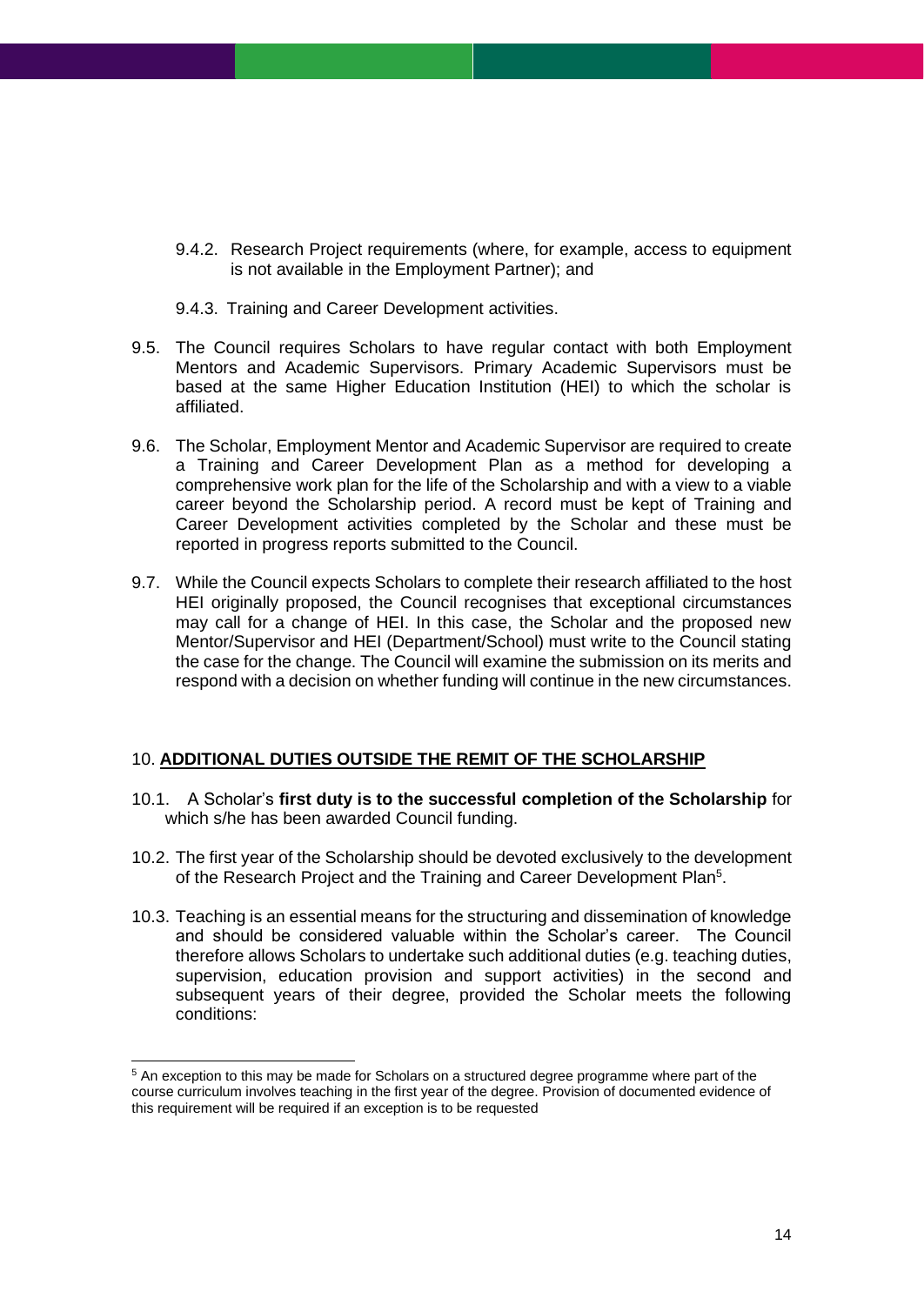- 10.3.1. The Scholar obtains prior approval from their Employment Mentor and Academic Supervisor and retains a record of same;
- 10.3.2. The additional duties are not excessive (do not exceed a total 50 hours per academic term) and do not adversely affect researchers, particularly at the beginning of their careers, in the carrying out of their research activities;
- 10.3.3. The additional duties are relevant to the research funded by the scholarship and consistent with the Training and Career Development plan agreed by the awardee and their supervisor.
- 10.4. The HEI and Employment Partner must keep and hold records and approvals of additional duties by Scholars and should ensure that they are taken into account in relevant evaluation/appraisal systems and contribute to the professional development of the Scholar.
- 10.5. Suitable training should be provided for teaching activities as part of the professional development of Scholars.
- 10.6. The Council will monitor teaching and other such agreements as part of its progress reporting mechanisms.
- 10.7. Contractual and remuneration matters in respect of additional/other duties are a matter for agreement between the Scholar, the Employment Partner and the HEI. Any such payments for relevant duties will not affect the Scholar's total amount of award. Compliance with Irish laws and regulations on taxation will be a matter for the awardee, the HEI or Employment Partner and the Office of the Revenue Commissioners.
- 10.8. Scholars may be required to participate in research events organised by the Employment Partner.
- <span id="page-14-0"></span>10.9. The Council may require the Scholar to attend such events or meetings as are arranged by the Council.

#### 11. **ADDITIONAL AWARDS**

- 11.1. The Scholarship is not intended to substitute for or to augment funds available under programmatic research actions, such as research project grants funded by national agencies. It may be held in conjunction with other externally funded travel bursaries, equipment grants, or awards provided that:
	- 11.1.1. should the Scholar apply for further funding to another source, they will state as part of that application (whether or not they are required to do so)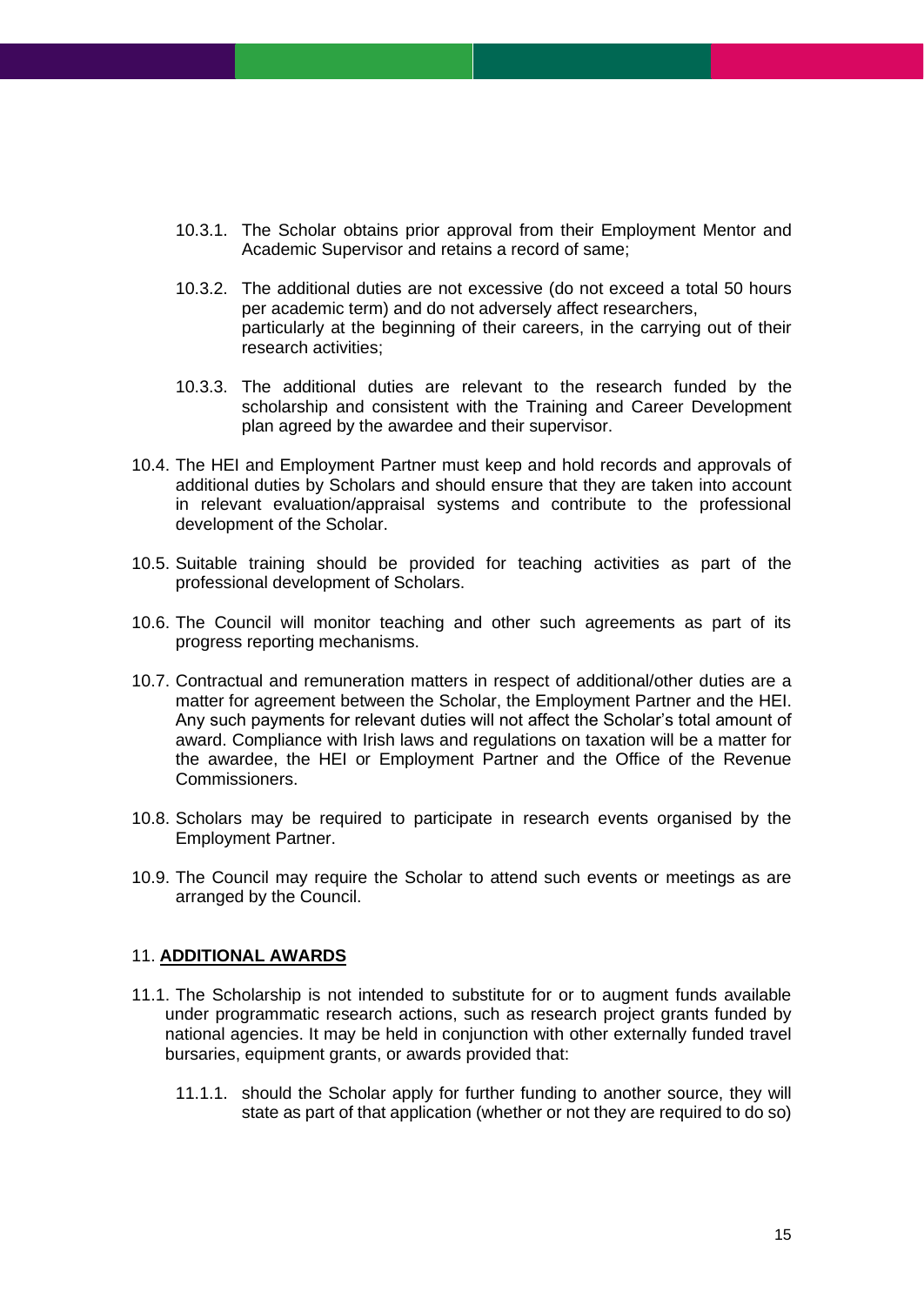that they hold a Council Postgraduate Scholarship and will notify the Council prior to submitting the application;

- 11.1.2. the value of other funding is not more than €16,000 in any given year during the Funding Term. However, the Council recognises that, from time to time, awards which exceed this limit may independently recognise the outstanding merit of an awardee during the term of the Scholarship. In such circumstances, Scholars are advised that in *exceptional cases*, and then only on a case-by-case basis, they may hold such major personal awards in conjunction with the funding provided by the Council under this Scheme. The acceptance of such further awards during the Funding Term of the Scholarship is subject to the *prior* approval of the Council;
- 11.1.3. Scholars who have other sources of funding (other than through paid employment) such as travel grants, etc., must inform the appropriate offices in their HEI and the Council about the amount and source of the funding in writing. This information must also be recorded in the required progress reports. This applies to research funding received before or during the Funding Term;
- 11.1.4. the other funders agree that the Council Scholarship can be held alongside theirs. The Council will not involve itself in the decisions of other funding agencies/local authorities in this regard.
- <span id="page-15-0"></span>11.2. Tax issues which may arise from such bursaries or awards are of concern to the individual scholar and not the Council or the HEI or Employment Partner.

#### 12. **KNOWLEDGE TRANSFER**

- 12.1. The Council encourages the commercialisation of research output as outlined in the [National IP Protocol 2019.](https://www.knowledgetransferireland.com/Reports-Publications/Ireland-s-National-IP-Protocol-2019-.pdf)
- 12.2. The HEI and Employment Partner must establish rules and procedures for protecting and managing any IP arising during the award. These rules and procedures must be in accordance with national guidelines.
- 12.3. By way of employing the Scholar, the Employment Partner is entitled to own Foreground Intellectual Property (Foreground IP<sup>6</sup>) generated by the Scholar during the course of the Research Project.

<sup>&</sup>lt;sup>6</sup> Foreground Intellectual Property shall mean Intellectual Property created by a Party in the course of the Research Project and all rights therein.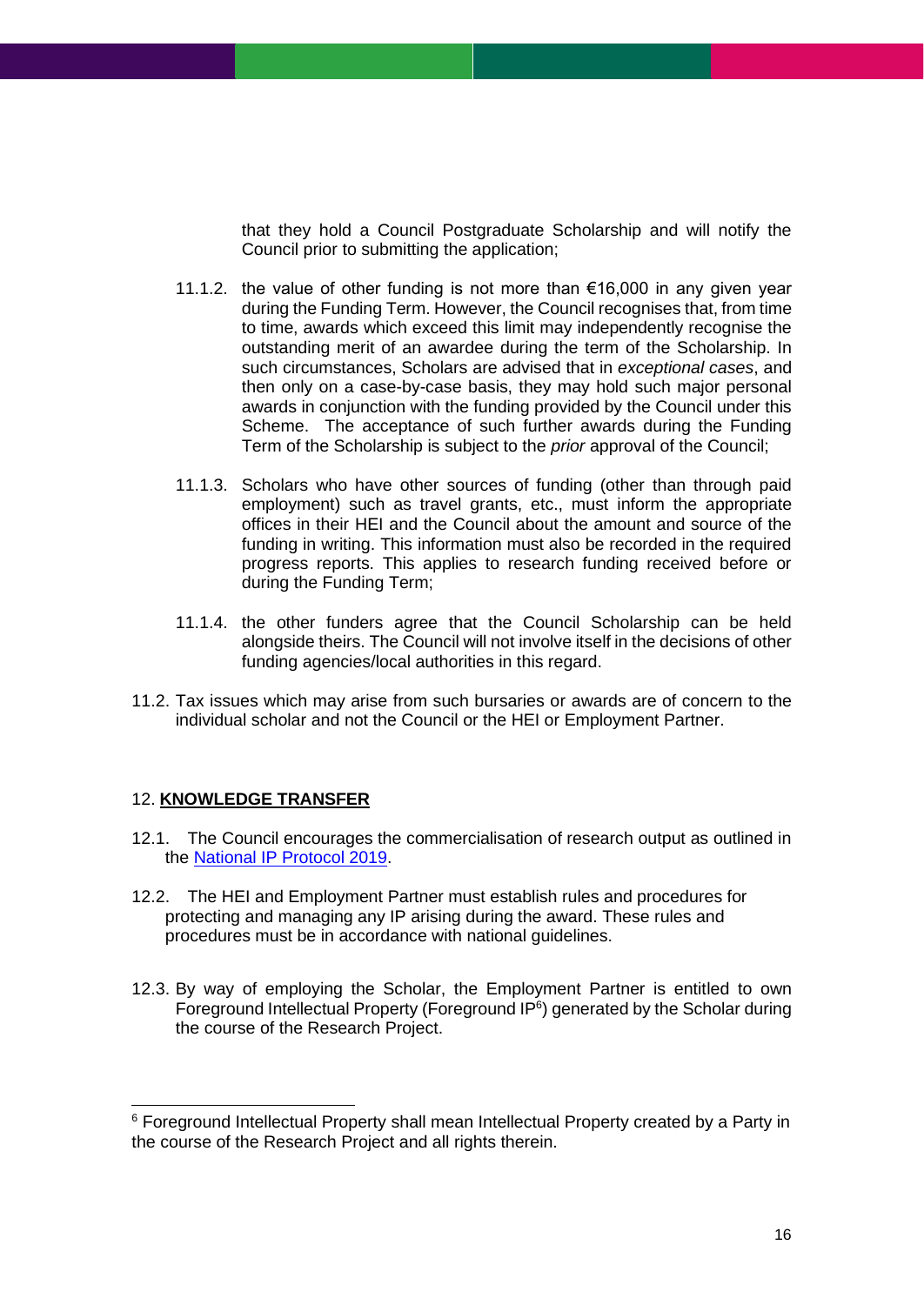- 12.4. Should there be any contribution to Foreground IP by persons within the HEI other than the Scholar, the Employment Partner is granted the option to negotiate rights to that contributing IP with the HEI, such rights to be licensed on preferential terms, where the HEI is free to do so.
- 12.5. The Council requires that background IP is captured clearly by the HEI and the Employment Partner prior to initiation of the project, so that there is clarity on who has access to background IP and declarations made on basis of same. Good practice through the maintenance of notebooks and records must be adhered to.
- 12.6. The Council does not make any claim to Intellectual Property arising from the Scholarship.
- 12.7. A Research Agreement (including reference to intellectual property rights and confidentiality) must be in place between the Employment Partner and the HEI before the Scholarship can commence. The terms of any such agreement must not conflict with those outlined in this document.
	- 12.7.1. A suggested outline for the Research Agreement is at Appendix III.
	- 12.7.2. A copy of the Research Agreement signed by the HEI, the Employment Partner and the Scholar must be forwarded to the Council before the Scholarship commences.
	- 12.7.3. When a **potential or perceived conflict of interest**<sup>7</sup> arises between any participant, this must be disclosed in the application.

### <span id="page-16-0"></span>13. **OPEN ACCESS POLICY**

- 13.1. The Council has established and will promote the following policy relating to the placement of research publications and outputs in Open Access Repositories. (It is accepted that there will be recognised instances in which the following might not be feasible – in this instance the Scholar should contact their Employment Mentor and Academic Supervisor for advice):
	- 13.1.1. All Scholars must lodge their publications and other research outputs, resulting in whole or in part from Council-funded research, in an Open Access Repository and should make such publications publicly discoverable, openly accessible and re-usable as soon as is possible.

<sup>&</sup>lt;sup>7</sup> A conflict of interest arises when an individual holds a direct or indirect personal interest which, in the<br>opinion of a reasonably-informed and well-advised person, is sufficient to call into question the independence, impartiality and objectivity that the individual is obliged to exercise in the performance of his/her duties. Conflicts of interest may be financial, non-financial or both.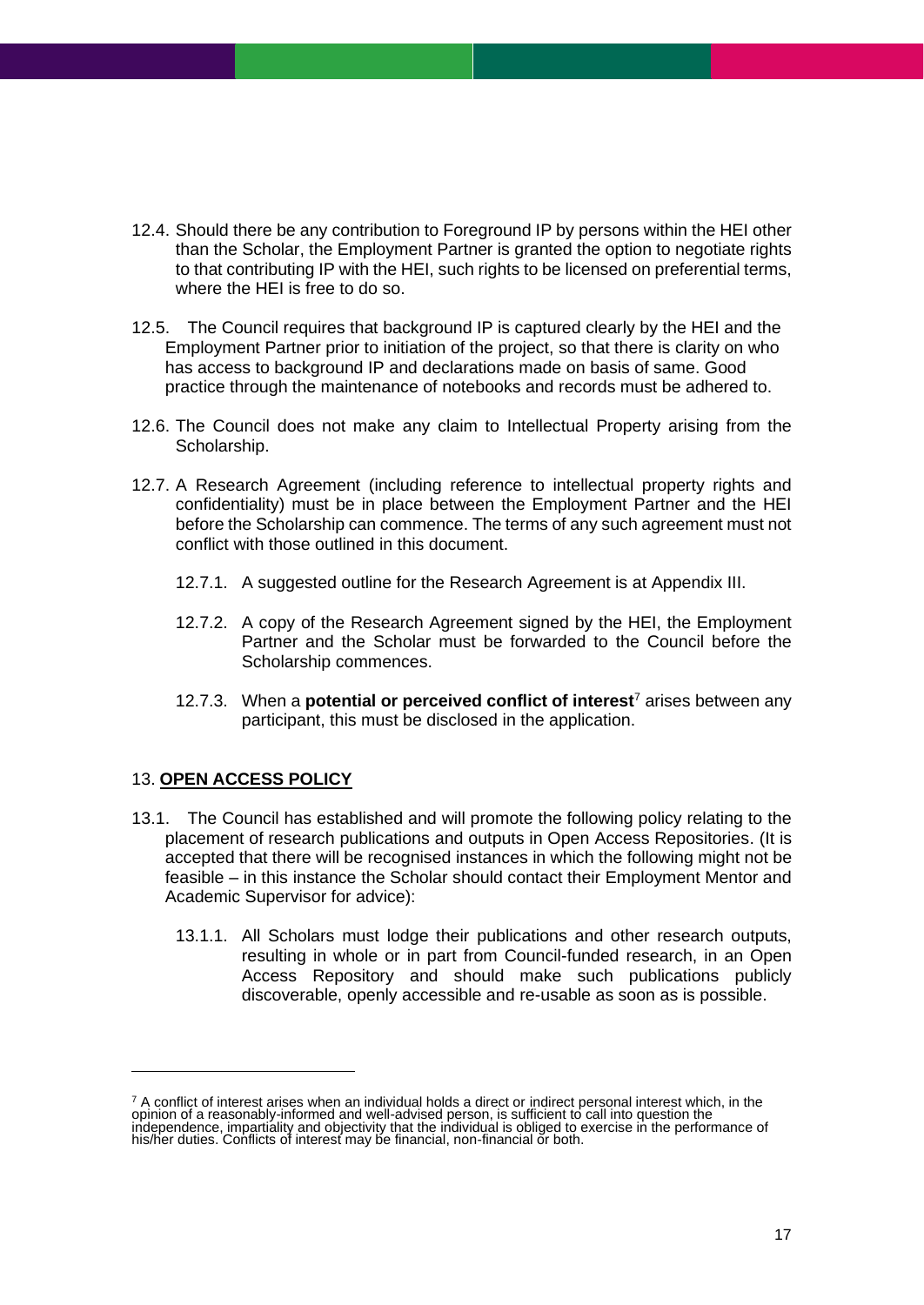- 13.1.2. All peer-reviewed journal articles and conference publications should be deposited as soon as possible, ideally at the time of acceptance by the journal/conference and no later than the date of formal publication.
- 13.1.3. Other research outputs such as monographs, books, book chapters, research theses and reports should be deposited where possible.
- 13.1.4. The repository should ideally be a local institutional repository to which the appropriate rights must be granted to replicate to other repositories. However, suitable repositories are those, both local and other, that provide free public access to, and make provision for long-term preservation of, published research findings.
- 13.1.5. Repositories should release the metadata immediately upon deposit. Open Access to the full text paper should be made immediately upon deposit or once access restrictions, as required by certain publishers, have expired.
- 13.1.6. Scholars should agree terms of deposit with publishers. Clarity should be sought on copyright, licensing and embargo policies and agreed policies with publishers must be respected. Access restrictions to full text articles may be applied as required by certain publishers. However, these restrictions should not normally exceed six months after publication for scientific, technical and health science research publications and twelve months for arts, humanities and social sciences research outputs. The Council recognises that this may not be a feasible option in all cases, and in such a case, an expected embargo of up to 24 months may be facilitated in the arts, humanities and social sciences, but this will be subject to on-going review.

<span id="page-17-0"></span>More information on the Open Access Policy is available on the Council's website at [http://www.research.ie/aboutus/open-access.](http://www.research.ie/aboutus/open-access)

#### 14. **ETHICAL APPROVAL**

- 14.1. The Council is committed to the maintenance of high ethical standards in the research that it funds through this Scholarship.
- 14.2. The HEI must have in place clear ethical guidelines and assurance procedures designed to manage research under its direction.
- 14.3. All Scholars are required to give careful consideration to ethical issues which may arise in the course of their research.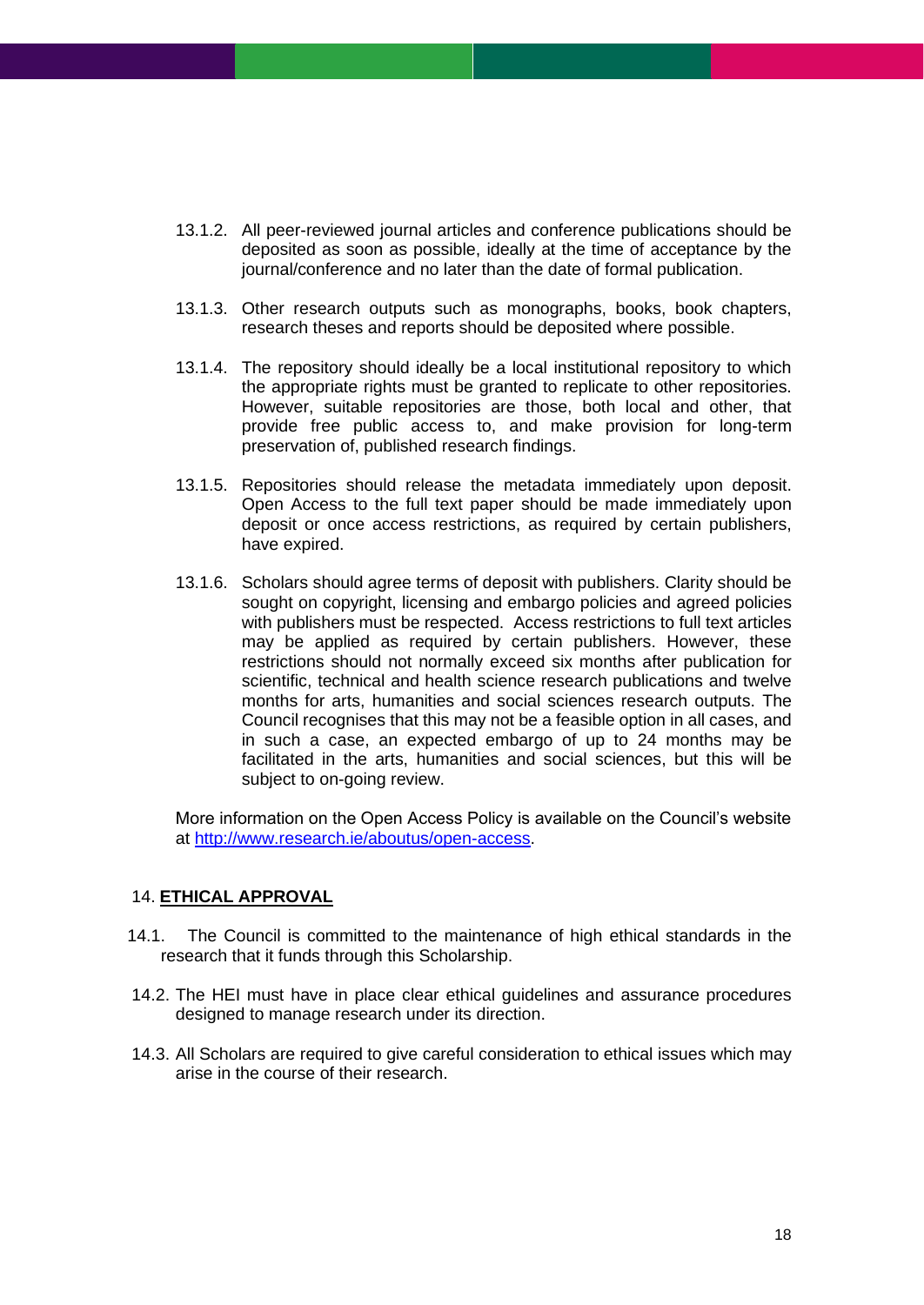- 14.4. If ethical issues arise in their research, Scholars are required to submit a written statement to the Council to the effect that full consideration has been given to the ethical implications of the research proposal.
- 14.5. This statement must further demonstrate the Scholar's proposed resolution of the ethical issues arising.
- 14.6. Where a Scholar's research proposal requires approval by the HEI or organisational ethics committee, or the equivalent body in her/his Employment Partner (as appropriate), written evidence of such ethical approval is required by the Council before the Scholarship can commence. Where there is a delay to providing this evidence, consent must be sought from the Council before the Research Project may commence. The Scholar must not commence any activities for which ethical approval is required.
- 14.7. Scholars should adhere to the recognised ethical practices and fundamental ethical principles appropriate to their discipline(s) as well as to ethical standards as documented in the different national, sectorial or institutional Codes of Ethics.
- 14.8. The HEI, Employment Partner and Scholar must make sure that their research complies with all national and international regulation requirements governing the use of sensitive materials or processes, for example (and not intended to be a complete list): radioactive isotopes, ionising radiation, laboratory animals or other animals, pathogenic organisms, genetically manipulated organisms, toxic and hazardous substances and research on human subjects and human embryos.
- <span id="page-18-0"></span>14.9. If access to archival material in private custodianship, or archival material with restricted access is required for the project, written evidence of appropriate permission to consult such material must be furnished to the Council.

#### 15. **SEX/GENDER DIMENSION**

- 15.1. The Council Gender Strategy & Action Plan 2013 2020 is available on the Council's website 8 .
- 15.2. All Scholars are required to give careful consideration to any sex/gender dimensions which may arise in the course of their research.
- 15.3. Where the Scholar is involved in the organisation of conference, networking or dissemination panels, due regard should be given to gender balance within any such panel.

<sup>8</sup> <http://research.ie/resources/publications/gender-strategy-and-action-plan-2013-2020/>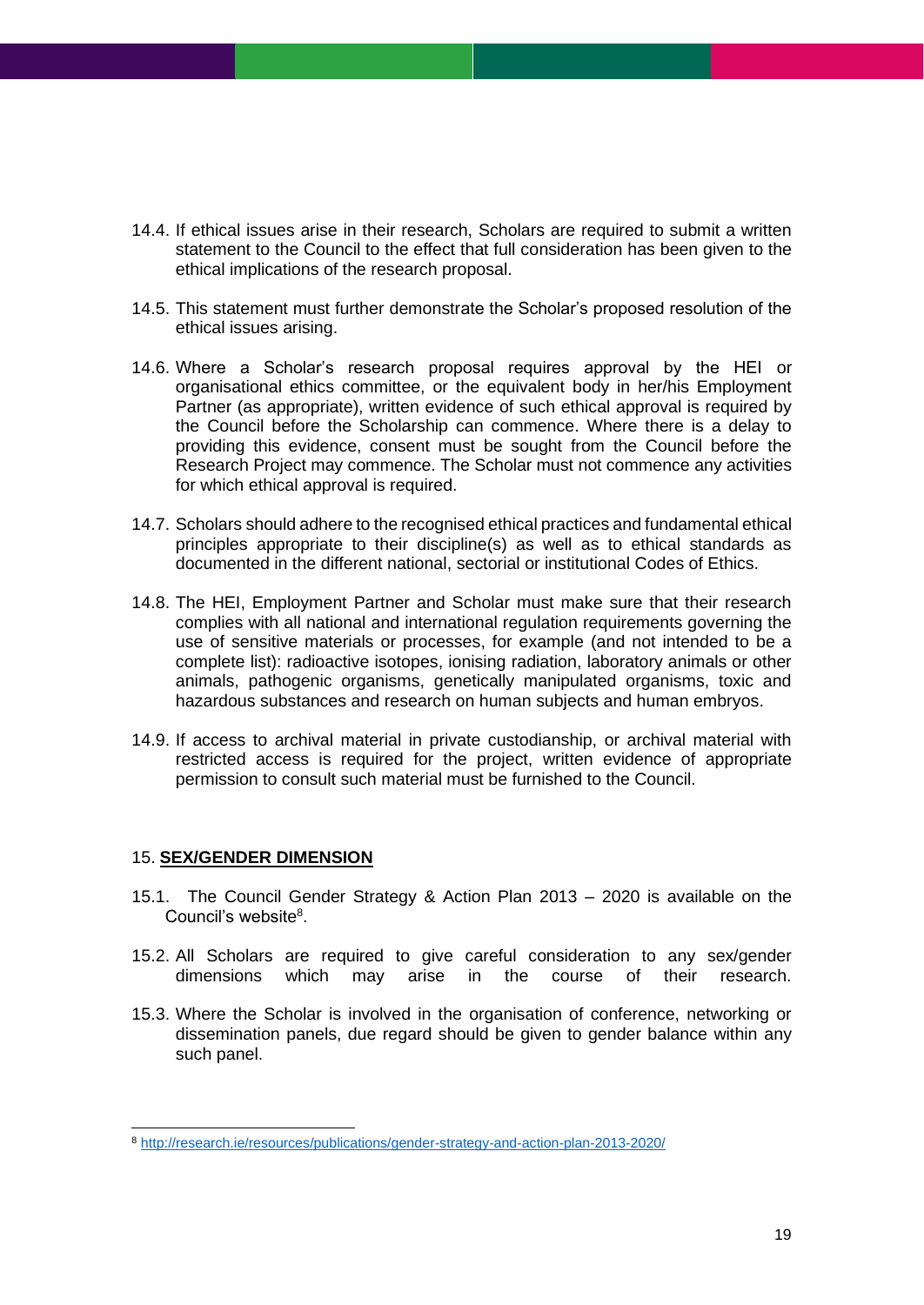### <span id="page-19-0"></span>16. **RESEARCH INTEGRITY**

- 16.1. The Employment Partner and HEI must ensure that the highest quality of research conduct is maintained. The Employment Partner and HEI must ensure that there are formal, fair and effective processes in place for the investigation of allegations of research misconduct (e.g. plagiarism, falsification or fabrication of data, improper data selection, misuse of research funds) when they arise. The systems must be clearly publicised, together with agreed procedures for investigating allegations of research misconduct. These processes, together with the agreed procedures for investigating allegations of research misconduct, must be transparent and clearly publicised. The systems in place to manage research misconduct should also align with the basic principles that underpin all research integrity and good practice as outlined in the national policy statement on Ensuring Research Integrity in Ireland<sup>9</sup> and the European Code of Conduct for Research Integrity<sup>10</sup>. The Employment Partner and HEI are required to report to the Council all findings of any proven case of research misconduct arising from a Council-funded research project.
- 16.2. The Council reserves the right to check applications for plagiarism and excessive duplication. Where this is deemed to be the case by the Council, applications will be deemed ineligible, award offers will be withdrawn, or active awards will be terminated with two weeks notice. Plagiarism is the appropriation of another person's ideas, processes, results, or words without giving appropriate credit. It will be deemed that excessive duplication has arisen when significant portions of multiple applications to the Council or any funding agency are similar or identical in content.

### **Quality Assurance**

- 16.3. The HEI is responsible for the local implementation of the Quality & Qualifications Ireland/Irish Universities Quality Board National Guidelines of Good Practice in the Organisation of PhD Programmes in Irish Universities and for endorsing the appointment of a principal Academic Supervisor to support and guide the Scholar's work, to provide initial induction and to administer the Scholar's fund on his/her behalf.
- 16.4. The Scholar must be familiar with national guidelines such as the Irish Universities Quality Board's *Good Practice in the Organisation of PhD Programmes in Irish Higher Education* and the Higher Education & Training Award Council's *Research Degree Programme Policy and Criteria (2010)<sup>11</sup> .*

<sup>9</sup> <http://research.ie/resources/publications/research-integrity-national-forum/>

<sup>10</sup> [https://ec.europa.eu/research/participants/data/ref/h2020/other/hi/h2020-ethics\\_code-of-conduct\\_en.pdf](https://ec.europa.eu/research/participants/data/ref/h2020/other/hi/h2020-ethics_code-of-conduct_en.pdf) <sup>11</sup> Available at<http://www.qqi.ie/>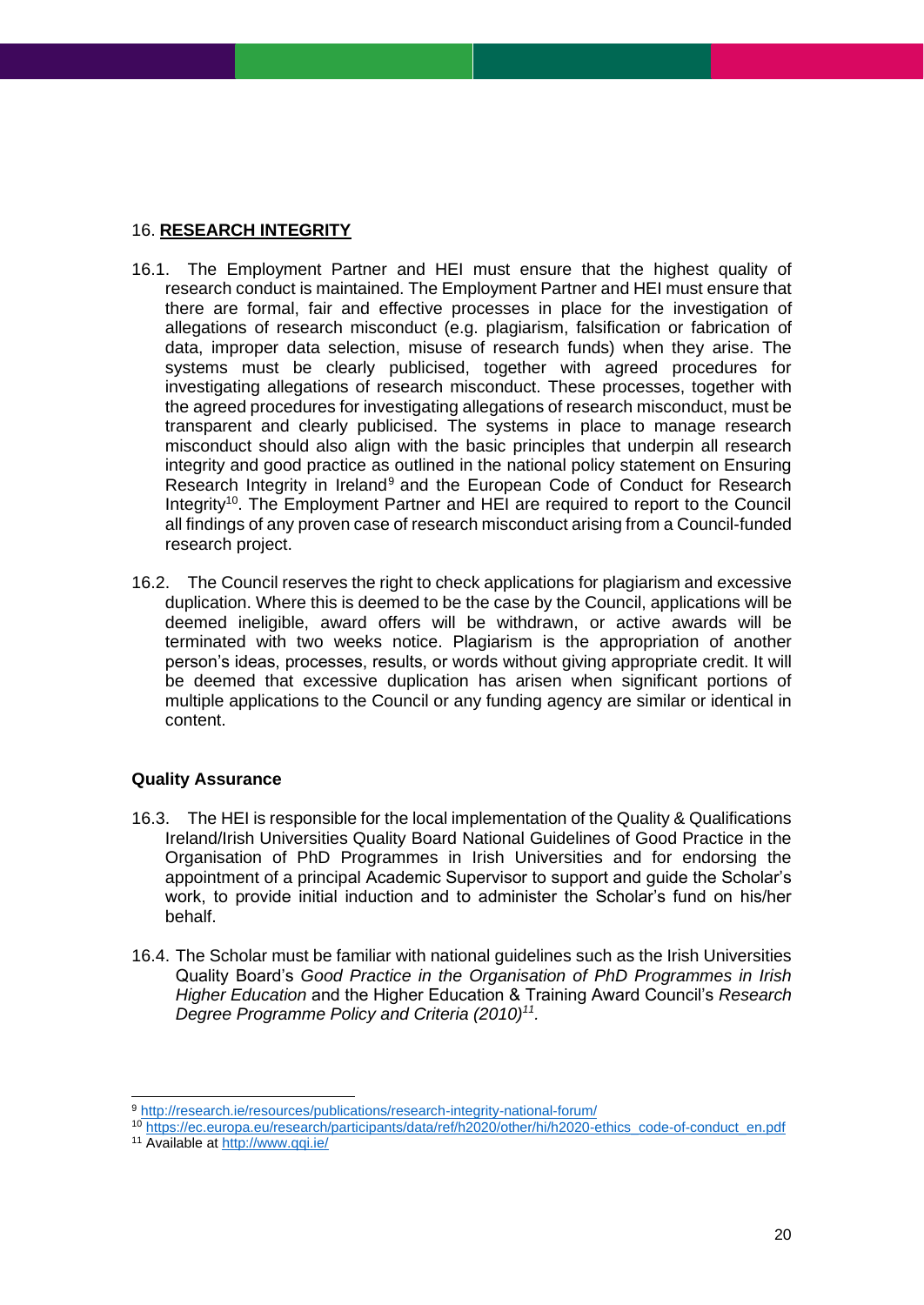### <span id="page-20-0"></span>17. **ACKNOWLEDGEMENT OF COUNCIL SCHOLARSHIP SUPPORT**

- 17.1. All proposed publications arising from the Research Project must have the approval of the Employment Mentor and the Academic Supervisor prior to publication.
- 17.2. All publicity, including public lectures, interviews, email signatures, letterheads, office signs, publications, monographs, print materials, online materials, press releases, television and radio advertisements, websites, film, video and audio recordings associated with or arising from the research undertaken by the Scholar while in receipt of a Council Scholarship must contain acknowledgement of funding received from the Council, its Strategic Funding Partner if relevant and Employment Partner. Where possible, the Council logo should always be included in any such acknowledgement. (The logo is available to download from the Council website.)
- 17.3. All publicity (as listed above) must also contain acknowledgement of funding received from the Employment Partner unless otherwise requested.
- 17.4. All parties must comply with confidentiality as outlined in the Research Agreement.
- <span id="page-20-1"></span>17.5. Notwithstanding the requirement to report on all publicity or achievements through progress reporting, Scholars are also required to notify the Council in advance of their participation in any significant events, including receipt of an award or medal, public dissemination of the scholar's research, or media coverage of same. Advance notification should be made by emailing [schemes@research.ie.](mailto:schemes@research.ie)

### 18. **FINANCE**

- 18.1. Subject to the compliance of the Scholar, HEI and Employment Partner with these Terms and Conditions and to the receipt by the Council of satisfactory reports on the progress of the Scholarship, the Scholarship will be paid to the Scholar's HEI, quarterly in advance, with the first instalment to be made as soon as the Scholarship commences.
- 18.2. All amounts payable in respect of the award of postgraduate Scholarships are made directly to the Scholar's HEI. The Council does not transfer any monies directly to the Scholar or the Employment Partner.
- 18.3. The HEI will then co-ordinate the payment of the award to the Employment Partner. It is the responsibility of the Scholar and Employment Partner to contact the relevant Postgraduate Grants office at the HEI with regard to administration at the HEI level funding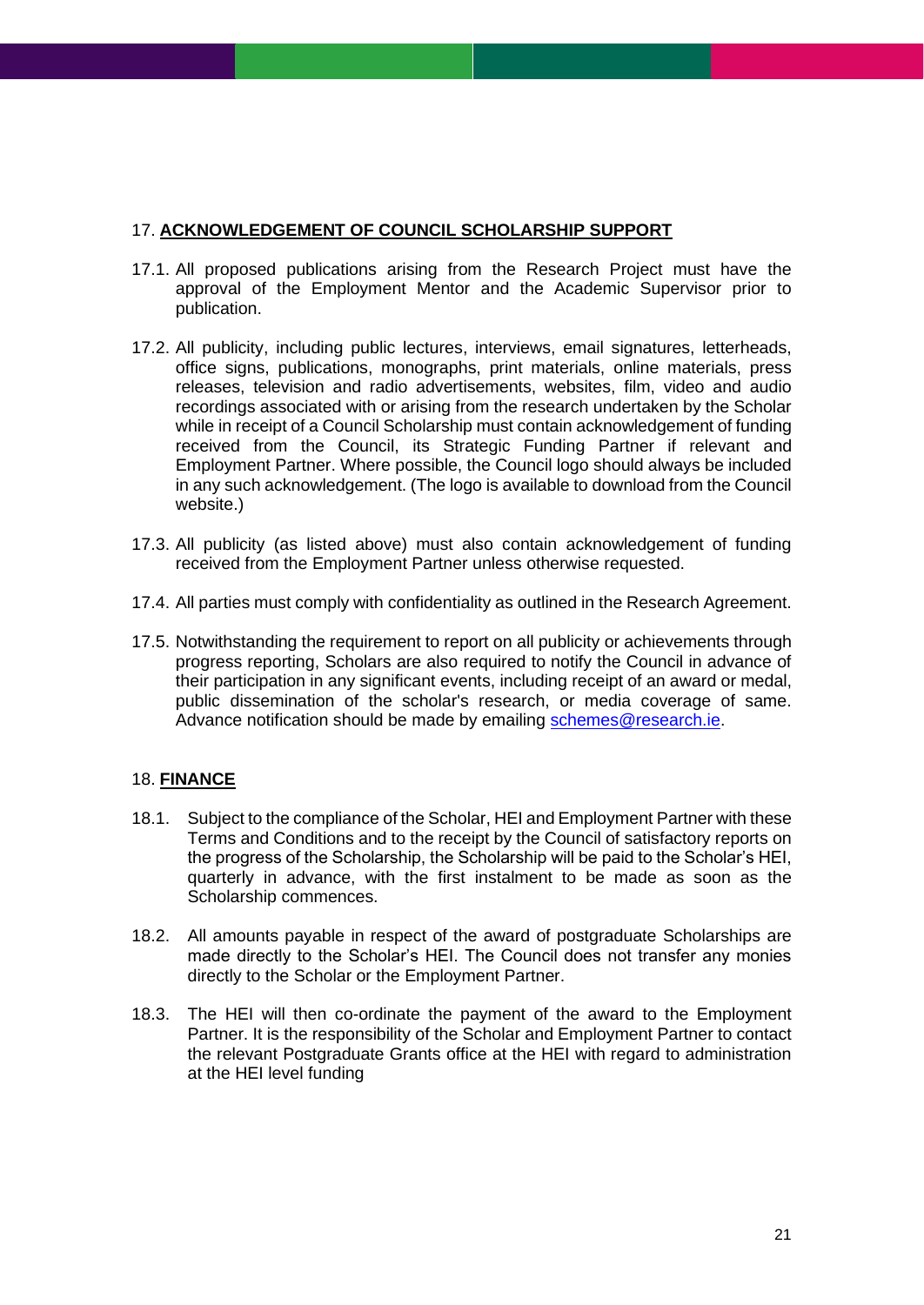- 18.4. The Scholar, in collaboration with their Academic Supervisor and Employment Mentor, is responsible for appropriate financial planning and spending under Clause 7.3 during the Funding Term of the Scholarship.
- 18.5. Payment of a Postgraduate Scholarship is wholly subject to the continued receipt of funding by the Council from the Department of Further and Higher Education, Research, Innovation and Science, and the Strategic Funding Partner (where relevant). In the event of such funding being reduced or discontinued, neither the Department of Further and Higher Education, Research, Innovation and Science, the Strategic Funding Partner, nor the Council will be under any liability to provide funding or to compensate a Scholar for any reduction or cessation of such funding.

### **Financial Accountability**

- 18.6 The HEI is responsible and accountable for the proper use of the ` Scholarship Fund.
- 18.7 The Council reserves the right to ask for confirmation from External Auditors of the HEI of the following:

10.7.1 that the annual accounts of the HEI are up to date and have been approved by the Auditors without qualification;

10.7.2 that the management letter from the Auditors raised no matters that did or could significantly affect the administration of Scholarships awarded by the Council;

10.7.3 that monies received under the Scholarship have been used for the purpose for which they were awarded.

- 18.8 The Council also reserves the right to commission audits of the participating HEI for financial or other compliance. The HEI undertakes to fully facilitate these reviews.
- 18.9 The Council accepts no responsibility, financial or otherwise, for expenditure or liabilities arising out of work funded by Scholarships and the HEI must fully indemnify the Council against all such expenditure or liabilities and against any actions, proceedings, costs, damages, expenses claims and demands arising from them including, in particular, but without limitation, any claims for compensation for which the HEI or Employment Partner may be liable as an employer or otherwise, or any claims by any person in relation to any intellectual property.
- 18.10 The HEI should ensure that all unspent funds are returned to the Council within sixty days of the end of an awardee's funding term or early withdrawal from their award, or before the end of the calendar year if this occurs first.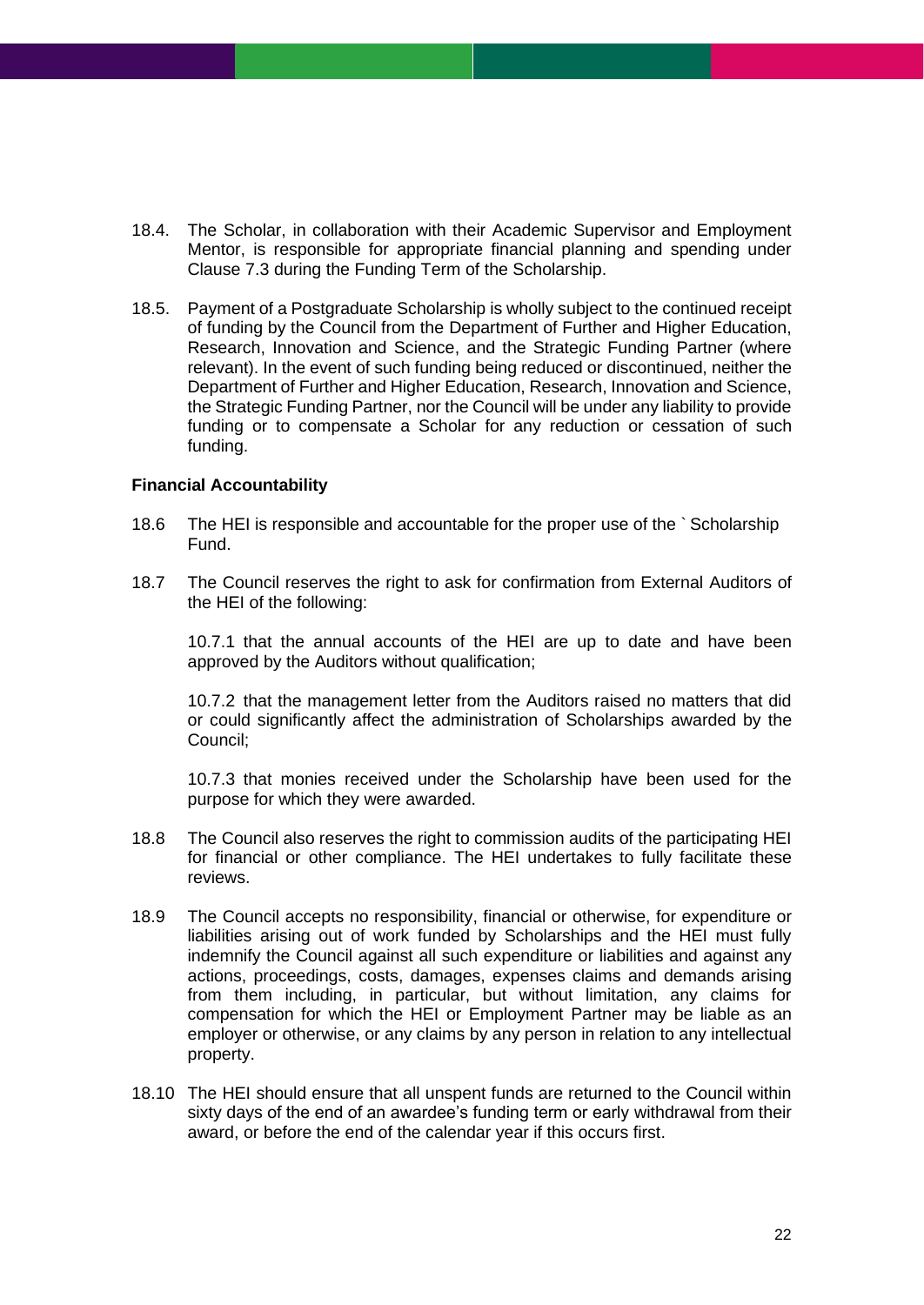#### <span id="page-22-0"></span>19. **REVIEW OF PROGRESS**

- 19.1. The Council attaches considerable importance to procedures for monitoring research performance and ensuring effective progress under the Scholarship.
- 19.2. The Scholar, the Academic Supervisor and the Employment Mentor will be required to submit a comprehensive report annually for each year of the Scholarship.
- 19.3. It will be the responsibility of the Scholar to make sure that all progress reports are submitted on time. The timely submission of these reports is a condition of the continuation of the Scholarship.
- 19.4. The format for these reports is available from the Council, and will include but will not be limited to:
	- 19.4.1. Research progress and outputs (including outreach activities)
	- 19.4.2. Career development progress
	- 19.4.3. Financial update
- 19.5. These reports must be accompanied by an evaluation of the progress of the Scholarship from the Employment Mentor and the Academic Supervisor and the Employment Mentor. A template will be available from the Council.
- 19.6. Reports will be requested by the Council and submitted by the Scholar, Academic Supervisor and Employment Mentor.
- 19.7. Such reports may be shared with a Strategic Funding Partner, where applicable.
- 19.8. Such reports, combined with other evidence of attainment, such as formal institutional approval, are a condition of continuation/renewal of funding.
- 19.9. If the Scholar does not submit progress reports on time or if the Council receives an unsatisfactory progress report or evaluation, the Scholar will be informed of the unsatisfactory report. The Scholar will be allowed to resubmit an amended report. The Council reserves the right to convene a Review Committee to evaluate the Scholarship to date, in accordance with the deliverables outlined in the original proposal to the Council (including the research plan and proposed outputs, and Training and Career Development Plan).
- 19.10. If asked to do so, the Scholar, Employment Mentor and Academic Supervisor must attend meetings with the Council to provide an account of the progress or outcomes of the Scholarship.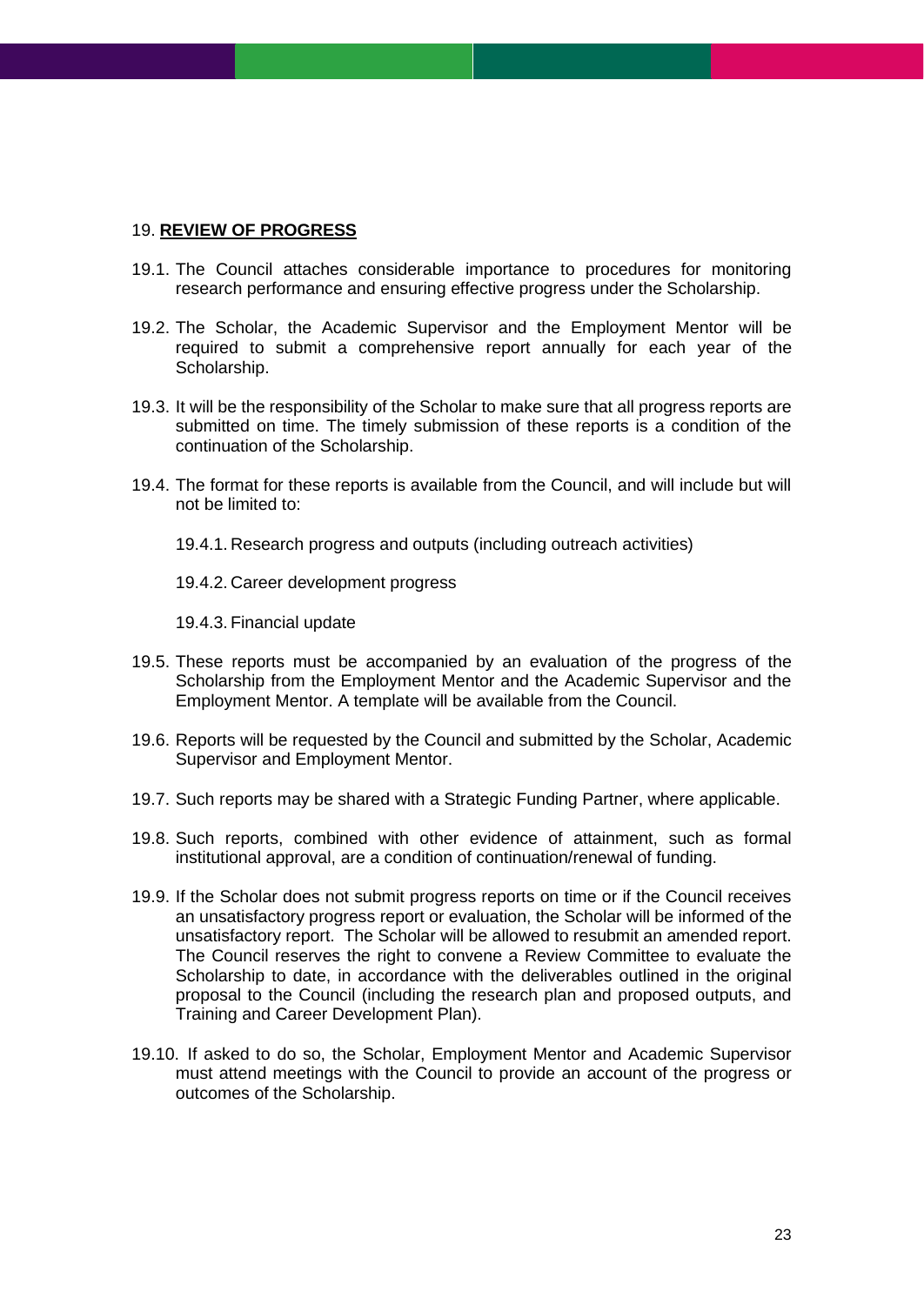- 19.11. If a Review Committee is convened by the Council, this committee can draw as necessary on disciplinary inputs from experts who have acted as evaluators. The Council will provide feedback to the Scholar indicating either:
	- 19.11.1. Report satisfactory in all respects and Scholarship confirmed.
	- 19.11.2. Report deficient in some areas and specific actions for resolution indicated with a time deadline.
	- 19.11.3. Report indicates evidence of unsatisfactory progress and the Scholarship may be suspended or terminated.
- 19.12. The Council may suspend or terminate the Scholarship where it deems necessary following review of the foregoing information and reports.
- 19.13. All Scholarships may be subject to an external research audit and financial audit.
- 19.14. It will be the responsibility of the Scholar's Employment Mentor and Academic Supervisor to ensure that if the Scholar leaves his/her Employment Partner or HEI, or is not dedicating sufficient time or effort to the Scholarship, the Council is informed immediately.
- 19.15. The Scholar must contact the appropriate office in his/her HEI if he/she has any concerns about his/her Scholarship. If concerns continue, the Scholar must contact the Council directly.
- 19.16. It is the responsibility of the Scholar to inform the Council of any change of address, telephone, or e-mail within two weeks of such a change. This should be done via the Scholar's profile page on the online system. For ease of contact, Scholars are requested to use a single email address for all correspondence from application to award and for the duration of the Scholarship.
- 19.17. Scholars are required to inform the Council, the appropriate office in his/her HEI, and his/her Employment Partner, of their research thesis submission.
- 19.18. Scholars are required to provide follow-up contact details for the purpose of destination tracking in their Final Report. The Scholar must agree to being contacted at a series of time periods post the Scholarship. Where a Scholar's contact details change from those furnished as part of the Final Report, the Scholar is asked to provide updated details via the Scholar's profile page on the online system.
- 19.19. The Council will periodically carry out a destination survey of those who have received and completed Scholarships, and the Scholar shall agree to cooperate in responding thereto.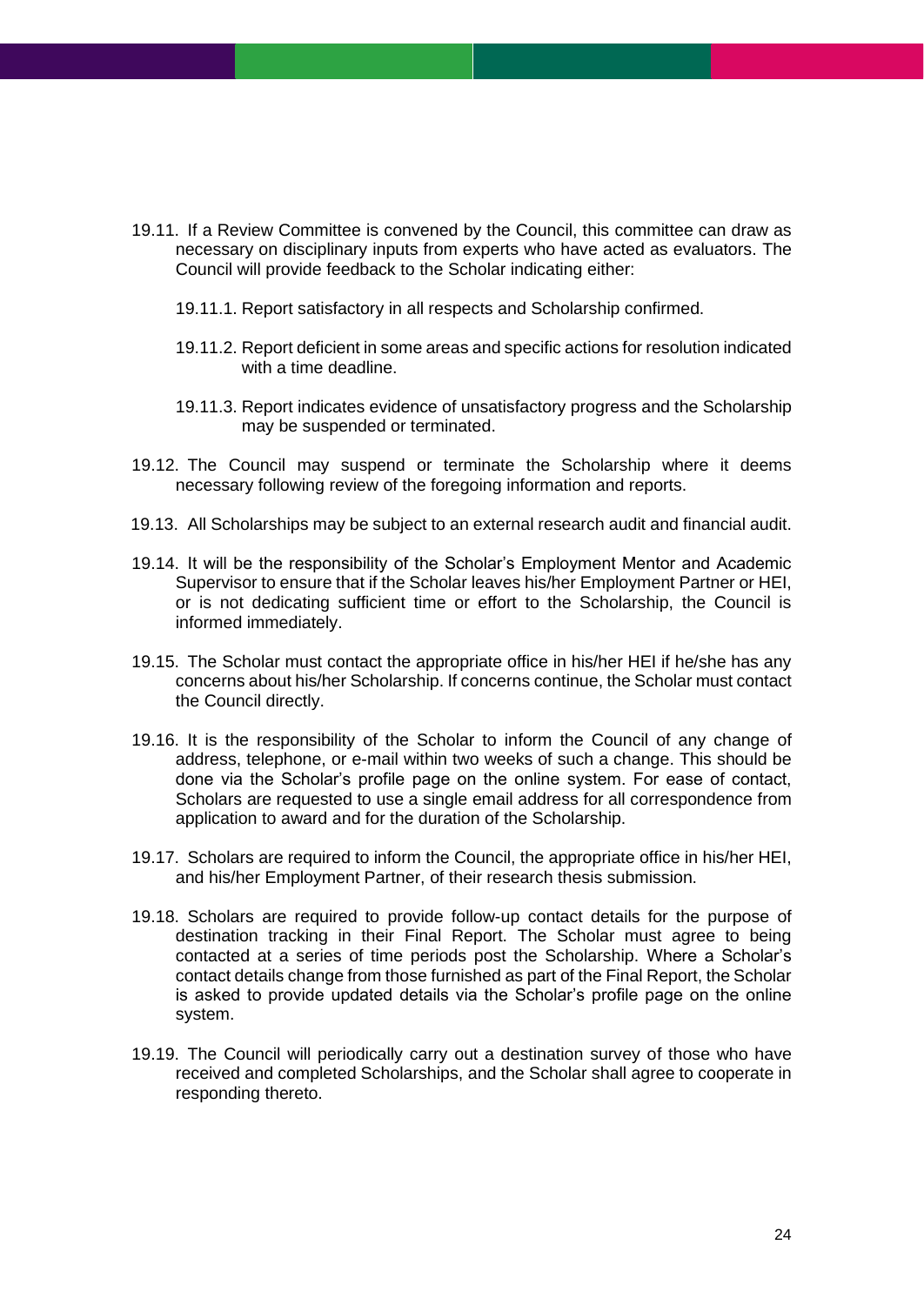### <span id="page-24-0"></span>20. **DEFERRAL OF SCHOLARSHIP**

- 20.1. Scholarships may not be deferred or suspended, other than for eligible career breaks (e.g. maternity or parental leave), or in the case of suspensions, to undertake an internship or in exceptional circumstances (e.g. illness). A template form is available for the purpose of requesting a deferral or suspension. The decision is at the discretion of the Council whose decision on the matter will be final.
- 20.2. Scholars wishing to take maternity leave will be entitled to request a suspension of their award for a period of up to one year. A template request form is available for the purpose of requesting approval from the Council. Once approved, the scholarship will be suspended for the period of maternity leave requested and a new award end date will be calculated. The Council must be informed, in writing, of the expected commencement date of maternity leave at least four weeks in advance. Scholars should contact the Department of Social Protection directly to enquire if they are entitled to maternity benefits. No financial support is available from the Council to the scholar whilst on maternity leave. Scholars are referred to the Council's Maternity Leave Policy<sup>12</sup>.

### <span id="page-24-1"></span>21. **TERMINATION OF SCHOLARSHIP**

- 21.1. Scholars who submit their thesis for examination before the last date allowable under the Funding Term must stop drawing any remaining funds from their Scholarship account at the end of the month of submission.
- 21.2. Should a Scholar be unable for any reason (including medical reasons) to pursue his/her project in accordance with these Terms and Conditions, the Council, the supervisor, the HEI Research Office or the Employment Partner must be informed by the Scholar as soon as possible, and no later than two weeks of such a situation coming to her/his attention. In such situations, Council will have regard to the usual conventions of the Scholar's HEI. However, given the basis on which Scholarships are awarded, the Council reserves the right to withdraw or suspend the Scholarship with two weeks notice.
- 21.3. The Council recognises that for personal, professional or other reasons, a Scholar may wish to terminate her/his Scholarship prematurely. This action should not be taken without *prior* consultation with Council.
- 21.4. Where the Scholar intends to prematurely terminate the Scholarship, the Council will require evidence of academic progress to the date of departure. In the event

<sup>12</sup>[http://research.ie/assets/uploads/2017/05/irish\\_research\\_council\\_maternity\\_leave\\_policy\\_f](http://research.ie/assets/uploads/2017/05/irish_research_council_maternity_leave_policy_final_2016.pdf) [inal\\_2016.pdf](http://research.ie/assets/uploads/2017/05/irish_research_council_maternity_leave_policy_final_2016.pdf)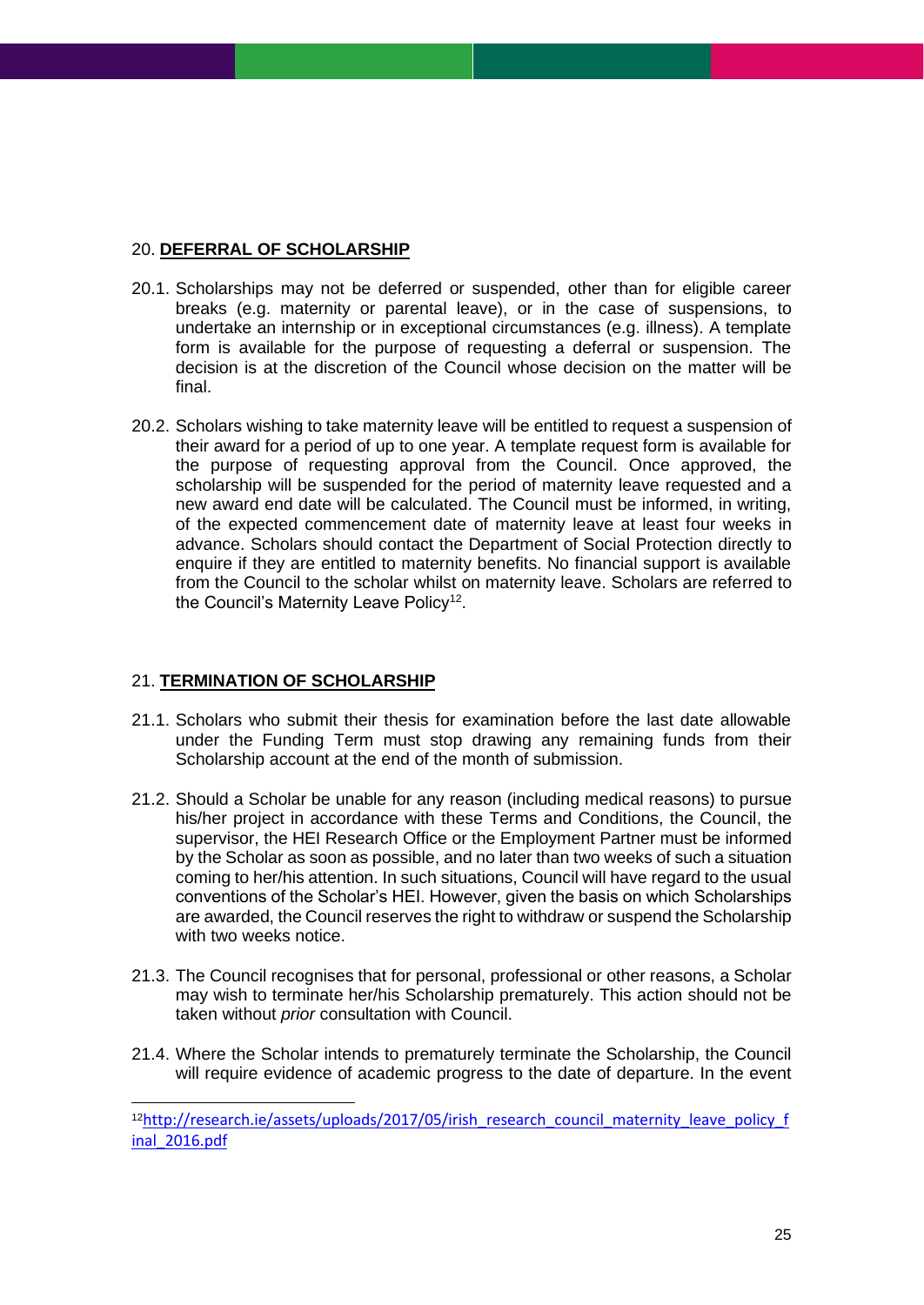that the Council deems the Scholar's progress inadequate, the Council may pursue the Scholar or the HEI or both for reimbursement of the amounts expended.

- 21.5. If the Scholar terminates a Scholarship, the Council is not responsible for continuing to pay funds to the HEI. The Council may seek to recover some or all the funds allocated or used.
- <span id="page-25-0"></span>21.6. The Council reserves the right to suspend or terminate the Scholarship and/or require reimbursement by the HEI as the recipient of the Scholarship fund of some or all payments as have already been made to the Scholar if, in the opinion of the Council, there has been a material breach of the Terms and Conditions as outlined in this document.

### 22. **GENERAL SCHOLARSHIP CONDITIONS**

- 22.1. These Terms and Conditions will be governed by and construed in accordance with the laws of Ireland and all parties will expressly and irrevocably submit to the jurisdiction of the Irish Courts.
- 22.2. The Council will strive to adopt procedures that are consistent with the policies of the Irish Government in relation to the development of the Information Society and accordingly properly authenticated electronic communications will be treated as legally equivalent to paper submission.
- 22.3. The Council, HEI and Employment Partner must follow good practice on data protection, management and security. Implementation of a data management plan is a requirement of the Scholarship. The Council cannot be held legally liable for interference by any third party.
- 22.4. It is a condition of acceptance of a Scholarship that Scholars grant permission to the Council to share data about the application and project reports, with government departments and other national funding agencies for funding, statistical and policy formation purposes.
- <span id="page-25-1"></span>22.5. The Council reserves the right to revise the Terms and Conditions of this Scholarship at any time. Any such revisions will be notified to participating HEIs and will also be posted up on the Council's website.

#### 23. **DIGNITY IN THE CONDUCT OF RESEARCH**

23.1 Dignity in the Conduct of Research: The Council supports a research system in which individual researchers are enabled to reach their full potential at all stages of their career. Scholars and their supervisors are entitled to carry out their research free from any form of harassment, victimisation, or bullying. HEIs have the responsibility to ensure an appropriate work environment and to deal with any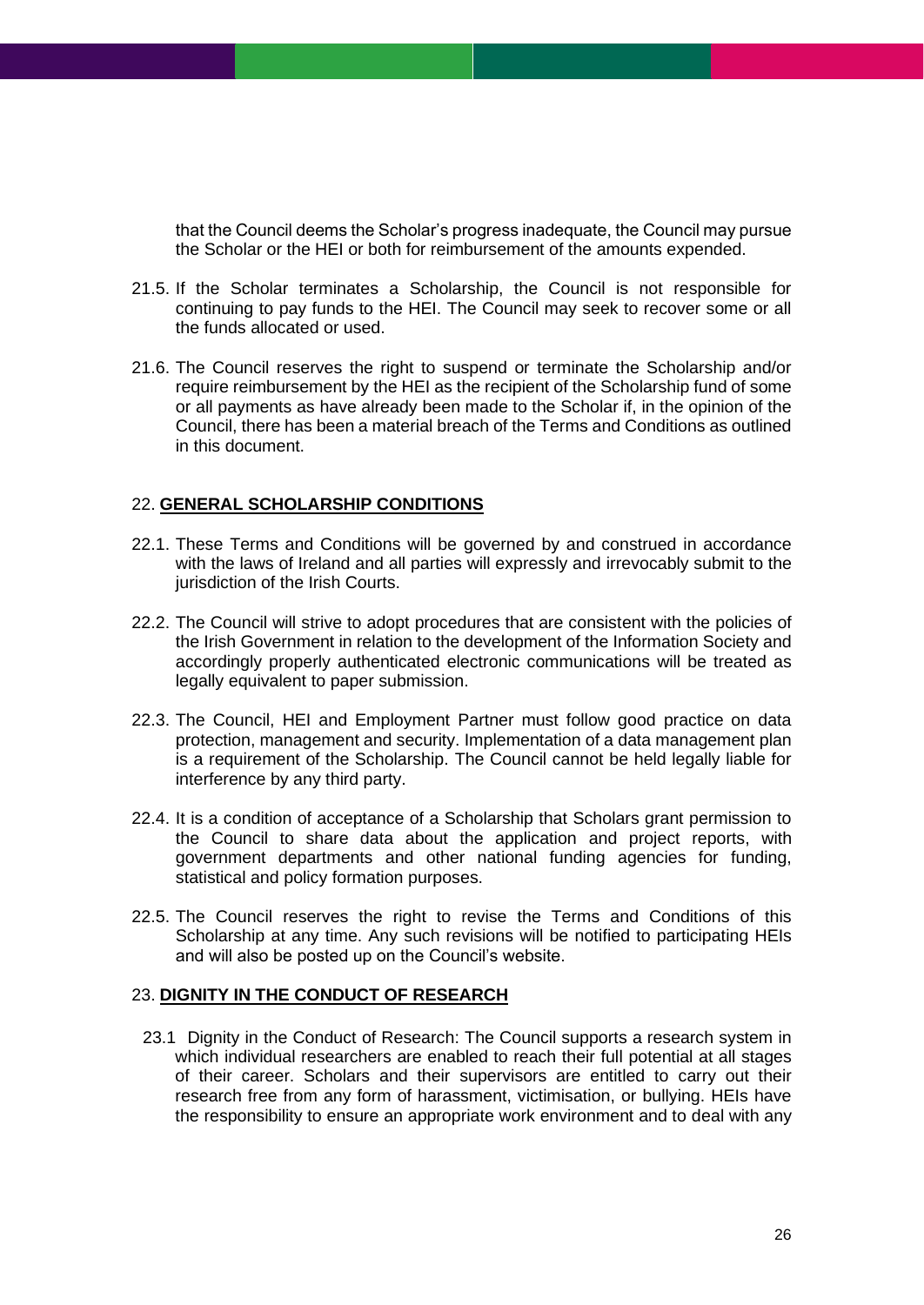complaints or issues speedily, in line with agreed grievance procedures. The Council's full statement on dignity in the conduct of research is available<sup>13</sup>.

23.2 All Council staff are entitled to be treated with courtesy and respect at all times and, accordingly, are encouraged to report any instances of infractions to management. In cases where staff experience abusive or inappropriate behaviour, the Council reserves the right to report any such behaviour to the relevant personnel in the HEI or other organisation connected with the individual.

<sup>13</sup> [http://research.ie/assets/uploads/2017/05/statement\\_on\\_dignity\\_at\\_work\\_0.pdf](http://research.ie/assets/uploads/2017/05/statement_on_dignity_at_work_0.pdf)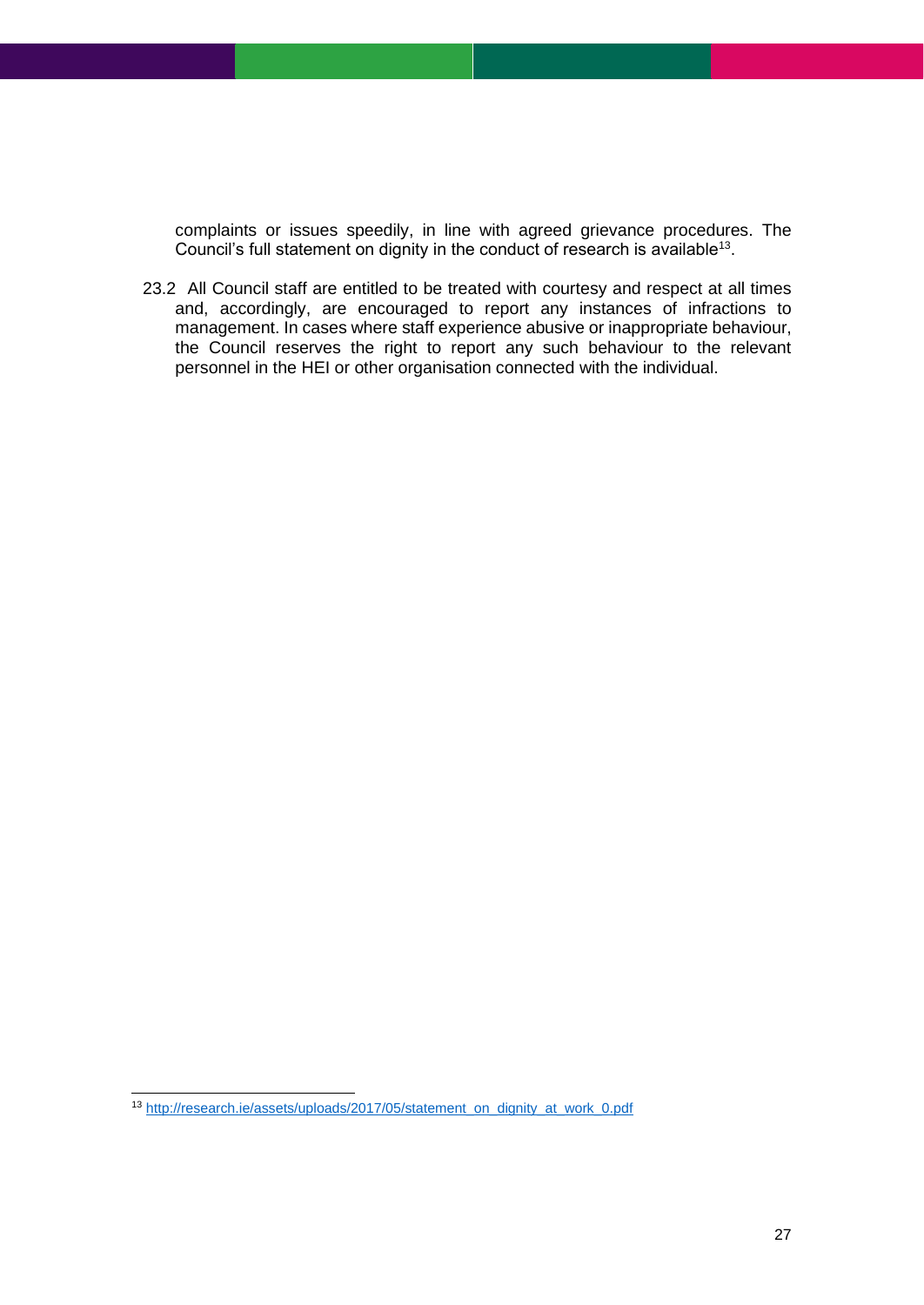### **Appendix I**

<span id="page-27-0"></span>The following are key characteristics of a structured PhD programme in Irish highereducation institutions. Such programmes may involve inter-institutional collaboration.

- The core component of a structured PhD programme is the advancement of knowledge through original research; at the same time the structured PhD is designed to meet the needs of an employment market that is wider than academia;
- A high-quality research experience, training and output consistent with international norms and best practice;
- A structured PhD programme, in support of the original research activity, must include the following elements:
	- a formalised integrated programme of education, training and personal and professional development activities,
	- the development of discipline-specific knowledge, research skills and generic / transferable skills,
	- declared outcomes and graduate attributes in line with national and international best practice;
- Supervision by a principal supervisor(s), normally with a supporting panel approved by the institution;
- Progress to completion is formally monitored against published criteria and supported by formal institutional arrangements in line with national and international best practice;
- Successful completion and examination of the research thesis is the basis for the award of the PhD degree. Professional doctorates are not excluded from the consideration of a structured PhD definition – alternative forms of theses are also acceptable;
- Appropriate placements, rotations and assignments across wide sectors of the economy are encouraged for inclusion as part of the structured PhD programme.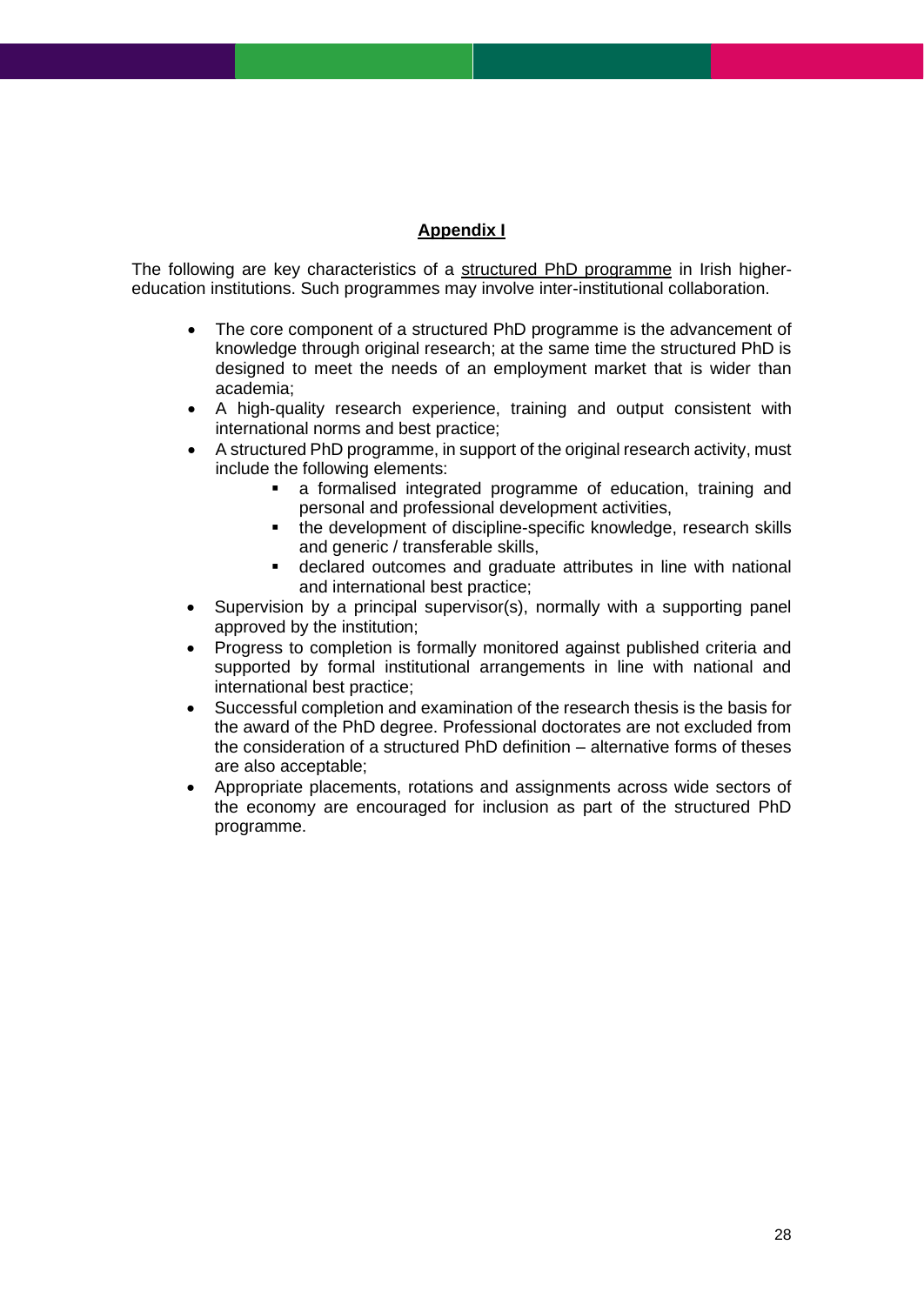### **Appendix II**

<span id="page-28-0"></span>Only vouched expenses incurred in carrying out the research project or specified training & career development activities during the period of funded research are permissible.

- These may include, but are not limited to:
- materials and consumables
- equipment costs
- software and hardware critical for the proposed research<sup>14</sup>
- pay-as-you-go access to national research infrastructures
- archival research costs
- reasonable travel, subsistence and conference costs<sup>15</sup>
- skills training directly related to the objective(s) of the scholarship
- publishing and write-up costs
- reasonable travel and refreshment costs for subjects and volunteers in studies<sup>16</sup>

Please note that ineligible costs include but are not limited to the following:

- Membership fees
- Per diem subsistence rates
- Living expenses (e.g. rent, food and phone)
- Awardees must adhere to institutional guidelines, including rules of procurement, in relation to eligible direct research expenses at all times.
- The Higher Education Institution must ensure proper financial management of the award and accountability for the use of public funds. The Higher Education Institution should also ensure that all unspent funds are returned to the Council at the end of the funding term. The Council's rules on eligible expenses must be followed, when different from Institutional Rules.
- Every effort must be made to ensure that travel, where used, is economical. Requests must take regard of institutional norms and civil service rates must be used.

<sup>&</sup>lt;sup>14</sup> A maximum limit of €1,000 for computers or laptops applies unless required for high-performance computing. Only one computer or laptop can be purchased during the award and this purchase must occur during the first six months of the award.

<sup>&</sup>lt;sup>15</sup> Only reasonable and vouched subsistence and travel expenses for travel directly related to the scholarship are permissible.

<sup>&</sup>lt;sup>16</sup> Incentives (such as cash or gift vouchers) for participation are not considered eligible costs.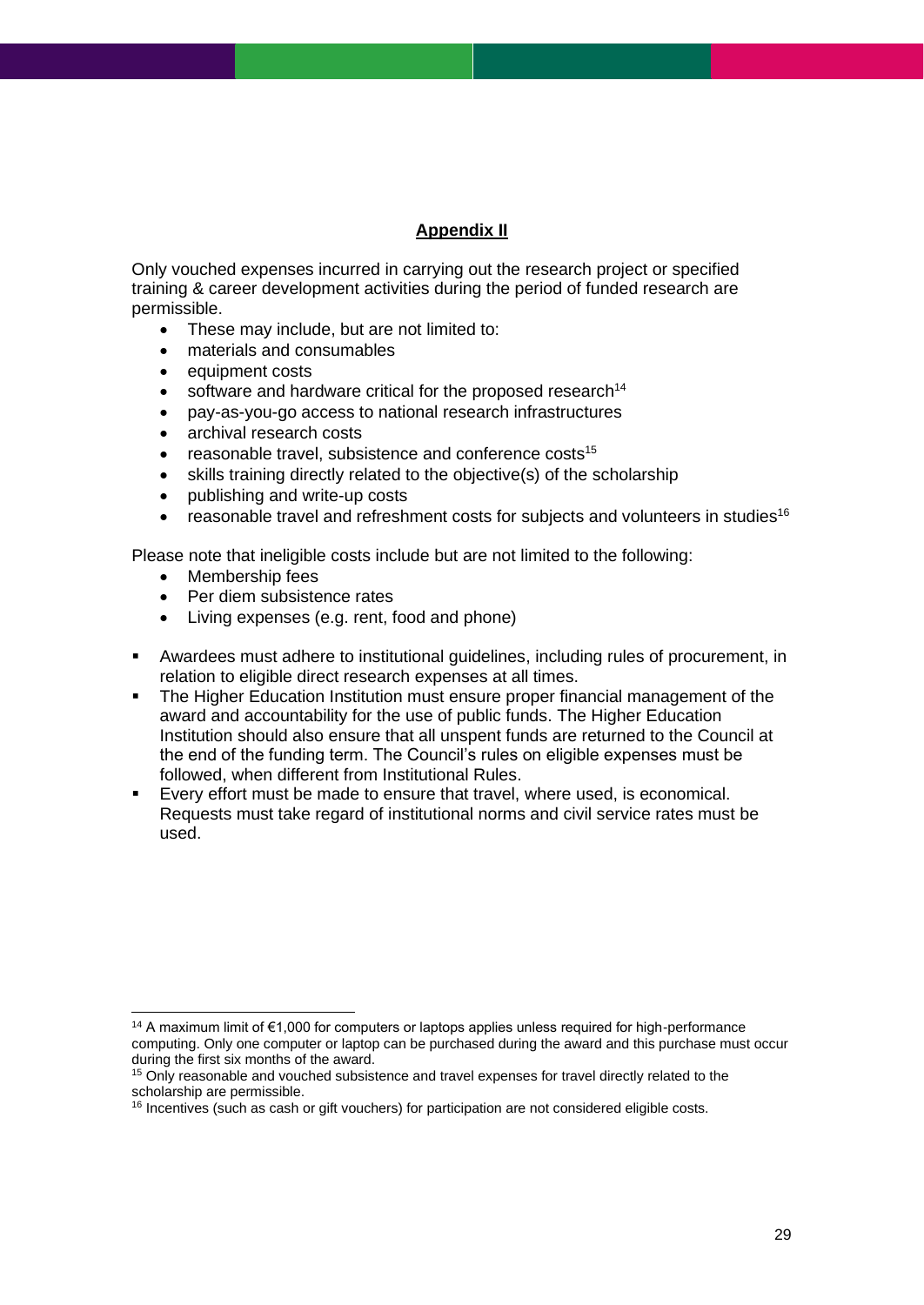### **Appendix III**

### **SAMPLE RESEARCH AGREEMENT**

<span id="page-29-0"></span>Dated \_\_\_\_\_\_\_\_\_\_\_\_\_\_\_\_\_\_\_\_\_\_\_\_\_\_\_\_\_\_\_\_\_\_\_\_\_20[●]

(1) [*Full legal name of the HEI*]

and

(2) [*Full legal name of the Employment Partner*]

# **IRISH RESEARCH COUNCIL EMPLOYMENT-BASED PROGRAMME RESEARCH AGREEMENT**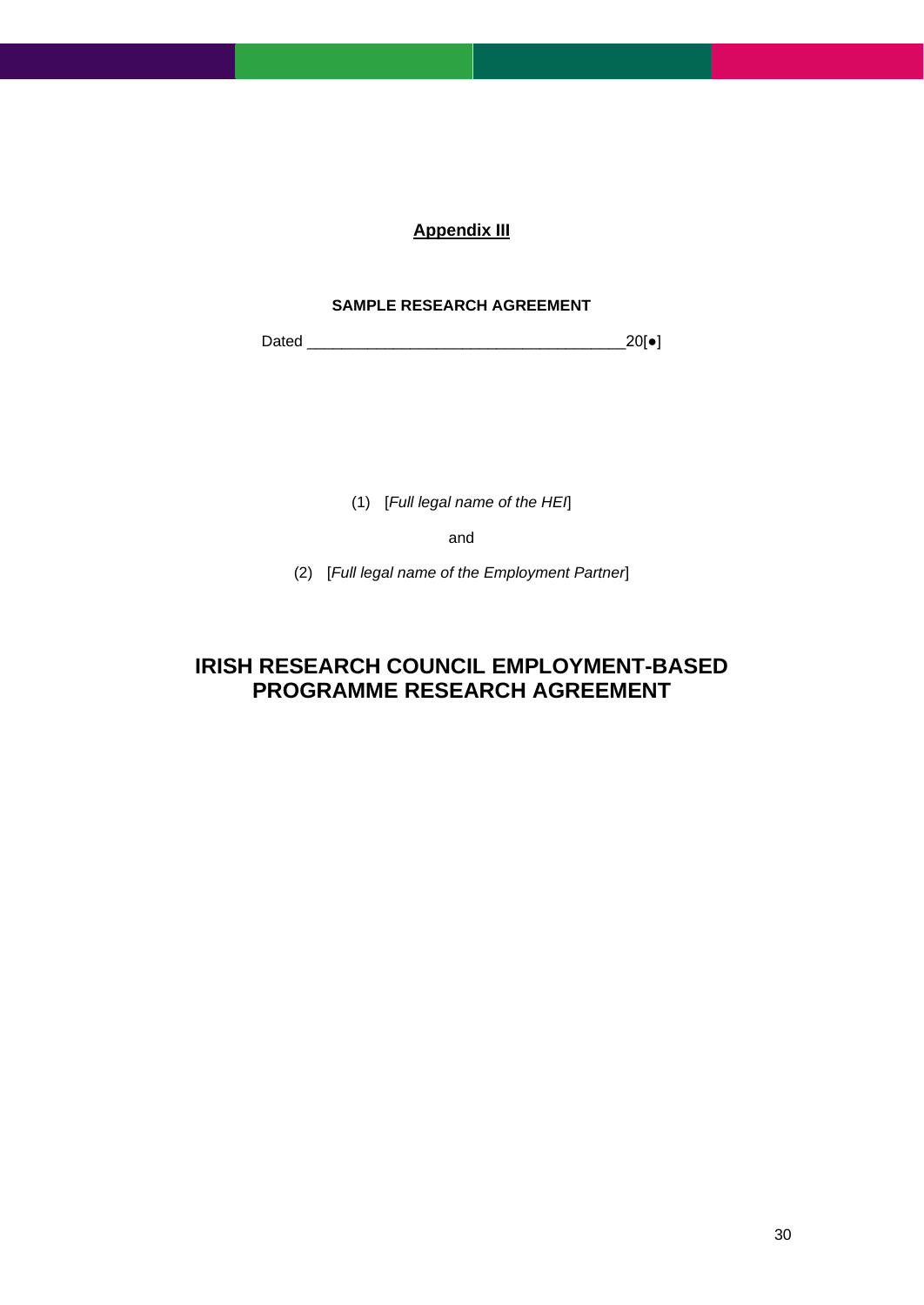## **AGREEMENT RELATING TO IRISH RESEARCH COUNCIL EMPLOYMENT-BASED PROGRAMME**

**This Agreement** dated **the contract of the contract of the contract of the 20[** $\bullet$ **] is** between:

- (1) [●] (the "**HEI**"); [an academic institution incorporated *or* established under [statute *or*  charter in Ireland],] whose [principal address *or* registered office] is at [●] and
- (2) [●] (the "**Employment Partner**"), [a company *or* insert relevant entity type incorporated in [•] with registration number [•],] whose [principal place of business *or* registered office] is at [•].and
- (3) [●] (the "**Scholar**"), the person awarded the Scholarship whose principal place of residence is at [•].

### **Background:**

- A. The Irish Research Council ("the Council") operates the Employment-Based Programme ("the Programme") to provide opportunities to suitably qualified individuals to pursue a postgraduate degree in any discipline, at an eligible HEI within Ireland, while employed by an Employment Partner.
- B. The Employment Partner, the HEI and the Scholar have by acceptance of this award, agreed to be bound by the Terms and Conditions of the Programme ("the Council's Terms").
- C. The Employment Partner and the Scholar both acknowledge that under the Council's Terms the HEI is made responsible for the distribution of the Scholarship Fund in the manner specified therein and both agree to co-operate with the HEI and notwithstanding any other provision of this Agreement, to do all such acts and things as may reasonably be required of each of them in order to facilitate the discharge by the HEI of its obligations under the Council's Terms in a timely manner and otherwise to ensure compliance with their own obligations under the Council's Terms.
- D. The Scholar is employed by the Employment Partner.
- E. This agreement sets out the way in which the scholarship will be managed by the Employment Partner, the HEI and the Scholar and deals with, among other things, intellectual property rights and confidentiality arising from the Programme.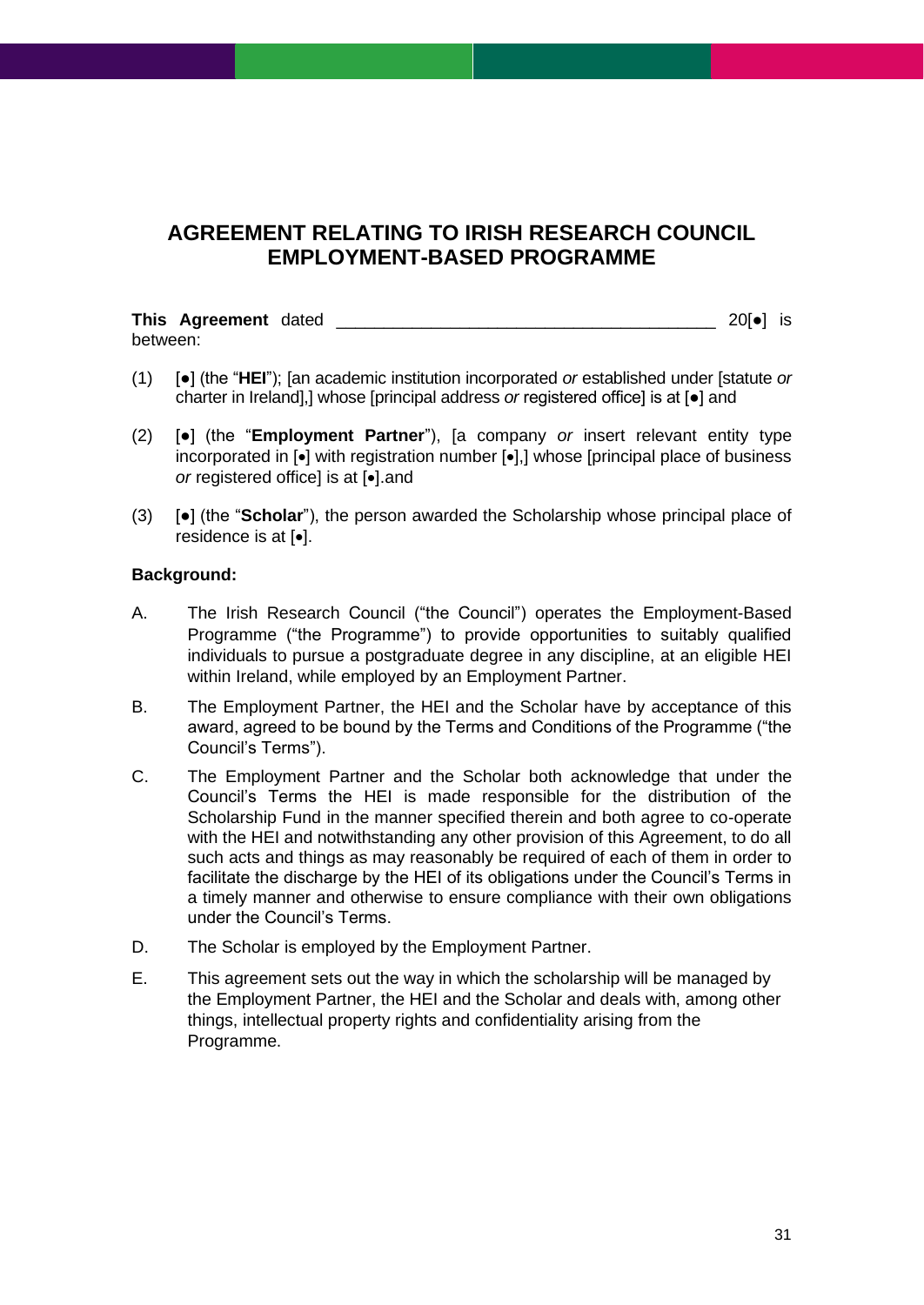### **The Parties agree** as follows:

### **1. Interpretation**

1.1 **Definitions***.* In this Agreement (and the background recitals above), unless the context requires otherwise or unless otherwise specified the following words shall have the following meanings:

| <b>Academic</b><br><b>Supervisor</b> | Shall mean the person or persons responsible for<br>supporting and guiding the Scholar and ensuring the<br>quality of the research produced under the Scholarship.                                                                                                                                                                                                                                                                                                                                                            |
|--------------------------------------|-------------------------------------------------------------------------------------------------------------------------------------------------------------------------------------------------------------------------------------------------------------------------------------------------------------------------------------------------------------------------------------------------------------------------------------------------------------------------------------------------------------------------------|
| <b>Background IP</b>                 | Any Intellectual Property in the same or related fields to<br>research contemplated by this Agreement,<br>the<br>developed, owned, licensed to or otherwise controlled<br>by a Party prior to the Commencement Date or<br>generated by that Party independently of the Project<br>and, in each case, made available by that Party for use<br>in connection with the Project in accordance with the<br>process set out at Clause 7.3. A list of Background IP<br>as at the date of this Agreement is set out in Schedule<br>2. |
| <b>Commencement</b><br><b>Date</b>   | The commencement date as set out in Schedule 1.                                                                                                                                                                                                                                                                                                                                                                                                                                                                               |
| <b>Completion Date</b>               | The completion date as set out in Schedule 1.                                                                                                                                                                                                                                                                                                                                                                                                                                                                                 |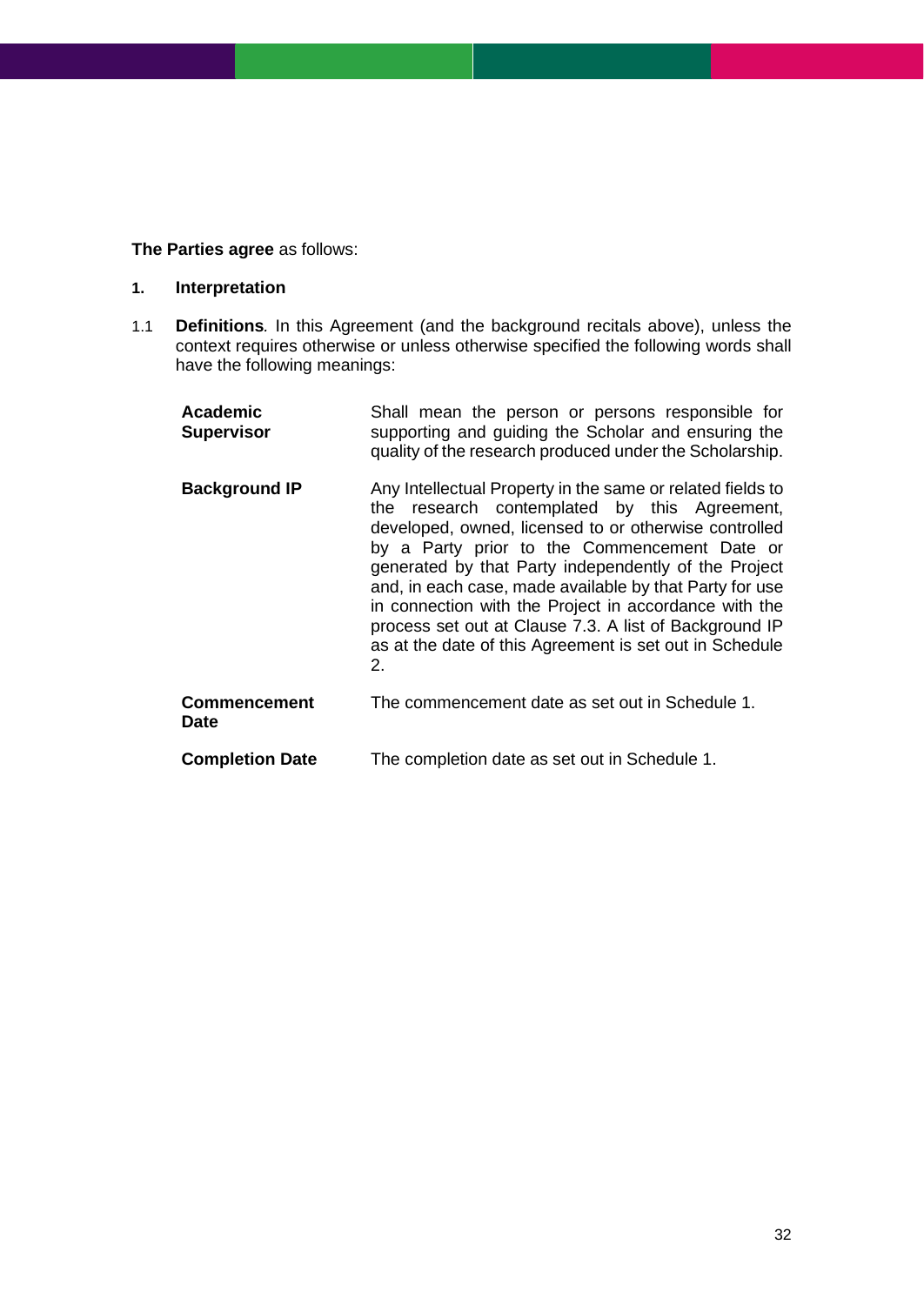### **Confidential Information**

Any information relating to the business, affairs, technology, products or processes of a Disclosing Party that:

- (i) in respect of information provided in documentary form or by way of a model or in other tangible form, at the time of provision is marked or otherwise designated to show expressly or by necessary implication that it is imparted in confidence;
- (ii) in respect of information that is imparted orally, described by the Disclosing Party or its representatives to the Receiving Party as being confidential at the time of disclosure [and confirmed in writing, marked confidential and sent to the receiving party within [28] days of the oral disclosure];
- (iii) is a copy of any of the foregoing; or
- (iv) due to its character or nature, a reasonable person in a like position to the Receiving Party and under like circumstances would consider confidential.
- **Disclosing Party** The Party disclosing Confidential Information to the other Party in connection with the Project.

**Employment Mentor** Shall mean the person or persons designated by the Employment Partner as being responsible for supporting and mentoring the Scholar relating to the Employment Partner's involvement in the Scholarship.

- **Employment Partner** Shall mean a business, a company, a registered charity, a social, cultural or not-for-profit organisation, or a semi-state commercial organisation with a physical operational base in Ireland that will employ the Scholar for the duration of the award.
- **Exercise Notice** Written notice from the Employment Partner to the HEI that it wishes to exercise the Option.
- **FOIA** The Freedom of Information Act, 2014, as amended, revised, modified or replaced from time to time.
- **Foreground IP** All Intellectual Property generated by the Parties in the performance of the Project.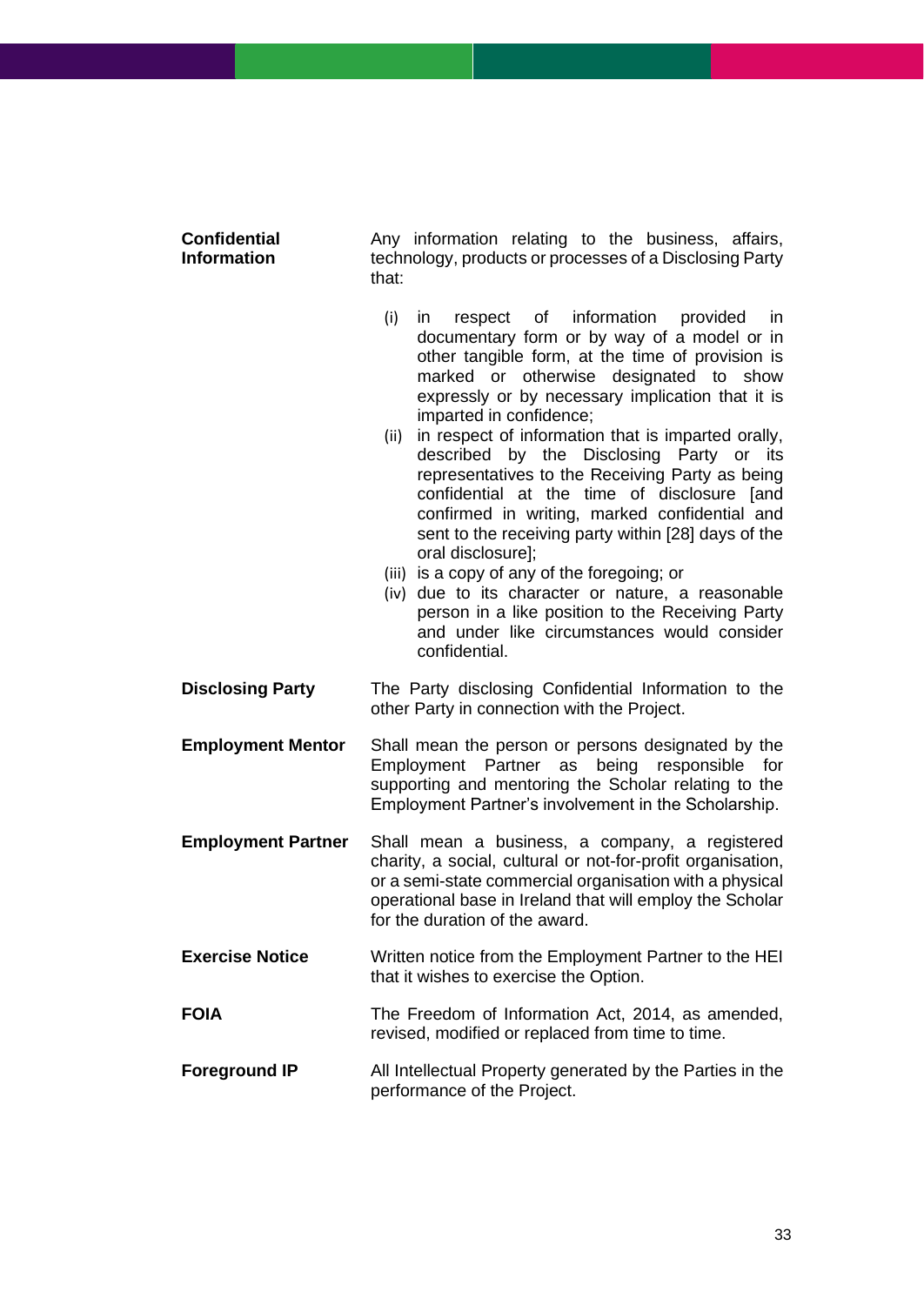| HEI                                             | Higher Education Institute - shall mean a recognised<br>HEI entitled to award a Masters or a Doctor of<br>Philosophy (PhD) degree and which is approved by the<br>Council.                                                                                                                                                                                                                                                          |
|-------------------------------------------------|-------------------------------------------------------------------------------------------------------------------------------------------------------------------------------------------------------------------------------------------------------------------------------------------------------------------------------------------------------------------------------------------------------------------------------------|
| <b>HEI Foreground IP</b>                        | Shall mean IP created by the HEI in the performance of<br>the project.                                                                                                                                                                                                                                                                                                                                                              |
| <b>Intellectual Property</b><br>$(\mathsf{IP})$ | All intellectual property of any description including<br>know-how, copyright, trademarks, database rights,<br>design rights, patents, utility models, and applications<br>for, and the right to apply for any of the foregoing items.                                                                                                                                                                                              |
| <b>Council's Terms</b>                          | The Council's Employment-Based Programme Terms<br>and Conditions.                                                                                                                                                                                                                                                                                                                                                                   |
| <b>Know-How</b>                                 | Any unpatented technical information<br>(including,<br>without limitation, information relating to inventions,<br>concepts, methodologies,<br>discoveries,<br>models,<br>research, development and testing procedures, the<br>results of experiments, tests and trials, manufacturing<br>processes, techniques and specifications, quality<br>control data, analyses, reports and submissions) that is<br>not in the public domain. |
| <b>Losses</b>                                   | any demand, claim, proceeding, suit,<br>Includes<br>judgement, loss, liability, cost, expense, fee, penalty or<br>fine.                                                                                                                                                                                                                                                                                                             |
| <b>Negotiation Period</b>                       | [90] days from and including the date of the Exercise<br>Notice, being the period within which the parties must<br>negotiate and conclude a licence.                                                                                                                                                                                                                                                                                |
| <b>Notice Party</b>                             | A Party in respect of whom notice of termination is<br>issued by the other Party pursuant to Clause 12.1 in the<br>Agreement.                                                                                                                                                                                                                                                                                                       |
| <b>Option</b>                                   | The option to negotiate a licence to HEI foreground IP<br>granted by the HEI to the Employment Partner pursuant<br>to Clause 7.8 in the Agreement.                                                                                                                                                                                                                                                                                  |
| <b>Parties</b>                                  | The HEI, the Employment Partner and the Scholar, and<br>"Party" shall mean any of them.                                                                                                                                                                                                                                                                                                                                             |
| <b>Personnel</b>                                | officers, directors, employees, contractors,<br><b>The</b><br>researchers or registered students of a Party.                                                                                                                                                                                                                                                                                                                        |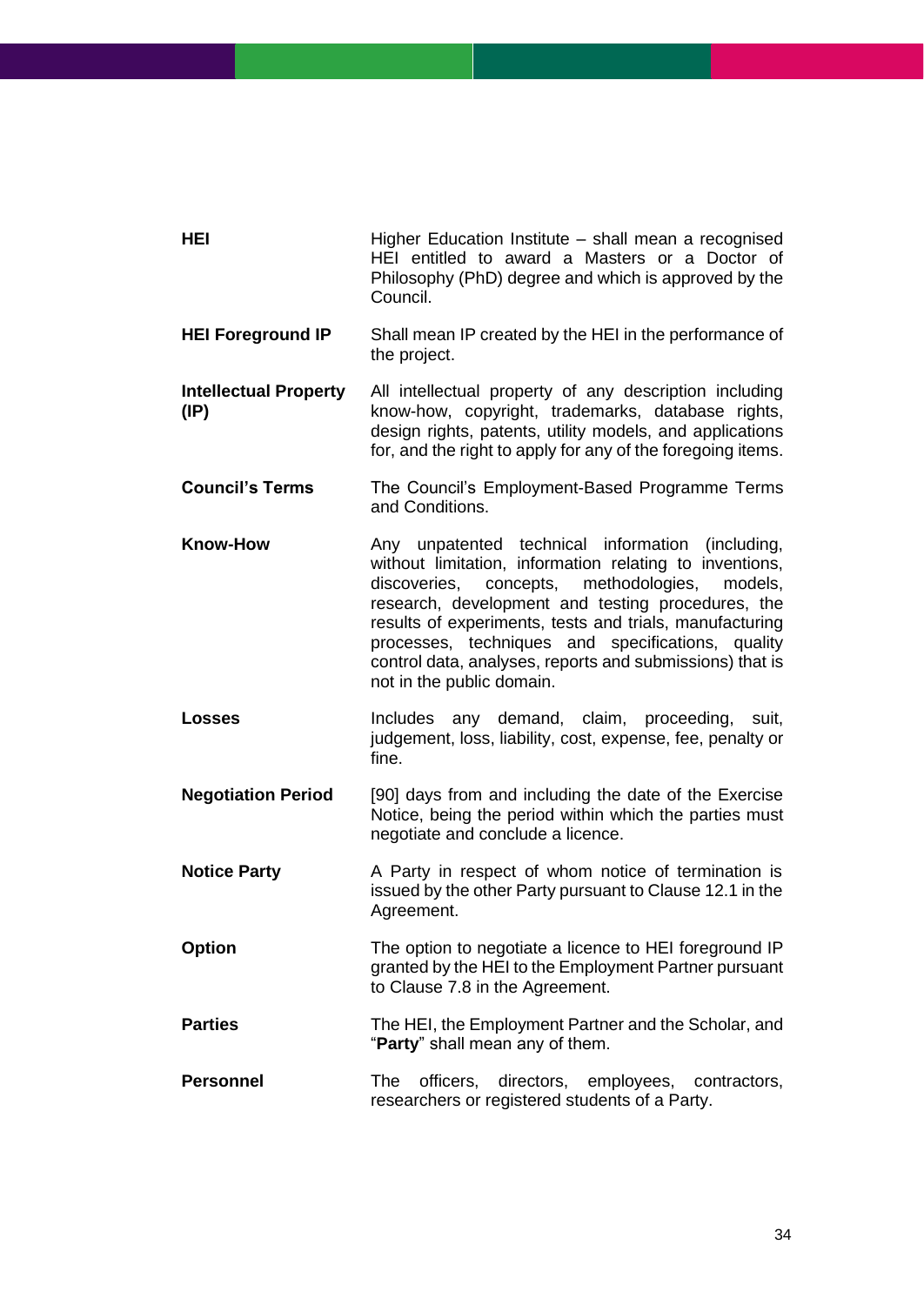| <b>Project</b>          | The programme of work to be carried out by the Parties<br>as described in the project plan in Schedule 1. |
|-------------------------|-----------------------------------------------------------------------------------------------------------|
| <b>Publishing Party</b> | Any Party intending to publish any results of the Project.                                                |
| <b>Receiving Party</b>  | The Party receiving Confidential Information from the<br>other Party in connection with the Project.      |
| <b>Reviewing Party</b>  | The Party other than the Publishing Party.                                                                |
| <b>Scholarship Fund</b> | Shall mean the funding for the Scholarship.                                                               |

- 1.2 *Construction.* In this Agreement, unless the context requires otherwise:
	- (a) the headings are used for convenience only and shall not affect its interpretation;
	- (b) references to persons shall include incorporated and unincorporated persons; references to the singular include the plural and vice versa; and references to either gender include the other and the neuter;
	- (c) references to Clauses and Schedules mean clauses of, and schedules to, this Agreement;
	- (d) references to Council's Terms means the Council's Employment-Based Programme Terms and Conditions where indicated;
	- (e) references in this Agreement to termination shall include termination by expiry;
	- (f) where the word "including" is used it shall be understood as meaning "including without limitation";
	- (g) time shall be construed by reference to time in Ireland;
	- (h) 'this Agreement' mean the Clauses of, and the Schedules to, this Agreement and the Council's Terms, all of which shall be read as one document; and
	- (i) 'business day' shall be construed as a reference to a day (other than a Saturday or Sunday) on which the banks are generally open for business in Ireland.
- 1.3 If any ambiguity or question of intent or interpretation arises, this Agreement shall be construed as if drafted jointly by the parties and no presumption or burden of proof shall arise favouring or disfavouring any Party by virtue of the authorship of any of the provisions of this Agreement.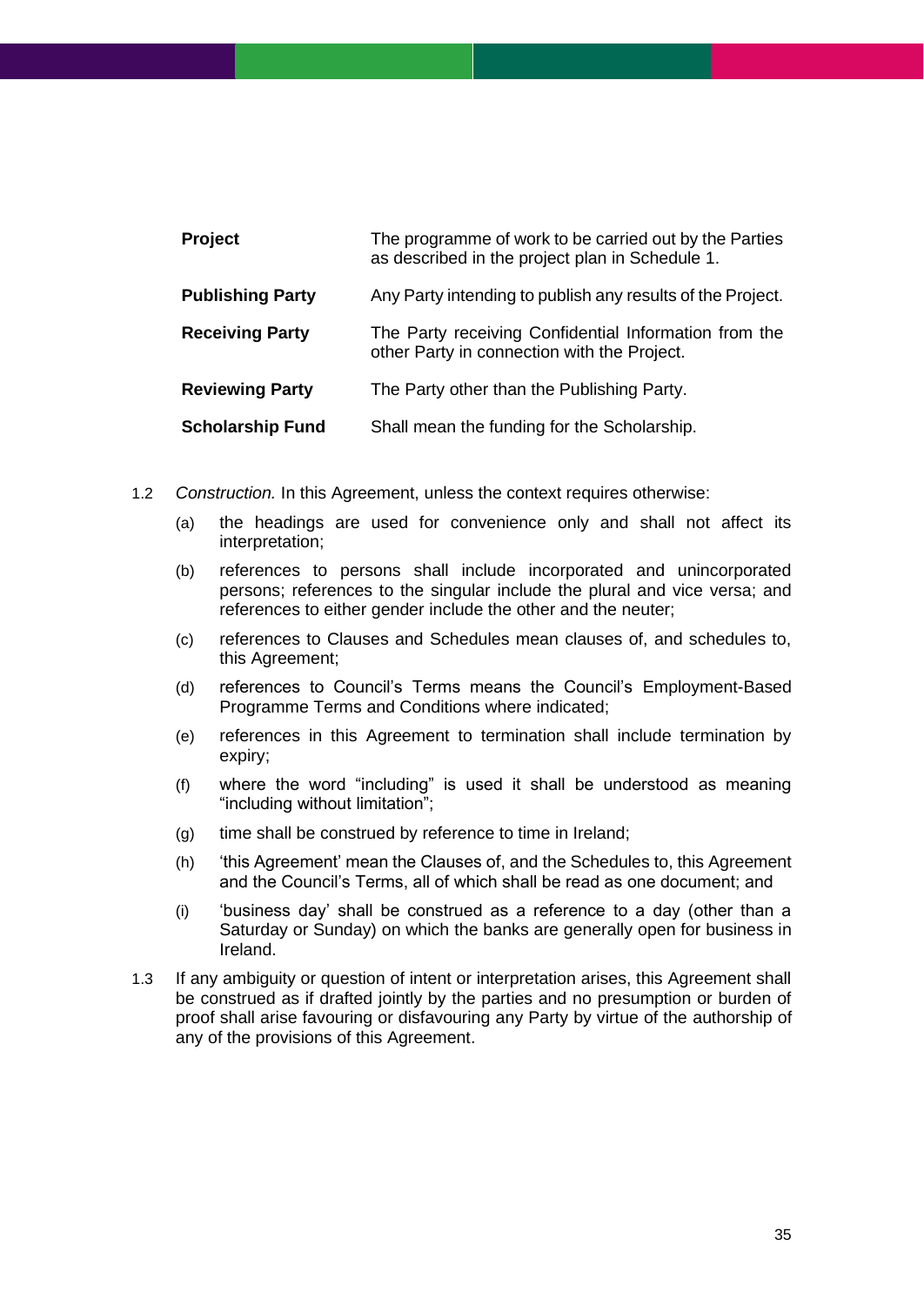### **2. Scope of the Project**

2.1 *Project.* The Parties shall carry out the Project described in Schedule 1 with support from the Academic Supervisor and Employment Mentor.

*Duration.* The Project shall be carried out from the Commencement Date until the Completion Date or until such later date as may be agreed in writing between the Parties, or until it is terminated in accordance with the terms of this Agreement.

### **3. Review of Progress**

- 3.1 The Parties shall agree a programme of work on a planned basis in order to complete the Project proposed by the Scholar and approved by the Council. The Parties agree to update the programme of work at an agreed frequency.
- 3.2 The Parties will hold review meetings on an agreed basis.

### **4. Responsibilities of the HEI**

- 4.1 The HEI will support the Scholar to undertake further education for the purpose of attaining either a PhD or Masters award.
- 4.2 The HEI shall transfer the portion of the Scholarship Fund to the Employment Participant as set out in the Council's Terms subject to such portion of the Scholarship Fund being paid to the HEI by the Council and on deposit at the HEI.
- 4.3 The HEI has the right to stop making payments to the Employment Partner if a. requested to do so by the Council;
	- b. the Scholar has not progressed in accordance with the HEI academic regulations;
	- c. the Employment Partner or the Scholar is in breach of the terms and conditions of the Council's Terms and this agreement.
- 4.4 For the avoidance of doubt, the obligation of the HEI to disburse payment of a portion of the Scholarship Fund to the Employment Partner shall at all times be subject to the Council having provided to the HEI the funds for that purpose. The Employment Partner shall be accountable for any and all relevant taxes and charges applicable to the Scholarship Fund paid to it.
- 4.5 The HEI shall deduct fees from the Scholarship Fund and shall have sole discretion on the application of funds other than those to be transferred to Employment Partner in accordance with the Council's Terms and this Agreement.
- 4.6 The HEI shall make equipment and facilities available for normal Scholar use. In the exceptional circumstances where use of certain items of equipment will incur additional charges, which are not covered by the Scholarship Fund, the HEI will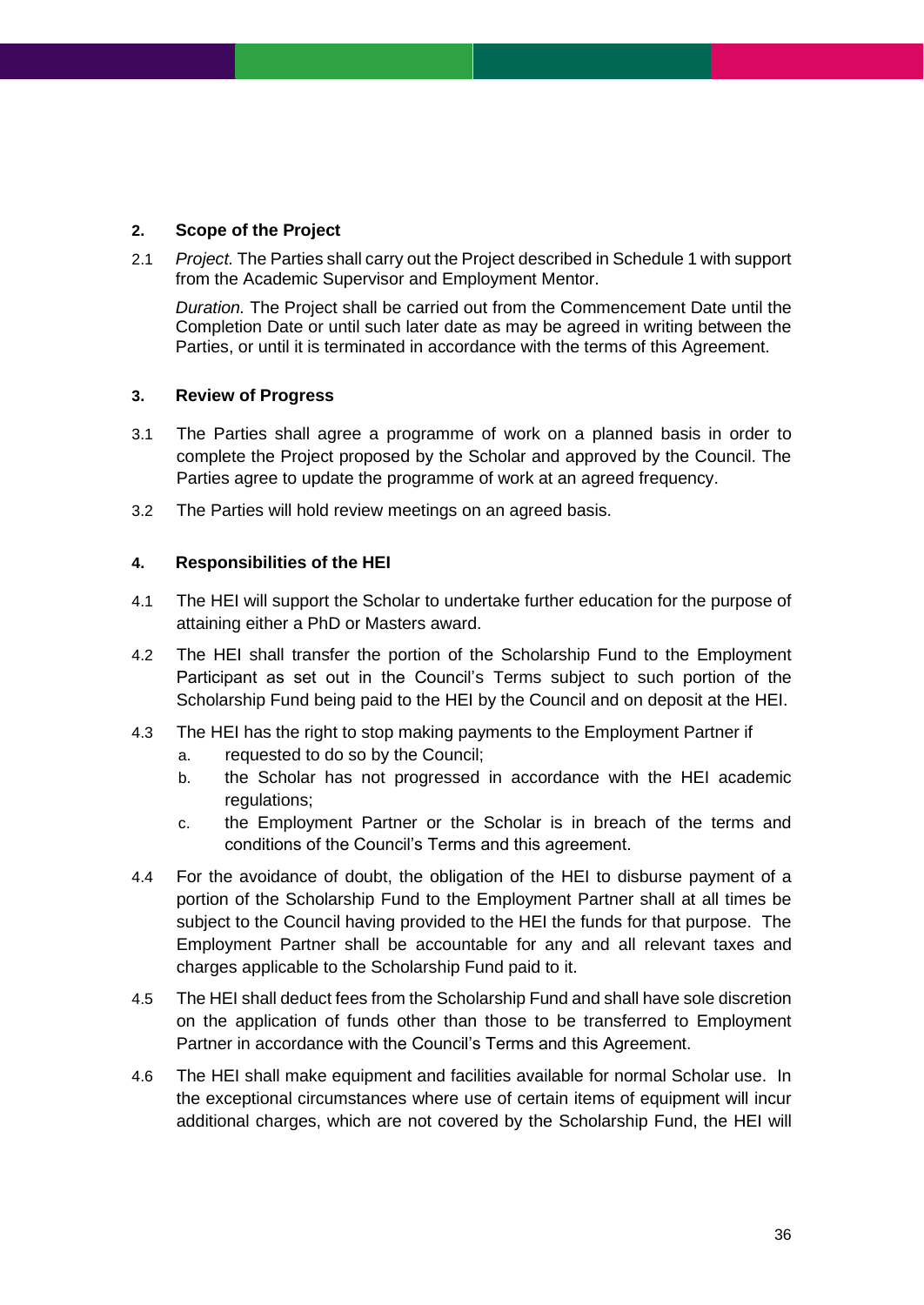notify the Employment Partner of these charges in advance.

### **5. Responsibilities of the Scholar**

- 5.1 The relationship between the HEI and the Scholar is purely for attainment of further educational qualifications. A relationship of employer and employee shall not subsist between the HEI and the Scholar; accordingly, the HEI shall not have any liability to Scholar as an employee. The relationship between the HEI and the Scholar is governed by the terms of the HEI academic regulations in force for the time being and from time to time this Agreement.
- 5.2 The Scholar shall comply with the Council's Terms.
- 5.3 The Scholar shall follow the reasonable instructions of the Academic Supervisor that are issued from time to time.
- 5.4 The Scholar is responsible for submitting the annual joint progress reports on time to the Council. A copy of all reports must be submitted to the HEI.

### **6. Responsibilities of the Employment Partner**

- 6.1 The Employment Partner shall comply on a continuing basis with its obligations under the Council's Terms.
- 6.2 The Employment Partner shall employ the Scholar and support the Scholar to undertake either a PhD or Masters in accordance with the Council's Terms.
- 6.3 The Employment Partner shall use all reasonable endeavours to enable the Scholar to meet the Scholar's obligations under this Agreement.
- 6.4 The Employment Partner shall apply the portion of the Scholarship Fund received from the HEI in accordance with the Council's Terms. The Employment Partner shall maintain financial records relating to the payments or remittance of funds received from the HEI and shall provide copies of all such records required by the HEI to comply with the Council's Terms. The Employment Partner shall at all times deal with any employment related matters with respect to the Scholar in a timely and proper manner.
- 6.5 The Employment Partner shall hold the HEI harmless and pay all costs that fall due to the Council as a result of the Employment Participant's actions in breach of this Agreement.
- 6.6 The Employment Partner shall allow the HEI and its employees and agents and the Council and its employees and agents to access and inspect the relevant accounts of the Employment Partner and the financial records referred to in Clause 6.4 in the Agreement in order to permit the HEI to comply with its obligations to the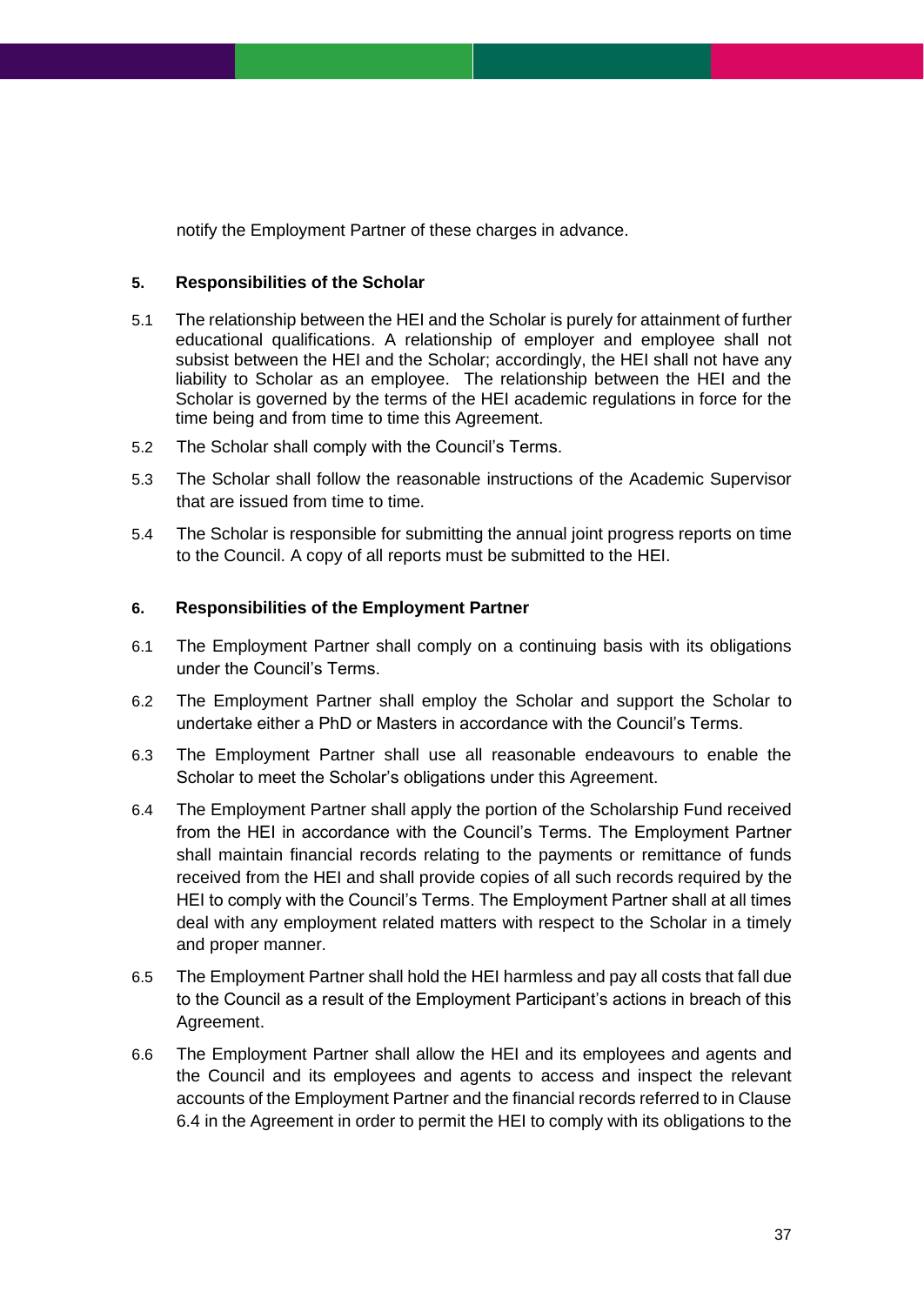Council under the Council's Terms.

- 6.7 The Employment Partner, as employer of the Scholar, shall discharge all emoluments and outgoings in relation to the Scholar (including, without limitation, all wages, PAYE, pay related social insurance contributions, universal social charge, pension contributions and otherwise).
- 6.8 The Employment Partner shall maintain in full and effect employer's liability and public liability insurance in such indemnity amounts and subject to such elements of self insurance as would be affected and maintained by a prudent person in the position of the Employment Participant.
- 6.9 The Employment Partner is solely responsible for remitting funds to the Scholar and the HEI has no liability to the Scholar in respect of the non-payment of such funds.
- 6.10 Prior to the Project commencement, the Employment Partner shall provide the HEI with evidence that the Scholar is an employee of the Employment Partner. If the Scholar ceases to be an employee of the Employment Partner during the term of the Scholarship, the Employment Partner shall notify the HEI within 30 days of the Employment Partner issuing such cessation notification to the Scholar.

### **7. Intellectual Property**

- 7.1 *In this Agreement*
	- (a) a person shall be taken to participate in the generation of: (i) an invention, only if he is considered the, or an, inventor of that invention under Irish patent law as it stands on the date on which the invention is made; (ii) copyright, only if he is the, or an, author of the work in question for the purposes of Irish copyright law as it stands on the date on which the work is generated; and (iii) know-how or information only if he makes a significant intellectual contribution to its generation for these purposes the contribution of previously generated Intellectual Property does not constitute a significant intellectual contribution; and
	- (b) the term 'generated' includes a reference to the expressions 'discovered', 'conceived', 'first reduced to practice', 'created', and 'developed', and terms cognate with the term 'generated' shall be understood accordingly.
- 7.2 *Background IP.* Each Party shall retain all right and title to, and interest in its own Background IP. Nothing in this Agreement shall affect ownership of any Background IP. No licence to use any Background IP is granted or implied by this Agreement except the rights expressly granted in this Agreement.
- 7.3 *Register of IP.*
	- (a) Schedule 2 sets out a list of Background IP that the Parties have agreed to make available for the Project as at the date of this Agreement, together with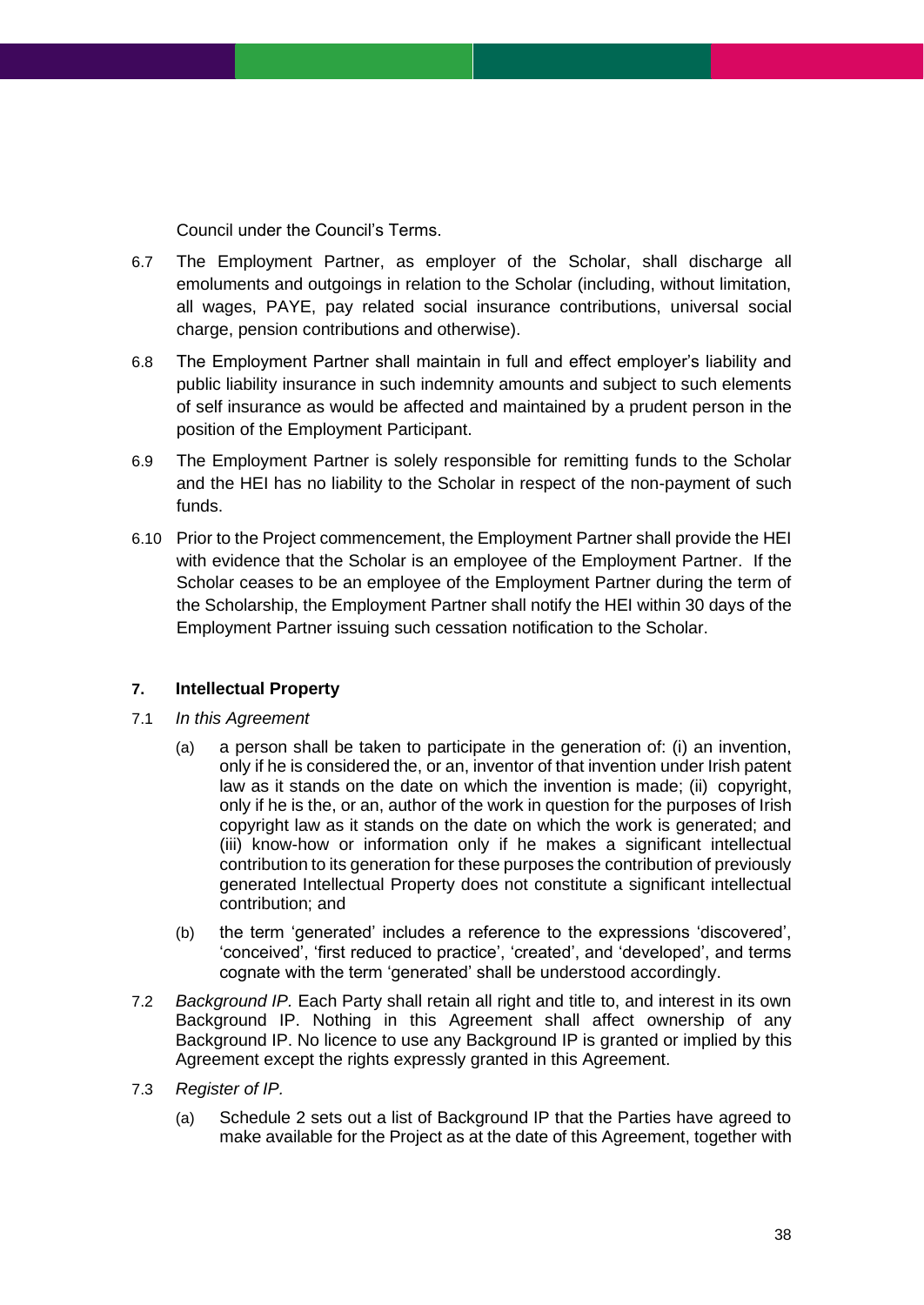details of any restrictions or encumbrances on the use of that Background IP.

- (b) Any Party wishing to make available Background IP for use in the Project after the date of this Agreement shall provide the other Party with a written description of the Background IP together with details of any restrictions or encumbrances on the use of that Background IP.
- (c) The Employment Partner shall maintain a register of Background IP contributed to the Project detailing the name of the contributing Party together with details of any restrictions or encumbrances on its use specified by the contributing Party.
- (d) No Party may withdraw or make any amendments to the terms and conditions of any Background IP without the prior written approval of the other Party (such approval shall not be unreasonably withheld or delayed).
- 7.4 *Use of Background IP in the Project.* Each Party grants to the other Party a royaltyfree, non-exclusive licence to use, and permit its Personnel who are involved in the Project to use, its Background IP for the purposes of carrying out the Project, but for no other purpose. Neither Party may grant any sub-licence to use the other Party's Background IP.
- 7.5 *Use of Background IP for other purposes.* Access rights to any other Party's Background IP for purposes other than that needed or necessary for carrying out the Project, including commercial purposes, shall be subject to a separate written agreement. This applies to the HEI and the Employment Partner only.
- 7.6 *Foreground IP.*

*(a)* all right and title to, and any interest in, any and all Foreground IP generated by the Scholar shall be vested and remain vested in the Employment Partner.

*(b)* all right and title to, and any interest in, any and all Foreground IP generated by the HEI alone shall vest and remain vested in the HEI.

- 7.7 Subject to existing contractual obligations, the HEI grants to the other Parties a royalty-free non-exclusive licence to use HEI Foreground IP for the purpose and to the extent necessary for carrying out the Project.
- 7.8 The HEI grants to the Employment Partner a first option to negotiate a licence to commercially exploit any HEI Foreground IP. If the Employment Partner wishes to exercise an Option, it shall give an Exercise Notice to the HEI prior to the completion of the Project. Upon receipt of an Exercise Notice, the Parties acting reasonably shall promptly enter into negotiations in good faith with a view to the conclusion of a licence agreement in respect of the HEI Foreground IP during the Negotiation Period. If the Employment Partner does not exercise its Option during the term of the Project or the Parties are unable to agree the terms of a licence agreement within the Negotiation Period that Option shall lapse.
- 7.9 Any such licence shall be on fair and reasonable commercial terms and subject to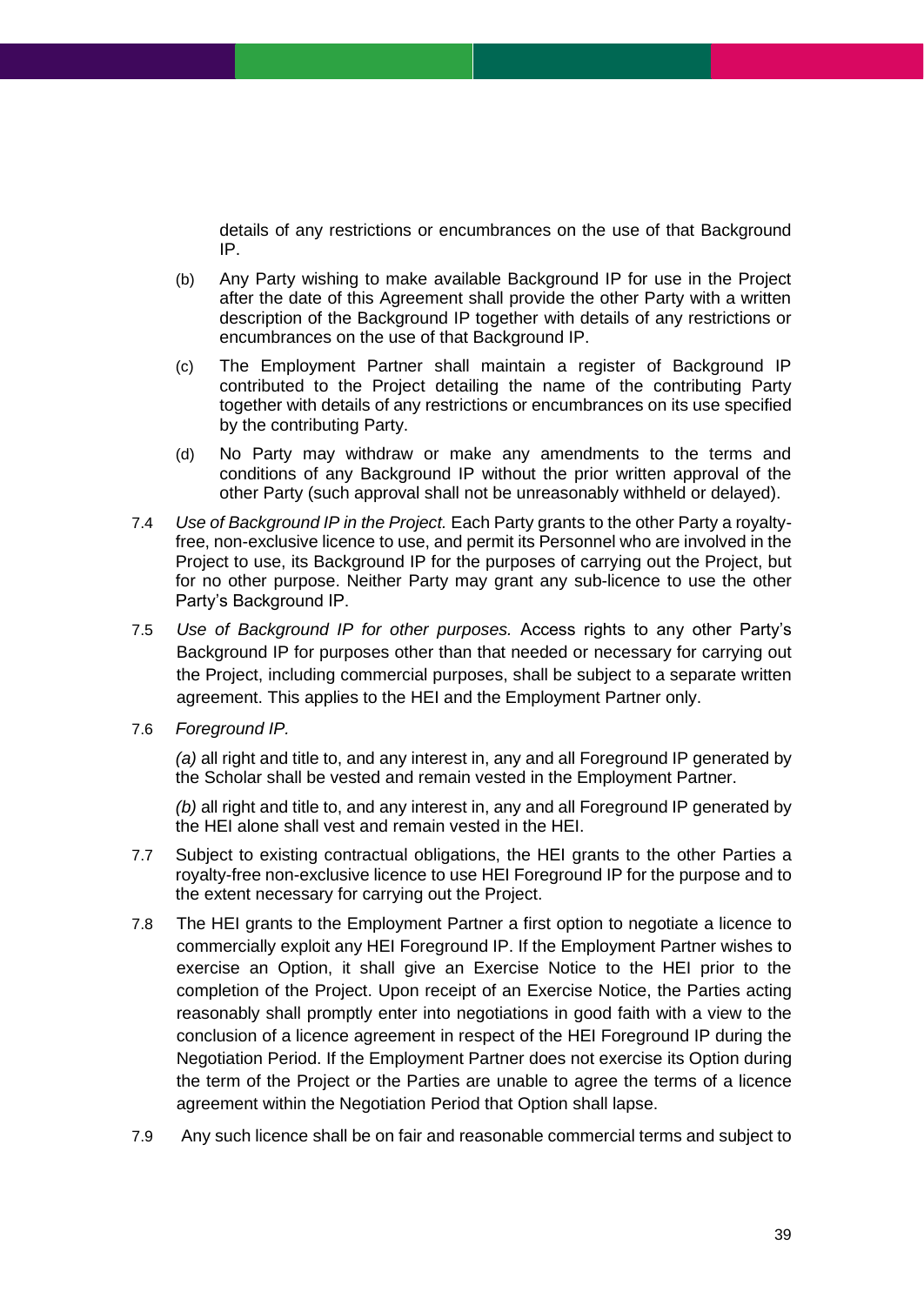separate agreement.

#### **8. Confidentiality**

- 8.1 *Confidentiality obligations.* Each Receiving Party undertakes:
	- (a) to maintain as secret and confidential all Confidential Information obtained directly or indirectly from the Disclosing Party in the course of or in anticipation of this Agreement and to respect the Disclosing Party's rights therein;
	- (b) to use such Confidential Information only for the purposes of this Agreement;
	- (c) to disclose such Confidential Information only to those of its Personnel to whom and to the extent that such disclosure is reasonably necessary for the purposes of this Agreement; and
	- (d) to ensure that all those to whom disclosure of or access to such Confidential Information has been given comply with the provisions of this Agreement, and the Receiving Party shall be liable to the Disclosing Party for any breach of this Agreement by any of the foregoing.
- <span id="page-39-0"></span>8.2 *Exceptions to obligations.* The provisions of Clause 8.1 in the Agreement shall not apply to Confidential Information which the Receiving Party can demonstrate by reasonable, written evidence:
	- (a) was, prior to its receipt by the Receiving Party from the Disclosing Party, in the possession of the Receiving Party and at its free disposal; or
	- (b) is subsequently disclosed to the Receiving Party without any obligations of confidence by a third party who has not derived it directly or indirectly from the Disclosing Party; or
	- (c) is independently developed by the Receiving Party by individuals who have not had any direct or indirect access to the Disclosing Party's Confidential Information; or
	- (d) is or becomes generally available to the public through no act or default of the Receiving Party or its Personnel.
- 8.3 *Disclosure in accordance with legal obligations.* To the extent that the Receiving Party is required to disclose any of the Disclosing Party's Confidential Information by order of a court or other public body that has jurisdiction over it or under other statutory or regulatory obligations it may do so, provided that, before making such a disclosure the Receiving Party shall, unless it is prohibited from so doing by law:
	- (a) inform the Disclosing Party of the proposed disclosure as soon as possible, in any event, no later than five (5) business days after becoming aware of the proposed disclosure; and
	- (b) cooperate with the Disclosing Party's reasonable, lawful efforts to resist, limit or delay such disclosure (at the cost and expense of the Disclosing Party).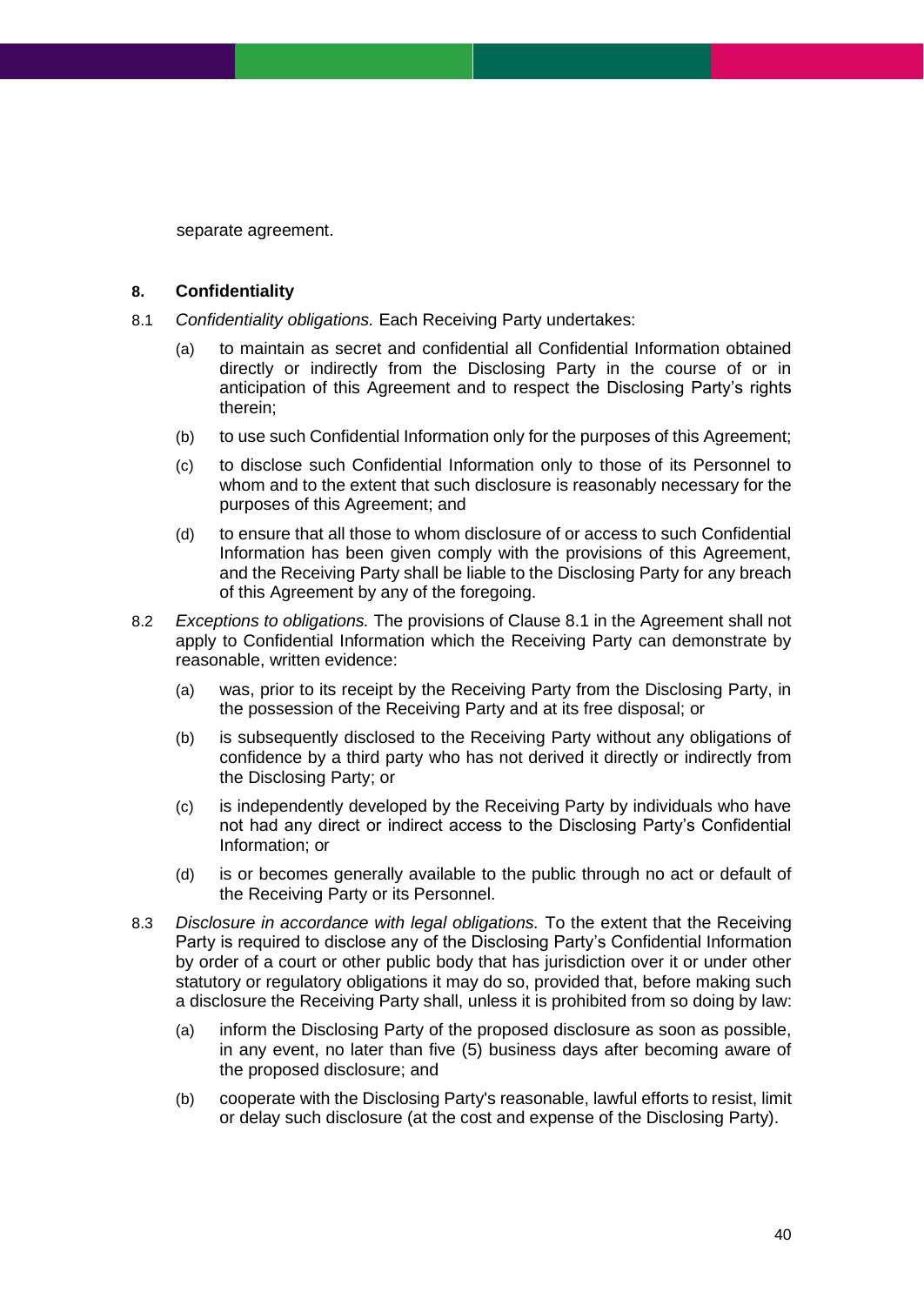Disclosure of any Confidential Information pursuant to any such order or requirement shall not be deemed to render it non-confidential and the Receiving Party's obligations with respect to such Confidential Information shall not be changed or lessened by virtue of any such disclosure, unless such disclosure results in one or more of the exceptions listed in Clause [8.2](#page-39-0) in the Agreement applying to that Confidential Information.

- 8.4 *Freedom of Information Act*. The Employment Partner acknowledges and agrees that the HEI is subject to FOIA and the codes of practice issued under FOIA as may be amended, updated or replaced from time to time. The Employment Partner agrees that all requests under FOIA relating to this Agreement and any other relevant records will be processed by the HEI under the terms of FOIA. The HEI and the Employment Partner shall communicate and cooperate in relation to the processing of any requests under FOIA*.*
- 8.5 *Notice of breach*. Each Party shall give notice to each of the other Party of any unauthorised use, disclosure, theft or other loss of that other Party's Confidential Information as soon as is practicable after becoming aware of it.
- 8.6 *Duration of obligations.* The obligations of confidentiality and non-use set out in this Clause 8 in the Agreement shall survive termination of this Agreement for any reason for a period of [five (5)] years from the date of termination.

### **9. Publication**

- 9.1 The Parties recognise the Council's policy relating to the placement of research publications in open access repositories as set out in the Council's Terms. The Parties agree that the HEI and its authorised personnel, and the Scholar, shall be entitled to make oral, written or other public disclosures of the results of the Project and the Foreground Intellectual Property, including but not limited to:
	- a. making presentations at seminars, symposia, professional meetings; and
	- b. publishing in journals, or otherwise of their own choosing, methods and results in accordance with normal academic practice;

provided that the publication has been approved by the Academic Supervisor and the Employment Partner, in accordance with Clauses 9.2, 9.3 and 9.4 in the Agreement below.

- 9.2 *Prior consultation.* The Publishing Party shall submit its proposed publication in writing to the Reviewing Party at least 30 days before submitting it for publication.
- 9.3 *Delay for protection of IP.* If the Reviewing Party believes that delay is needed in order to seek patent or similar protection for any of the Reviewing Party's Background IP or any Foreground IP, the Reviewing Party may by giving written notice to the Publishing Party require the Publishing Party to delay the proposed publication for a maximum of ninety (90) days or other such time as both Parties may agree, or until any affected IP is protected, whichever is the sooner.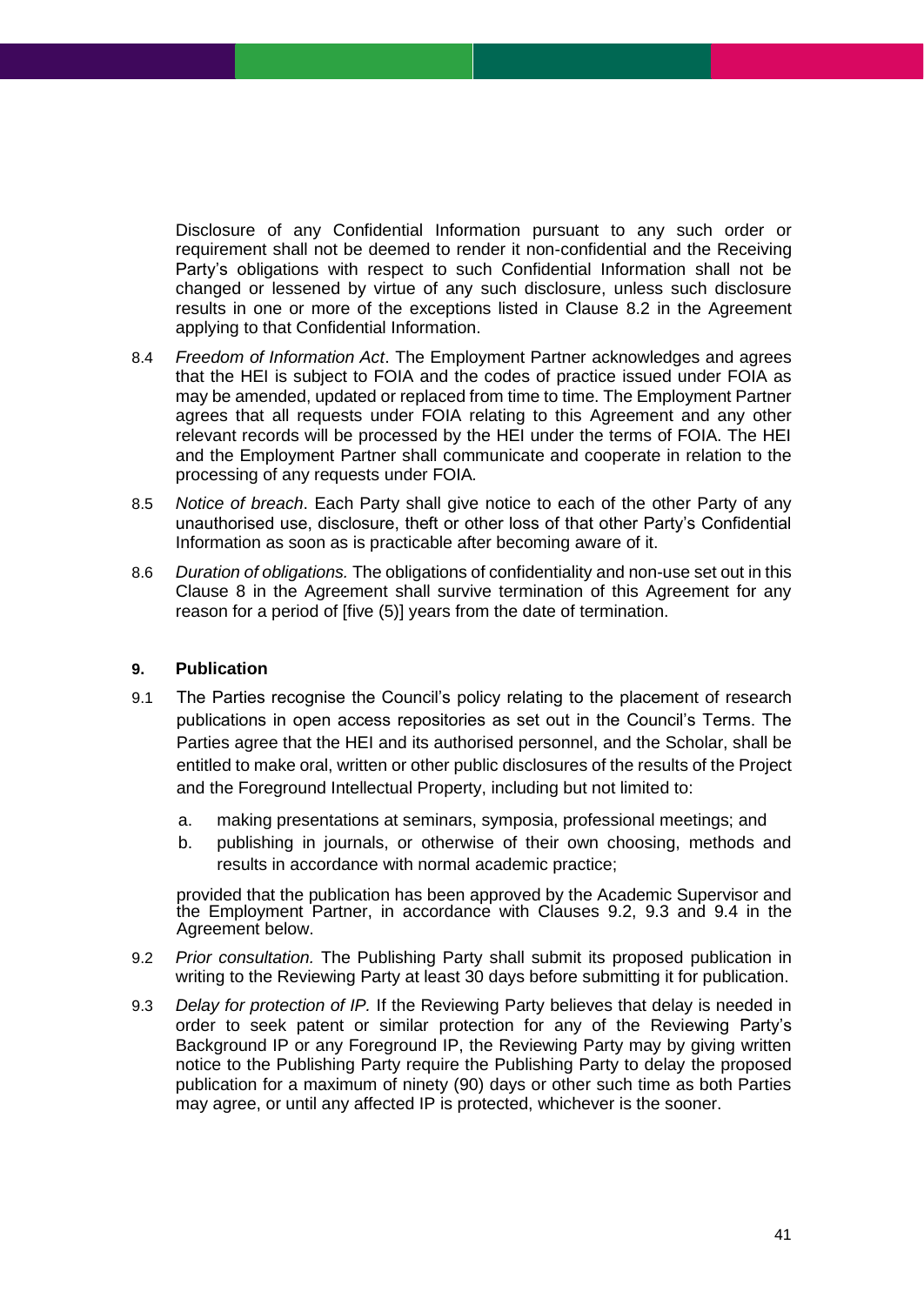- 9.4 *Removal of Confidential Information.* All Foreground IP shall be treated as Confidential Information belonging to the Employment Partner. The Reviewing Party may by giving written notice to the Publishing Party require the removal of any of the Reviewing Party's Confidential Information from the publication.
- 9.5 *Assumed permission.* If the Publishing Party does not receive a written objection from the Reviewing Party within 30 days of submission of notification of publication, then permission to publish shall be deemed to have been given.
- 9.6 The Scholar must receive written approval from the Academic Supervisor and the Employment Participant to proceed with the publication.
- 9.7 Notwithstanding the foregoing provisions of this Clause 9 in the Agreement, nothing in this Agreement shall preclude the Scholar from including results of the Project and the Foreground Intellectual Property in any thesis or other dissertation for a doctoral or other degree (a "Thesis") or from following procedures for examination and for admission to postgraduate degree status provided that:

(a). a draft of the Thesis is submitted to the Employment Partner at least 30 days before the date of submission for examination; and

(b). where it is reasonably determined that the Thesis should be embargoed, the Parties agree that the Scholar is responsible for the embargo of the Thesis.

#### **10. Warranties and Undertakings**

- 10.1 *No implied warranties, etc.* Each Party acknowledges that, in entering into this Agreement, it does not do so in reliance on any representation, warranty or other provision except as expressly provided in this Agreement, and any conditions, warranties or other terms implied by statute or common law are excluded from this Agreement to the fullest extent permitted by law.
- 10.2 No warranty or representation is provided by the HEI that the Scholar will obtain any qualification. The award of any such qualification shall be subject to satisfactory progression and solely at the HEI's discretion in accordance with the HEI's academic regulations for the time being and from time to time.
- 10.3 Only the Scholar has rights of appeal where such academic regulations are applied.
- 10.4 *Entitlement to enter the contract.* Each Party warrants to the other that it has full power and authority under its constitution and has taken all necessary actions and obtained all authorisations, licences, consents and approvals, to allow it to enter into this Agreement.
- 10.5 *No other warranties.* Neither Party warrants or undertakes that any result or outcome, whether stated in this Agreement or not, shall be achieved, be achievable or be attained at all or by a given Completion Date or any other date, nor does either Party give any warranty that the content or use of any results, Intellectual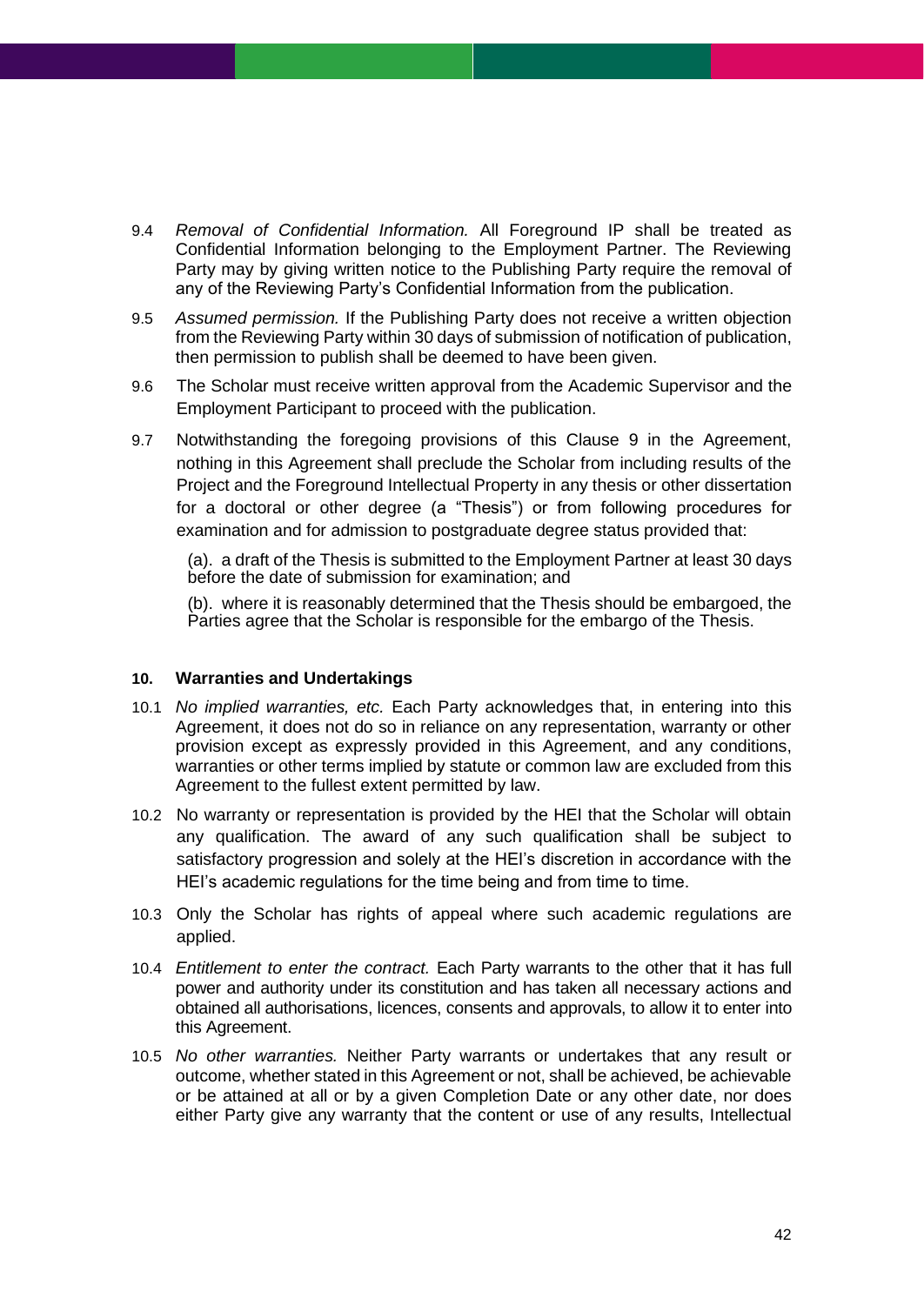Property, reports, information or other materials provided in connection with this Agreement will not constitute or result in any infringement of third-party rights.

### **11. Liability and insurance**

- 11.1 The HEI shall have no liability to the Employment Partner other than for breach of its obligations in accordance with Clause 8 (Confidentiality) in the Agreement. Notwithstanding the foregoing, the HEI's total liability in contract, tort or otherwise arising out of or in connection with or in relation to this Agreement and the Project, excluding breaches of Clause 8 (Confidentiality), shall be limited to an amount in euro equal to the amount of the Scholarship Fund paid by the HEI to the Employment Partner during the preceding 12-month period.
- 11.2 Where the HEI is required to refund all or any of the Scholarship Fund to the Council in accordance with the Council's Terms and the HEI is not at fault, then the Employment Partner shall, on request from the HEI, repay to the HEI the amount of the Scholarship Fund required to be refunded by the Council.

### **12. Termination**

- 12.1 This Agreement shall continue until the earlier of
	- (a) cessation of the Project in accordance with the Council's Terms;
	- (b) following all appeals, the Scholar has received written confirmation that he has failed to meet the progression requirements as set out in the HEI academic regulation;
	- (c) the Employment Partner becomes insolvent;
	- (d) the Scholar is no longer an employee of the Employment Partner; or
	- (e) agreement in writing between the HEI and the Employment Partner that this Agreement should terminate.
- 12.2 *Survival of obligations.* On termination or expiration of this Agreement for any reason, all rights and duties of the Parties with regard to each other will cease except for rights and remedies which may have accrued prior to termination or expiration and any rights and/or obligations which expressly or by implication are intended to commence, survive or continue in effect on or after termination or expiration. Without prejudice to the generality of this Clause, the termination or expiration of this Agreement will not affect Clauses 6, 7, 8, 9, 11 and, to the extent applicable, [13](#page-43-0) which shall survive the expiration and/or termination of this Agreement.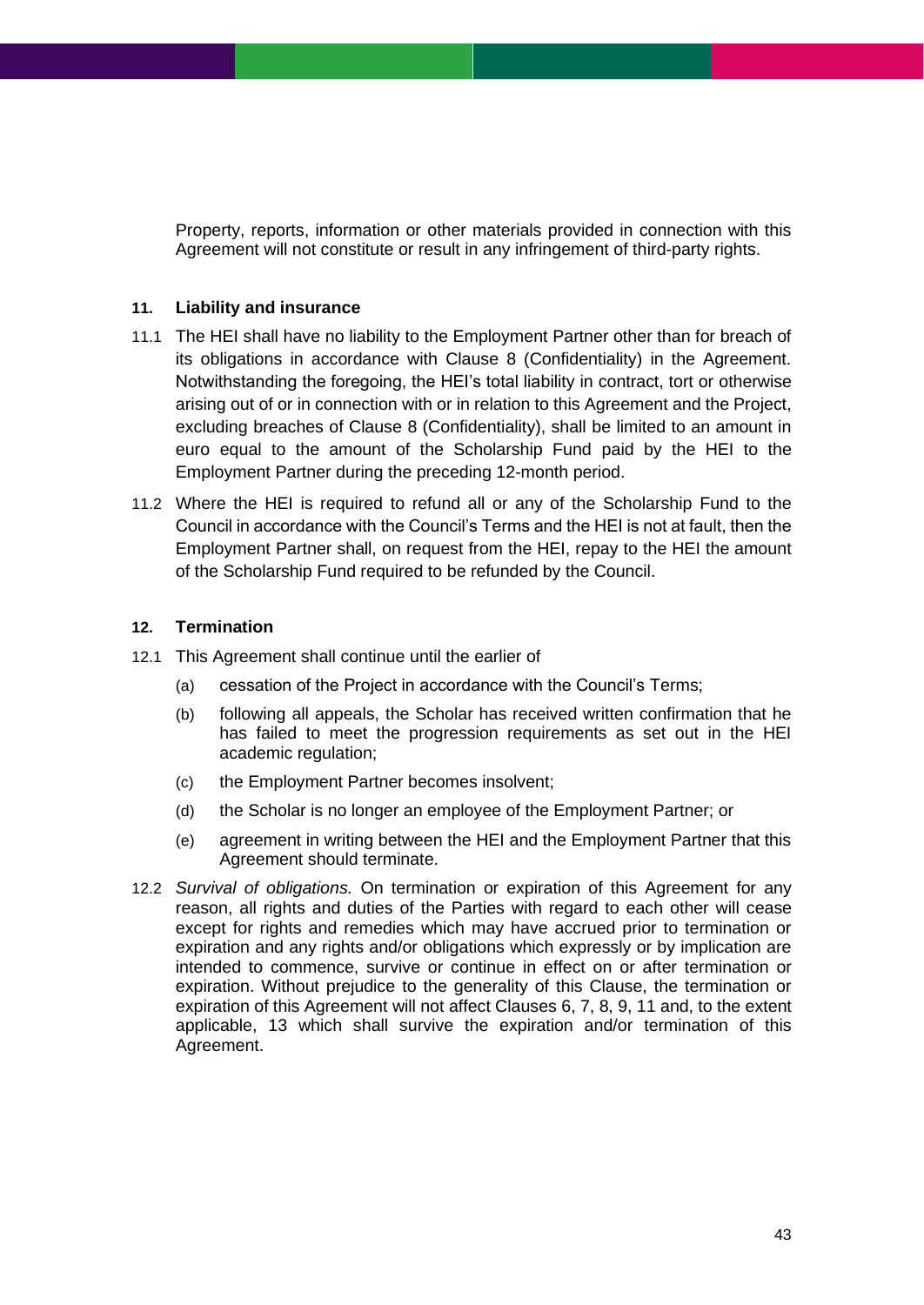#### <span id="page-43-0"></span>**13. General**

- 13.1 *Amendments.* This Agreement may only be amended in writing signed by duly authorised representatives of the Parties.
- 13.2 *Assignment.* Neither Party may assign, mortgage, charge or otherwise transfer any or all of its rights and obligations under this Agreement without the prior written agreement of the other Party.
- 13.3 *Notices.* All notices given by either Party to the other pursuant to this Agreement shall be in writing and may be delivered by pre-paid post, registered courier or by hand to:

|         | <b>Employment Partner Contact:</b> | <b>HEI Contact:</b>     |
|---------|------------------------------------|-------------------------|
| Name    | l●l.                               | $  \bullet  $           |
| Title   | lo I                               | $  \bullet  $           |
| Address | lo I                               | $\lceil \bullet \rceil$ |

Any such notice, if so given, shall be deemed to have been served:

- (a) if sent by hand, when delivered;
- (b) if sent by post or courier, one business day after posting.
- 13.4 *Severability*. If the whole or any part of a provision of this Agreement is or becomes illegal, invalid or unenforceable under the law of any jurisdiction, that shall not affect the legality, validity or enforceability under the law of that jurisdiction of the remainder of the provision in question or any other provision of this Agreement and the legality, validity or enforceability under the law of any other jurisdiction of that or any other provision of this Agreement.
- 13.5 *Counterparts and Signatures.* This Agreement may be executed in counterparts all of which taken together shall constitute one single agreement between the Parties. Transmission of an executed counterpart of this Agreement by fax or e-mail (in PDF, JPEG or other agreed format) shall take effect as delivery of an executed counterpart of this Agreement. If either method of delivery is adopted, without prejudice to the validity of the agreement thus made, each Party shall provide the others with the original of such counterpart as soon as reasonably possible thereafter.
- 13.6 *Announcements.* Neither Party shall make any press or other public announcement concerning any aspect of this Agreement or make any use of the name of the other Party in connection with or in consequence of this Agreement, without the prior written consent of the other Party.
- 13.7 *Law and jurisdiction.* This Agreement and any non-contractual obligations arising out of or in connection with this Agreement shall be governed by and construed in accordance with the laws of Ireland and each Party agrees to submit to the exclusive jurisdiction of the courts of Ireland.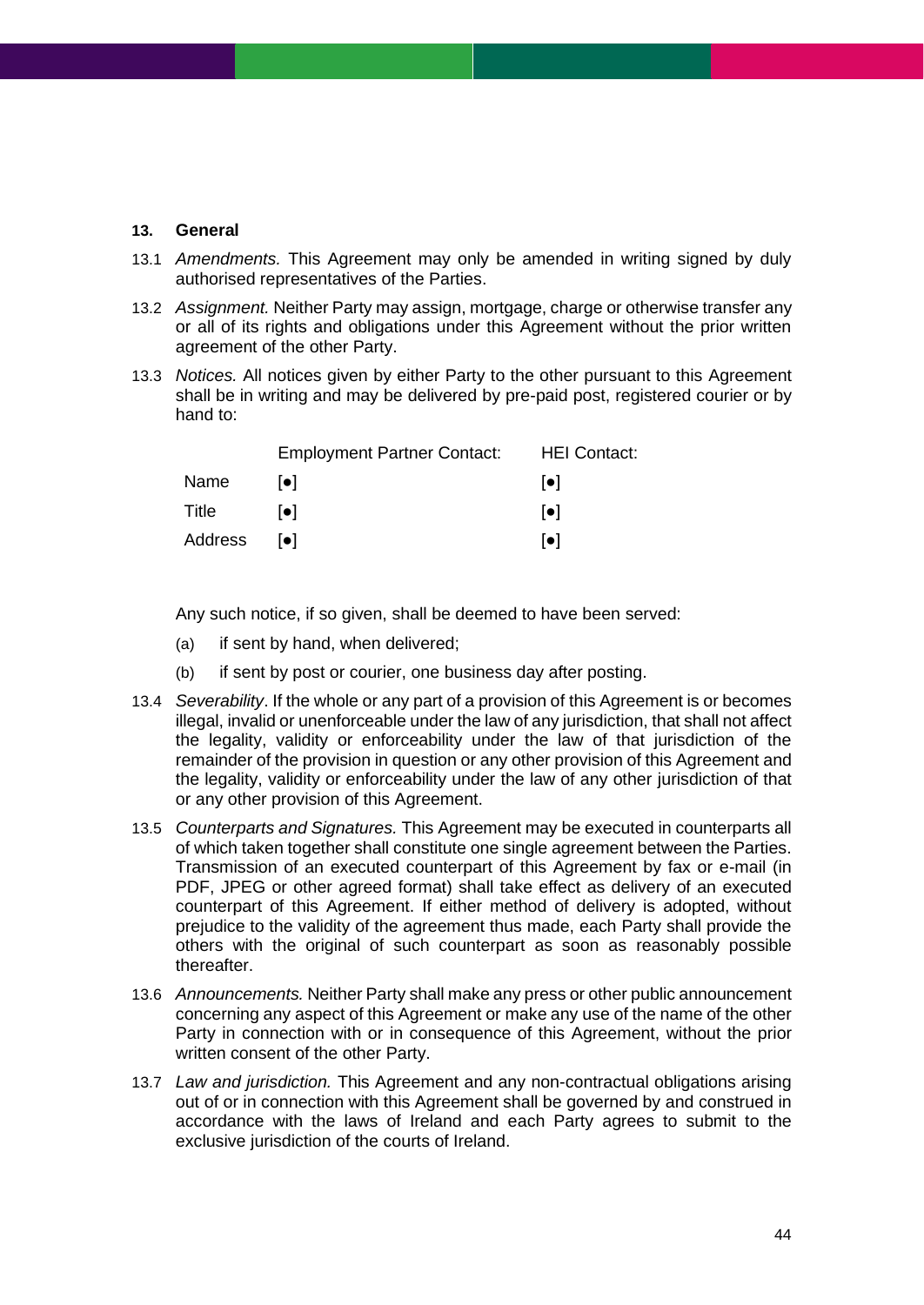### **Agreed by the parties through their authorised signatories:**

**SIGNED** For and on behalf of the HEI **SIGNED** For and on behalf of [Insert full legal name of the E

*[Insert full legal name of the HEI] [Insert full legal name of the Employment Partner]*

| Signed | Signed |
|--------|--------|
| Name   | Name   |
| Title  | Title  |
| Date   | Date   |

| <b>SIGNED</b> by the Scholar | Agreed and acknowledged by the Academic<br>Supervisor |
|------------------------------|-------------------------------------------------------|
| Signed                       | Signed                                                |
| Name                         | Name                                                  |
| <b>Title</b>                 | <b>Title</b>                                          |
| Date                         | Date                                                  |